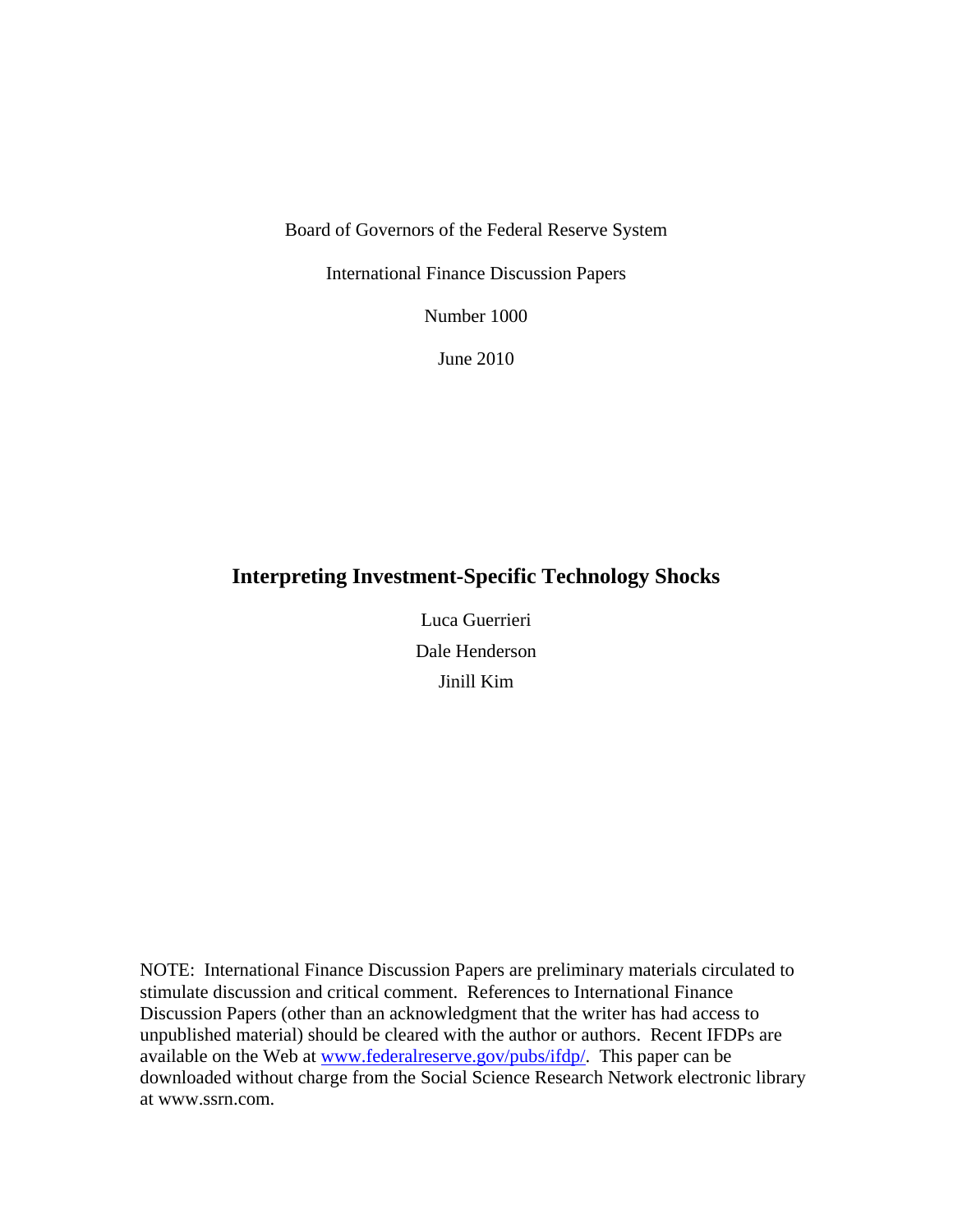## **Interpreting Investment-Specific Technology Shocks\***

Luca Guerrieri, Dale Henderson, and Jinill Kim

June 2010

#### **Abstract**

Investment-specific technology (IST) shocks are often interpreted as multi-factor productivity (MFP) shocks in a separate investment-producing sector. However, this interpretation is strictly valid only when some stringent conditions are satisfied. Some of these conditions are at odds with the data. Using a two-sector model whose calibration is based on the U.S. Input-Output Tables, we consider the implications of relaxing several of these conditions. In particular, we show how the effects of IST shocks in a one-sector model differ from those of MFP shocks to an investment-producing sector of a two-sector model. Importantly, with a menu of shocks drawn from recent empirical studies, MFP shocks induce a positive short-run correlation between consumption and investment consistent with U.S. data, while IST shocks do not.

**Keywords:** DSGE Models, Multi-Factor Productivity Shocks, Investment-Specific Technology Shocks

**JEL Classification:** E13, E32

**Affiliation and contact information:** Luca Guerrieri, Federal Reserve Board, telephone (202) 452 2550, email luca.guerrieri@frb.gov; Dale Henderson, Georgetown University, email hendersd@georgetown.edu; Jinill Kim, Federal Reserve Board, telephone (202) 452 2981, email jinill.kim@frb.gov.

\* The views expressed in this paper are solely the responsibility of the authors and should not be interpreted as reflecting the views of the Board of Governors of the Federal Reserve System or of any other person associated with the Federal Reserve System.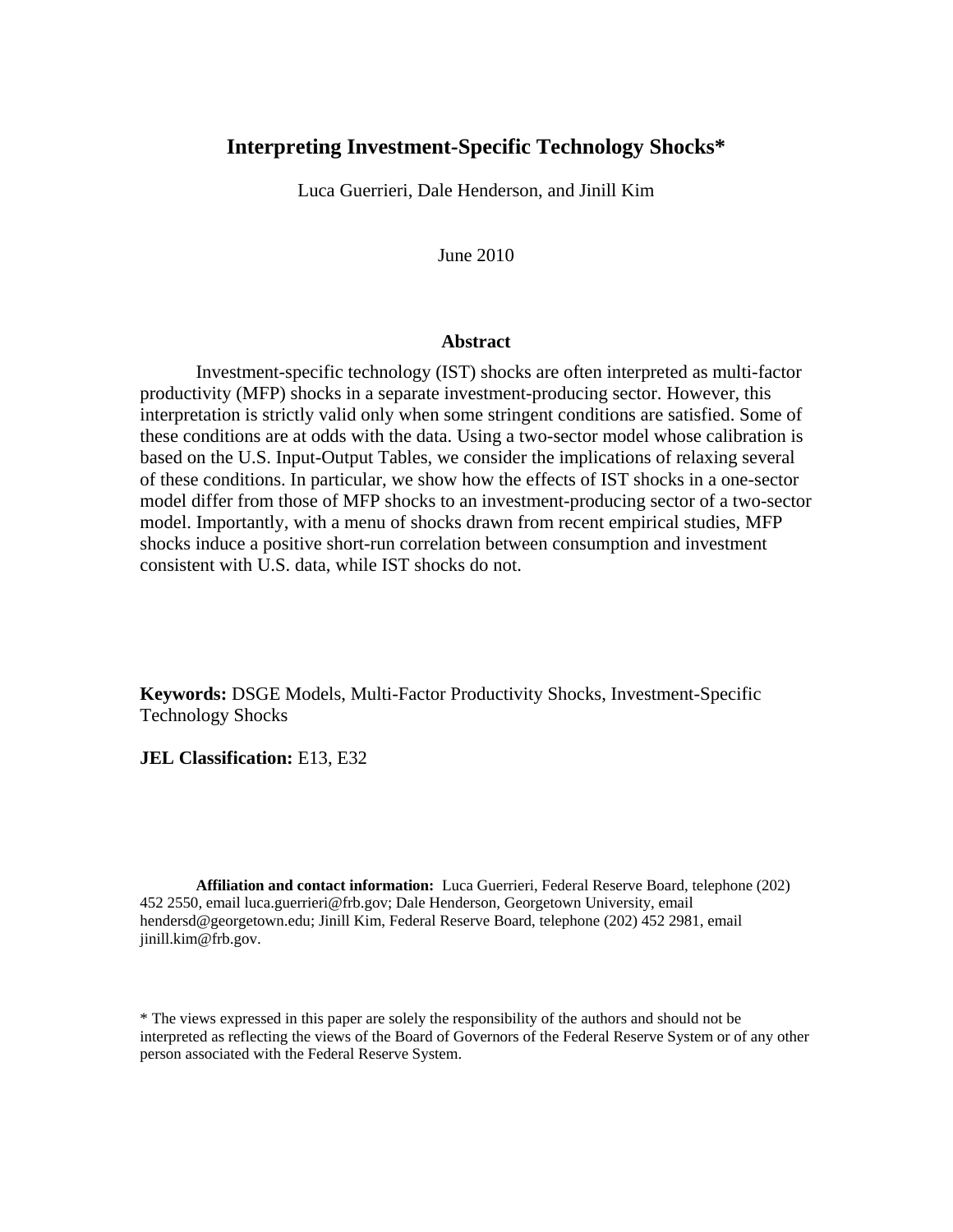# 1 Introduction

In post-WWII U.S. data, the relative price of equipment investment has a downward trend and varies over the cycle. In a pair of highly influential papers, Greenwood, Hercowitz and Krusell (1997, 2000)—hereafter GHK—showed how a modified one-sector model can be used to analyze these regularities. They introduced an investment-specific technology (IST) shock to distinguish equipment investment from other final-use categories.<sup>1</sup> In particular, when allocated to equipment investment, the single and undifferentiated good yields more or less installed capital depending on the level of IST, but when allocated to other uses it remains unchanged. Over the last decade, IST shocks have become a leading candidate explanation for post-war business cycle fluctuations.<sup>2</sup> This paper is about the interpretation of IST shocks.

GHK point the way to an interpretation. They show that their one-sector model is a special case of a model with two sectors, one that produces a good used only for equipment investment and another that produces a good used for both consumption and structures investment. Under certain conditions, an IST shock to equipment investment in their onesector model is equivalent for aggregate variables to a multi-factor productivity (MFP) shock to equipment production in the two-sector model. This "aggregate eqivalence" (AE) result provides a basis for interpreting the IST shock as an MFP shock.

It may come as no surprise that the GHK conditions for AE are quite restrictive and that some of them are clearly at odds with the data. They entail a production structure that differs significantly from the one implied by the U.S. Input-Output (IO) Tables. In addition, capital is perfectly mobile between sectors. Furthermore, there are no costs of adjusting investment.

We investigate the effects of reasonable departures from the GHK conditions for AE.

We use a model with two production sectors calibrated to the U.S. IO Tables and other

<sup>1</sup> Throughout this paper, we used the term "equipment" investment to refer to what is called "Equipment and Software" investment in the NIPA tables.

<sup>2</sup> For example, see Greenwood, Hercowitz, and Krusell (2000), Fisher (2006), Smets and Wouters (2007), and Justiniano and Primiceri (2008).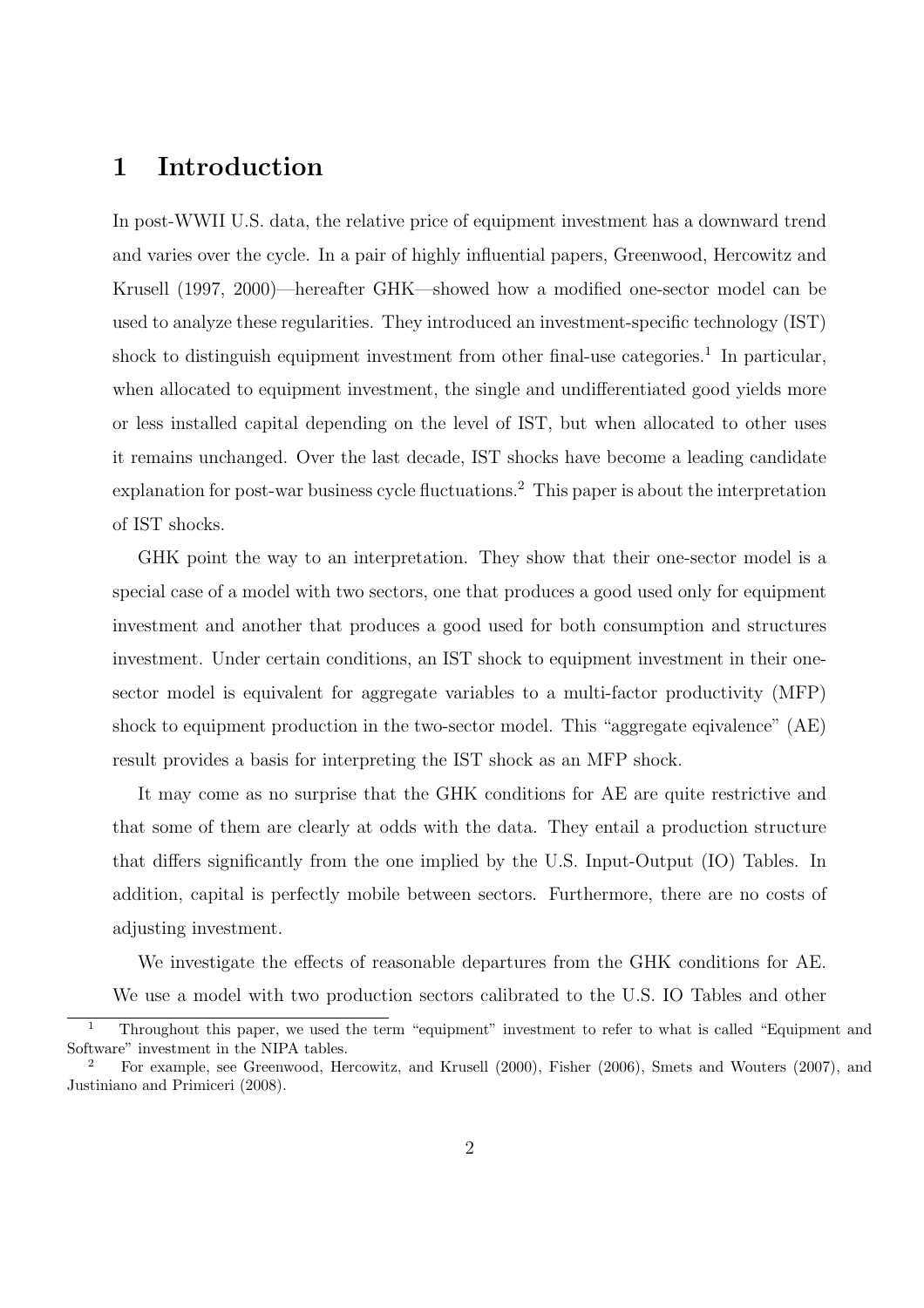sectoral statistics.<sup>3</sup> In this model, MFP increases in the machinery-producing sector have effects that are qualitatively different from IST increases in a one-sector model, even though the models are calibrated to match the same aggregate features whenever possible. One important difference is that with MFP shocks, consumption is boosted at all horizons, while with IST shocks consumption is reduced initially.<sup>4</sup>

Our two-sector model has some similarities to the one posited by GHK to support their interpretation. Both models have two production sectors and the same three final goods (equipment investment, consumption, and structures investment).

However, we extend the GHK model in three ways. The first extension is that the outputs of both production sectors are used in "assembling" all three final goods. The two production sectors are the machinery  $(M)$  sector and its complement, the non-machinery  $(N)$  sector. For example, equipment investment is assembled using machines from the M sector and distribution services from the  $N$  sector. Thus, the structure of our economy differs from that in GHK except in the limiting case of "complete specialization in assembly" in which  $M$  output is used only in the assembly of equipment and  $N$  output is used only in the assembly of consumption and structures. In this limiting case, the machinery sector could just as well be referred to as the equipment sector, as it is in GHK.

The other two extensions are additions of two types of real rigidities. First, as has become common in dynamic stochastic general equilibrium (DSGE) models, we allow for costs of changing investment.<sup>5</sup> This extension enables us to consider conditions for equivalence under alternative specifications of these costs. Second, we allow for costs of adapting capital suitable for one sector for use in the other. This extension makes it possible for us to consider the case in which capital stocks are predetermined not only at the aggregate level but also at the sectoral level. Of course, others have considered this case, but to

<sup>&</sup>lt;sup>3</sup> One of the first papers to emphasize the importance of the input-output structure for the business cycle is Long and Plosser (1983). More recent contributions include Hornstein and Praschnik (1997) and Edge, Kiley, and Laforte (2008)

<sup>4</sup> In related work, Swanson (2006) showed that MFP shocks at the sectoral level in a multi-sector model can lead to different aggregate implications from those of MFP shocks in a one-sector model.

<sup>&</sup>lt;sup>5</sup> Investment adjustment costs are not a part of the model developed by Greenwood, Hercowitz, and Krusell (1997), but are a common ingredient of models developed subsequently that also incorporate IST shocks.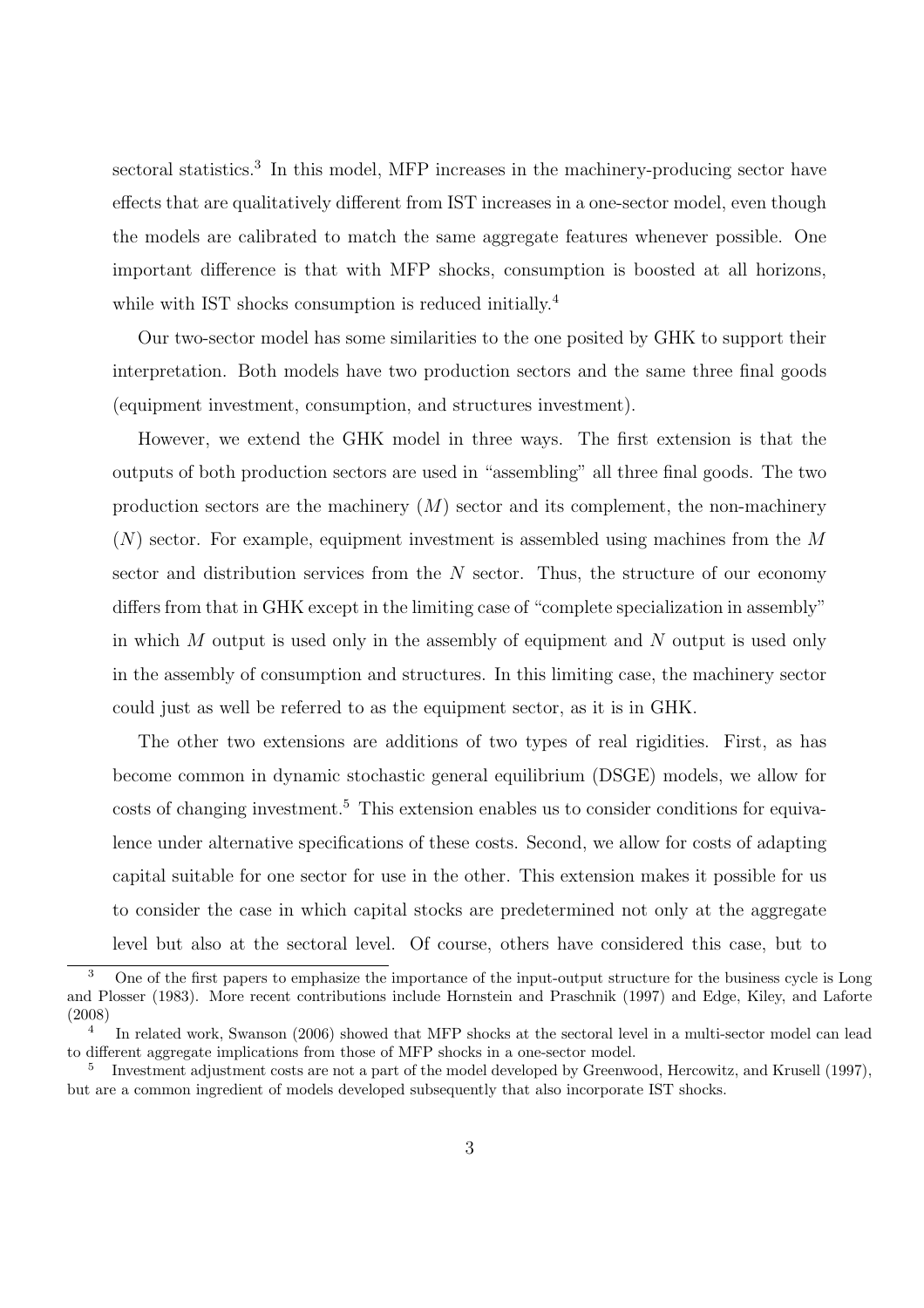our knowledge none of them have explored the implications for the interpretation of IST shocks.

We derive conditions for AE in our extended model. These conditions can be divided into two distinct sets. Under one set of conditions there is two-sector equivalence (TE): in a two-sector model, IST shocks and sectoral MFP shocks are equivalent. The first condition is that there is "partial specialization" in assembly under which assembly of consumption and structures investment uses only non-machinery output and assembly of equipment is Cobb-Douglas in both outputs. The limiting case of partial specialization is "complete specialization" in which equipment investment assembly uses only machinery output. This case is important because both GHK and the other DSGE literature that relates IST shocks to MFP shocks focus on it almost exclusively. The second condition is that investment adjustment costs are suitably specified as explained below. These conditions are sufficient for TE and are necessary for TE to first order.

Under a second set of conditions, aggregation is possible: a two-sector model can be reduced to a one-sector model for the determination of aggregate variables. First, there are no costs adapting capital used in one sector for use in the other. Second, the two sectoral production functions are identical up to a multiplicative productivity factor. The combined third and fourth conditions are that both depreciation rates and investment adjustmentcost functions are the same for all inherited stocks of a given type of capital.<sup>6</sup> We can show that these conditions are sufficient for aggregation, that the third and fourth conditions are necessary, and that each of the first two conditions is necessary given the other.<sup>7</sup>

Following the empirical validation for the importance of IST shocks provided by Fisher (2006) and Smets and Wouters (2007), a growing number of papers that attempt to estimate DSGE models have included IST shocks and found them to be a major driver of business cycle fluctuations. However, these studies struggle with the problem that if IST shocks are prominent, they cause the unconditional correlation between investment and consumption

<sup>6</sup> There are two other standard assumptions. Production functions exhibit constant returns to scale, and investment adjustment costs are homogeneous of degree zero in current and lagged investment. As is well known, if the model economy is to have a balanced steady-state growth path, the production functions must be Cobb-Douglas.

We conjecture, but have not yet shown, that the four conditions are jointly necessary.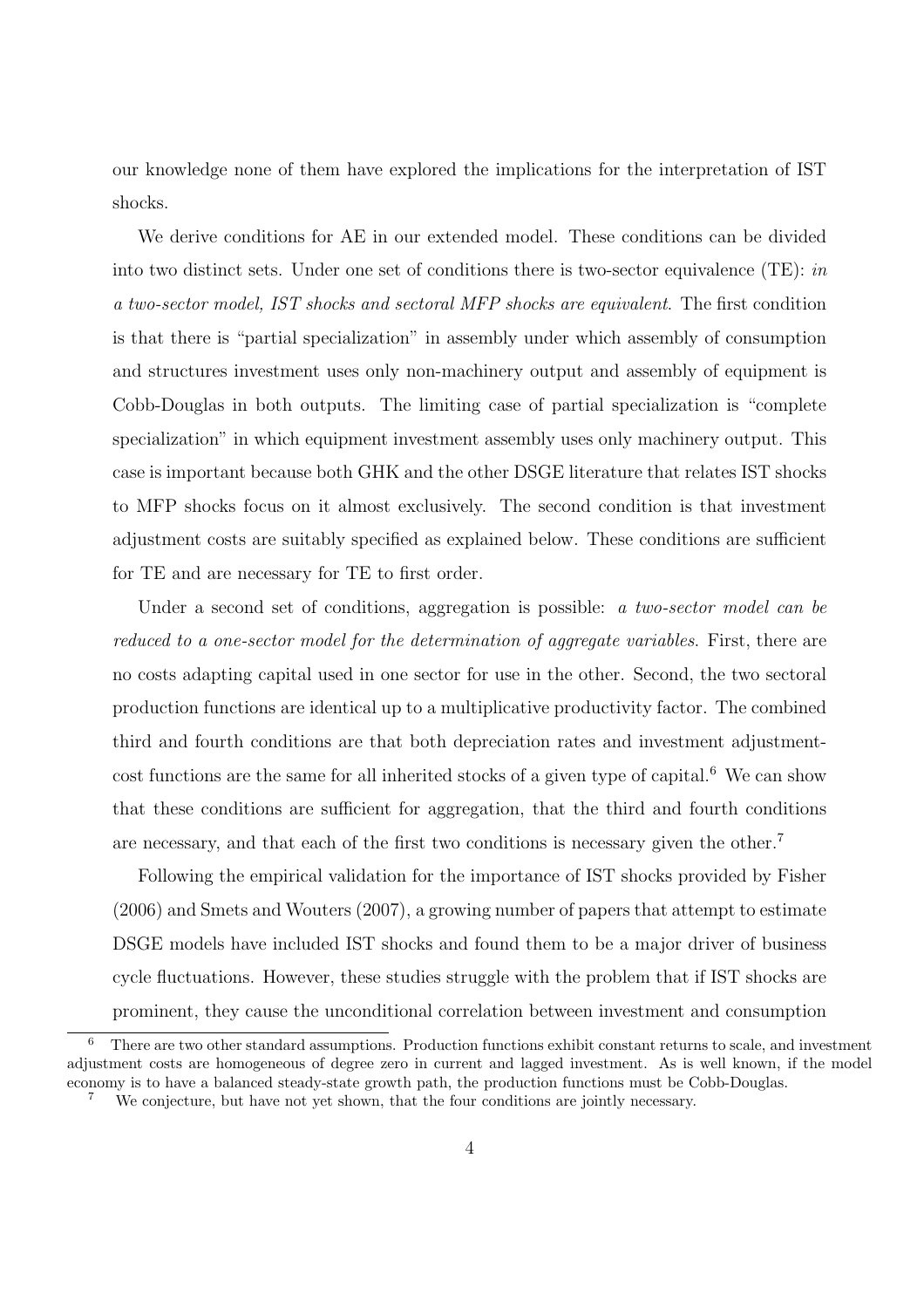to be counterfactually negative. For example, Justiniano and Primiceri (2008) found that IST shocks are the most important drivers of business cycle fluctuations in U.S. output and hours. Using a one-sector model, they show the comovement between investment and consumption to be positive in the data, but negative in the model. MFP shocks in the machinery sector, while sharing many features with IST shocks, have the potential to resolve this incongruence.

A good overview of the literature on comovement is provided by Christiano and Fitzgerald (1998). Recent contributions by Christiano, Ilut, Motto, and Rostagno (2008) and Jaimovich and Rebelo (2009) point respectively to consumption habits in combination with investment adjustment costs and to departures from utility functions that are additively separable in consumption and leisure as mechanisms to generate comovement, even in the face of IST shocks. We abstract from consumption habits; although we allow for investment adjustment costs, our two-sector model does not rely on such costs to generate comovement. Furthermore, at no point do we depart from preferences that are consistent with a balanced growth path.

In the final part of the paper we conduct a Monte Carlo experiment. We hypothesize that taking the two-sector model as data-generating process, the estimated one-sector model would still imply negative comovement between consumption and investment. The results of the experiment support this hypothesis and confirm that the one- and two-sector models have dramatically different implications for the correlation of consumption and investment even for the small size of the estimation sample typically used in a macroeconometric context.

## 2 The model

Our approach to the analysis of productivity changes is a combination of the growthaccounting approach based on industrial breakdowns—in the style of Solow (1957) and Griliches and Jorgenson (1966)—and the DSGE approach based on final-use breakdowns.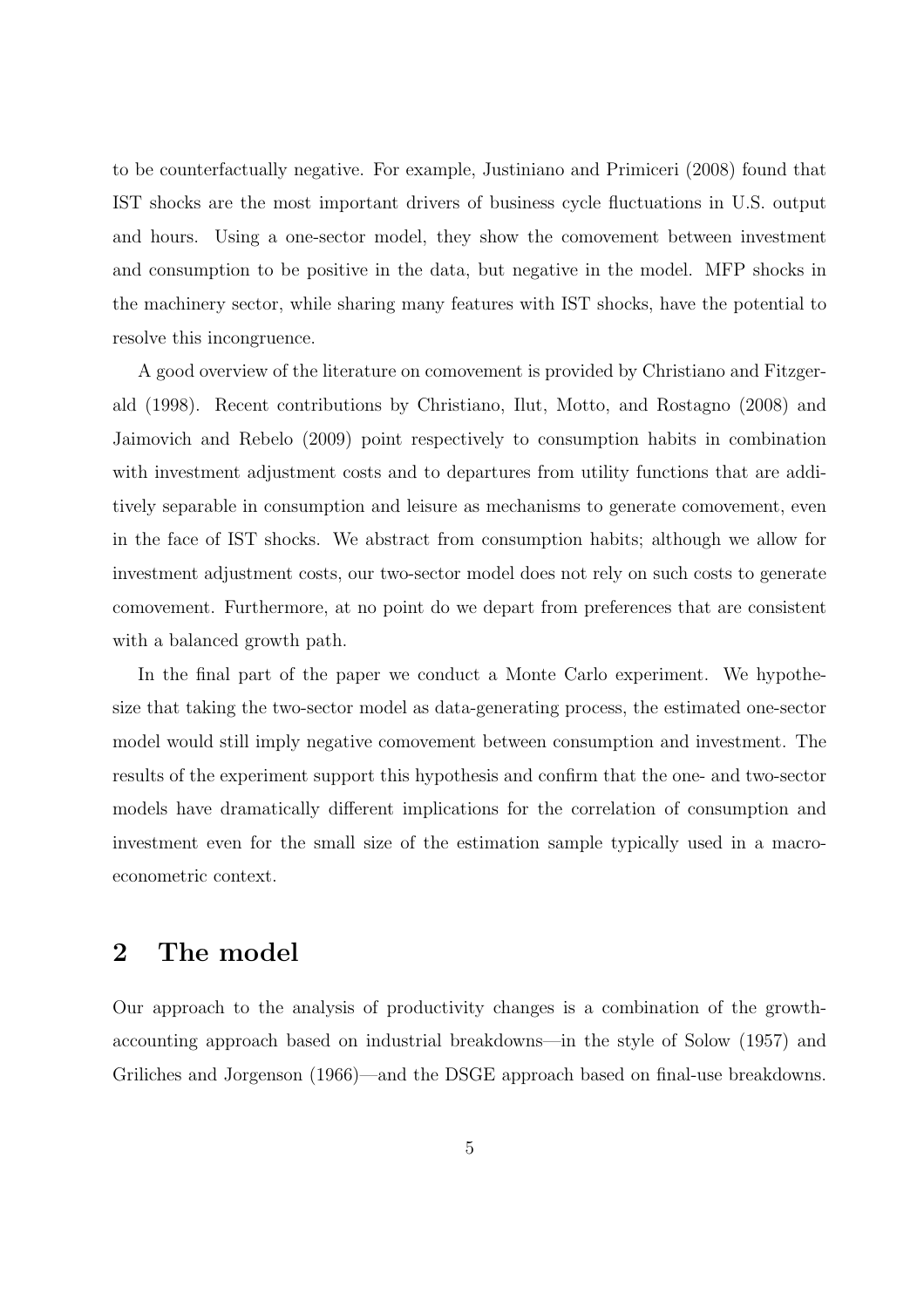We use a closed-economy model with a representative household and a production structure with three central features: two production sectors, three final goods, and two types of capital. We refer to "production sectors" rather than "industries" because the former terminology is more common in the literature on IST shocks.

#### 2.1 Production sectors

We analyze productivity developments in two production sectors which we call the machinery  $(M)$  sector and the non-machinery  $(N)$  sector. Both sectors comprise perfectly competitive firms. Consider the representative firm in sector i (where  $i \in \{M, N\}$ ) in period s. It hires labor  $(L_{is})$  from households at a wage  $(W_s)$  that is same for both sectors because labor is perfectly mobile between sectors. It also rents two types of capital from households: equipment capital  $(K_{is}^E)$  and structures capital  $(K_{is}^S)$  at rentals  $(R_{is}^E$  and  $R_{is}^S)$ that are sector-specific because it is costly to reallocate capital. The firm minimizes the unit cost of producing a given number of physical units of its sector's output  $(Y_{is})$  subject to a sector-specific Cobb-Douglas production function

$$
Y_{is} = (L_{is})^{1 - \alpha_i^E - \alpha_i^S} \left( K_{is}^E \right)^{\alpha_i^E} \left( K_{is}^S \right)^{\alpha_i^S} . \tag{1}
$$

The factor shares for the two types of capital are  $\alpha_i^E$  and  $\alpha_i^S$ .

There is a multi-factor productivity (MFP) shock  $(A_s)$  which determines the efficiency units generated by physical machinery output  $(Y_{Ms}^A = A_s Y_{Ms})$ . For example, for computers  $Y_{Ms}$  can be thought as the number of computers produced, and  $Y_{Ms}^A$  as the computing power generated by these computers. Accounting separately for physical and efficiency units facilitates comparison of MFP shocks with IST shocks.

Since it is competitive and there are constant returns to scale, the firm ends up selling at a price equal to unit cost. Let  $P_{is}$  represent the factor cost of a unit of physical output  $i$ .<sup>8</sup>

$$
\mathcal{L}_M = W N_M + R_M^E K_M^E + R_M^S K_M^S + P_M \left\{ Y_M - (L_M)^{1-\alpha_N^E - \alpha_N^S} \left( K_M^E \right)^{\alpha_N^E} \left( K_M^S \right)^{\alpha_N^S} \right\},
$$

For example,  $P_M$  is the multiplier in the Lagrangian expression  $(\mathcal{L}_M)$  used to the minimize costs of producing a given physical quantity  $Y_M$ :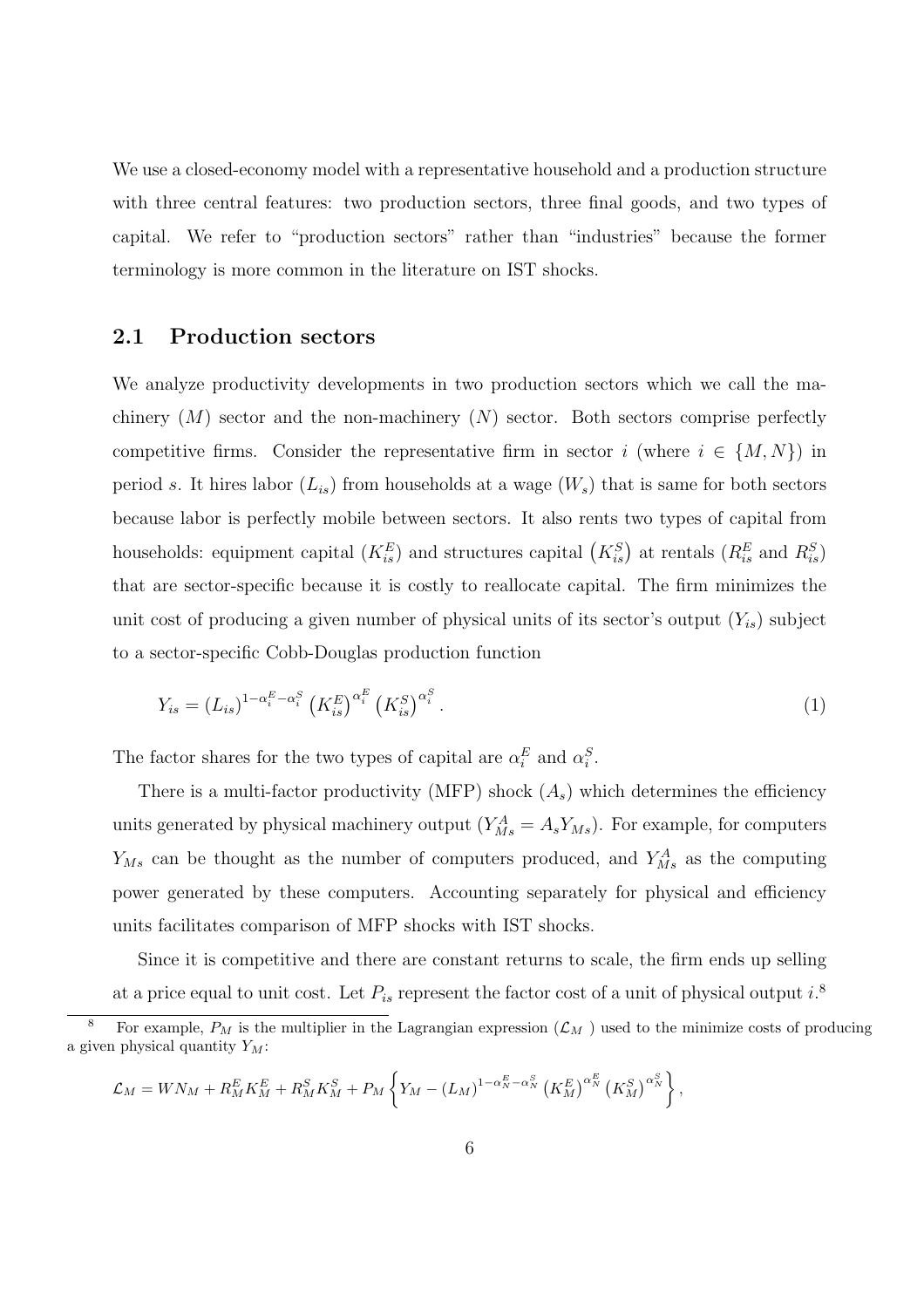We assume that the N good is the numeraire, so  $P_{Ns} = 1$ . The factor cost of a physical unit of machinery is  $P_{Ms}$  and the cost of an efficiency unit of machinery is  $P_{Ms}^A = \frac{P_{Ms}}{A_s}$  $\frac{\Delta_{Ms}}{A_s}$  so that

$$
P_{Ms}Y_{Ms} = \left(\frac{P_{Ms}}{A_s}\right)A_sY_{Ms} = P_{Ms}^A Y_{Ms}^A.
$$
\n<sup>(2)</sup>

## 2.2 Final goods

There are three final goods: a consumption good  $(C_s)$  and two investment goods, one  $(J_s^E)$ used for gross investment in E capital stocks and the other  $(J_s^S)$  used for gross investment in S capital stocks. These goods are assembled by perfectly competitive final goods firms that use as inputs the outputs of the two production sectors, and these final goods are measured in efficiency units. When we find it expedient for the exposition, we us an upper bar to denote final goods measured in physical units.

The assembly function for  $C_s$  is a constant elasticity of substitution (CES) function of the two consumption inputs, efficiency units of M goods  $(A_s C_{Ms})$  along with N goods  $(C_{Ns})$ :

$$
C_s = \left[ \phi_M^C \left( \frac{A_s C_{Ms}}{\phi_M^C} \right)^{\frac{\sigma_C - 1}{\sigma_C}} + \phi_N^C \left( \frac{C_{Ns}}{\phi_N^C} \right)^{\frac{\sigma_C - 1}{\sigma_C}} \right]^{\frac{\sigma_C}{\sigma_C - 1}}, \tag{3}
$$

where  $\phi_M^C$  and  $\phi_N^C$  are the weights for  $M$  and  $N$  goods, and  $\sigma_C$  is the elasticity of substitution between  $M$  and  $N$  goods in the assembly of  $C_s$ .

The assembly functions for  $J_s^E$  and  $J_s^S$  are CES functions of the two investment inputs, efficiency units of M goods  $(A_s I_{Ms}^E, A_s I_{Ms}^S)$  along with N goods  $(I_{Ns}^E, I_{Ns}^S)$ :

$$
J_s^E = \left[ \phi_M^E \left( \frac{A_s I_{Ms}^E}{\phi_M^E} \right)^{\frac{\sigma_E - 1}{\sigma_E}} + \phi_N^E \left( \frac{I_{Ns}^E}{\phi_N^E} \right)^{\frac{\sigma_E - 1}{\sigma_E}} \right]^{\frac{\sigma_E}{\sigma_E - 1}}, \tag{4}
$$

$$
J_s^S = \left[ \phi_M^S \left( \frac{A_s I_{Ms}^S}{\phi_M^S} \right)^{\frac{\sigma_S - 1}{\sigma_S}} + \phi_N^S \left( \frac{I_{Ns}^S}{\phi_N^S} \right)^{\frac{\sigma_S - 1}{\sigma_S}} \right]^{\frac{\sigma_S}{\sigma_S - 1}},\tag{5}
$$

where time subscripts have been omitted for simplicity.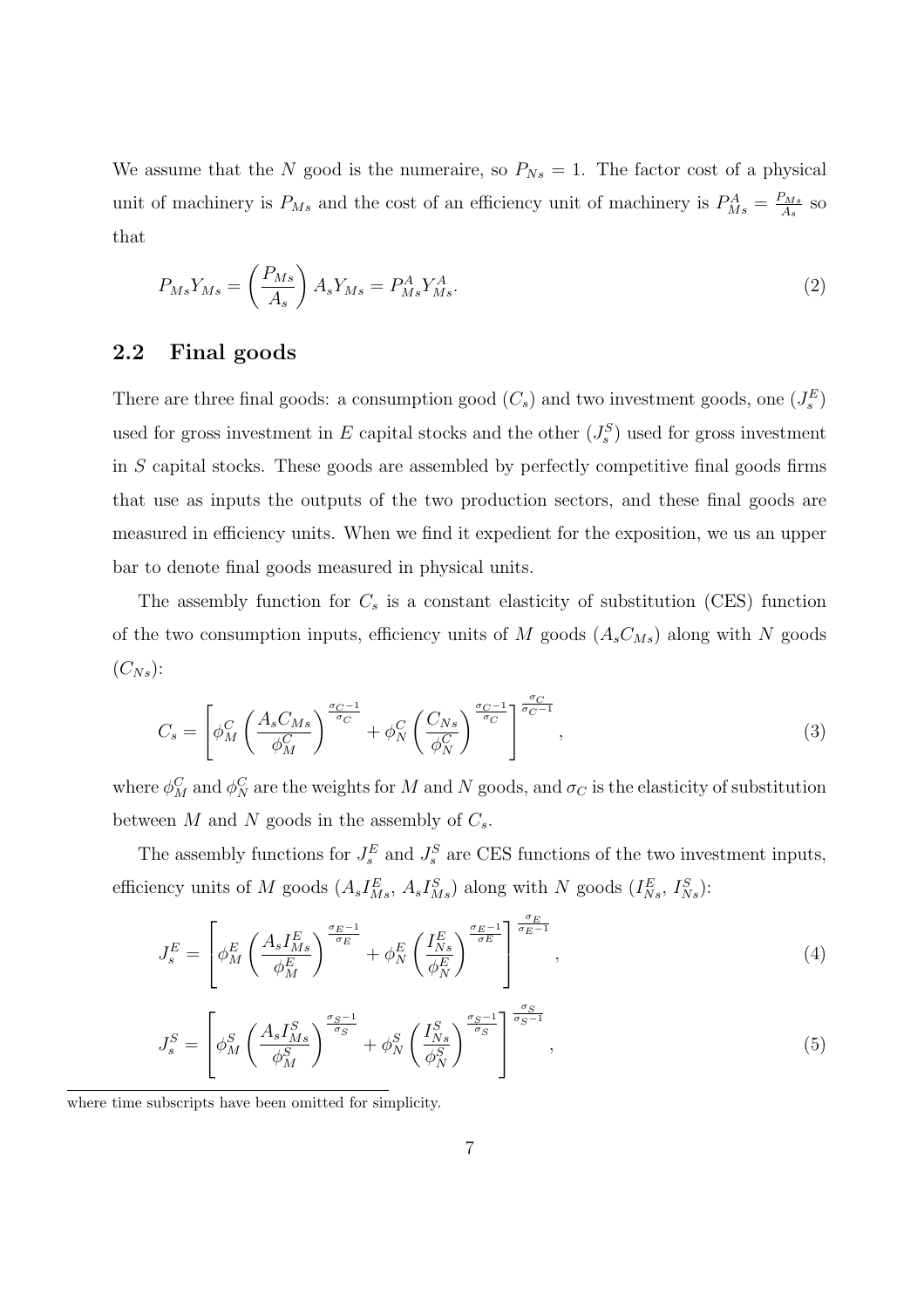where  $\phi_M^E, \phi_N^E, \phi_M^S$  and  $\phi_N^S$  are the weights given to M and N goods, and  $\sigma_S$  and  $\sigma_E$  are the elasticities of substitution between  $M$  and  $N$  goods.

The assembly firms minimize the unit cost of producing efficiency units of consumption, equipment, and structures.<sup>9</sup> Because they are perfectly competitive, firms end up selling final goods at prices that are equal to these costs and that are indicated by  $P_s^C$ ,  $P_s^{J^E}$  $s^{J^E}$ , and  $P^{J^S}_s$  $s^{J^S}$ . We assume that the assembly functions for both  $C_s$  and  $J_s^S$  are N-intensive relative to the function for  $J_s^E$ .

There is an investment-specific technology (IST) shock  $(Z_s)$  which further enhances the efficiency of  $J_s^E$ , equipment assembled using M and N inputs. The final total amount of equipment efficiency units is given by  $Z_s J_s^E$  and the all-in unit cost is  $\frac{P_s^{J^E}}{Z_s}$  so that

$$
P_s^{J^E} J_s^E = \left(\frac{P_s^{J^E}}{Z_s}\right) Z_s J_s^E. \tag{6}
$$

For example, the expression  $Z_s J_s^E$  and  $\left(\frac{P_s^J}{Z_s}\right)$ in the model are analogous to the measures of computer output and the price of computer output in the NIPA.

We sometimes refer to the case of "partial specialization" in assembly. Under partial specialization, the assembly functions for C and  $J<sup>S</sup>$  depend only on the N good:

$$
C_s = C_{Ns}, \t J_s^S = I_{Ns}^S, \t Y_{Ns} = C_{Ns} + I_{Ns}^S + I_{Ns}^E,
$$
\t(7)

and the assembly function for total efficiency units of equipment investment,  $Z_s J_s^E$ , is Cobb-Douglas:

$$
Z_s J_s^E = Z_s \left( A_s I_{Ms}^E \right)^{\phi_M^E} \left( I_{Ns}^E \right)^{\phi_N^E} = Z_s \left( A_s \right)^{\phi_M^E} \left( I_{Ms}^E \right)^{\phi_M^E} \left( I_{Ns}^E \right)^{\phi_N^E} = Z_s A_s^{\phi_M^E} \bar{J}_s^E,
$$
\n
$$
\bar{J}_s^E = \left( I_{Ms}^E \right)^{\phi_M^E} \left( I_{Ns}^E \right)^{\phi_N^E},
$$
\n(8)

<sup>9</sup> For example,  $P^{J^E}$ , is the multiplier in the Lagrangian expression  $(\mathcal{L}_{J^E})$  used to the minimize costs of producing a given quantity  $J^E$ :

$$
\mathcal{L}_{J^E} = P_M I_M^E + I_N^E + P^{J^E} \left\{ J^E - \left[ \phi_M^E \left( \frac{A_s I_M^E}{\phi_M^E} \right)^{\frac{\sigma_E - 1}{\sigma_E}} + \phi_N^E \left( \frac{I_N^E}{\phi_N^E} \right)^{\frac{\sigma_E - 1}{\sigma_E - 1}} \right]^{\frac{\sigma_E}{\sigma_E - 1}} \right\},
$$

where time subscripts have been omitted for simplicity.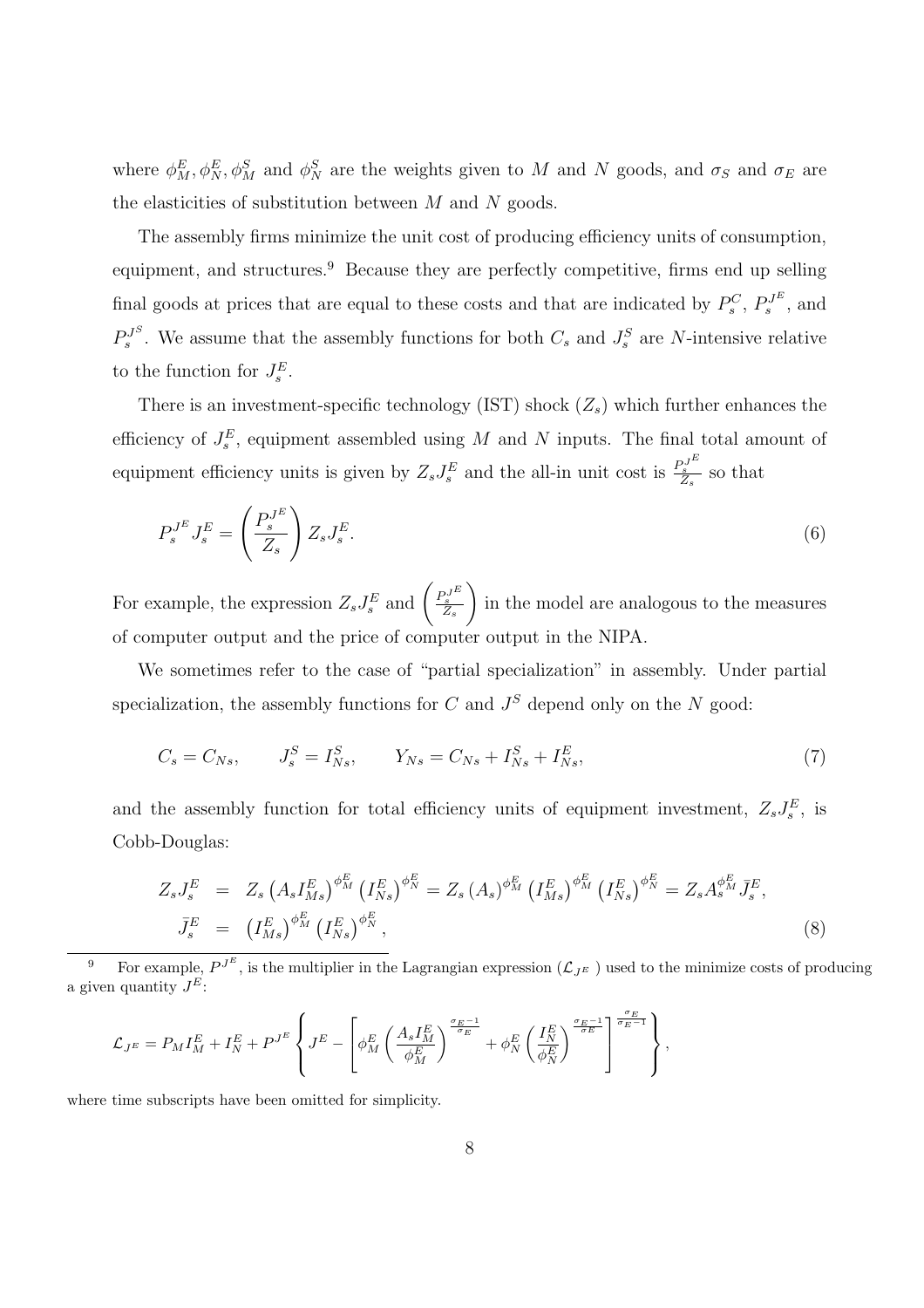where  $Z_s J_s^E$  incorporates the enhancements coming from Z as well as from A and where  $\bar{J}_s^E$ represents equipment investment in "physical units" (number of computers). Therefore,

$$
\left(\frac{P_s^{J^E}}{Z_s}\right) Z_s J_s^E = \left(\frac{P_s^{J^E}}{Z_s \left(A_s\right)^{\phi_M^E}}\right) Z_s A_s^{\phi_M^E} \bar{J}_s^E = P_s^{J^E} \bar{J}_s^E,\tag{9}
$$

where  $P_s^{J^E}$  $S_s^{J^E}$  is the cost of a unit of  $J_s^E$  and  $P_s^{J^E}$  is the cost of a unit of  $\bar{J}_s^E$ .

Partial specialization has the case of "complete specialization" as a limit. Under complete specialization, the assembly function for equipment investment depends only on the M good  $(\phi_M^E = 1, \phi_N^E = 0)$  and all machinery output is used for equipment investment so that

$$
Z_s J_s^E = Z_s A_s I_{Ms}^E = Z_s A_s Y_{Ms}, \qquad C_s + J_s^S = C_{Ns} + I_{Ns}^S = Y_{Ns}.
$$
\n(10)

The complete specialization case is important because, beginning with GHK, the literature that relates IST shocks to MFP shocks focuses almost exclusively on this case. For this reason, we assume complete specialization  $(\phi_M^E = 1)$  in our baseline case.

### 2.3 Tastes and constraints

In period  $t$ , the representative household supplies a fixed amount of labor  $L$  and maximizes the intertemporal utility function

$$
\sum_{s=t}^{\infty} \beta^{s-t} \frac{(C_s - F_s)^{1-\gamma} - 1}{1 - \gamma},\tag{11}
$$

where  $F_s$  is a consumption preference shock. The household also chooses holdings of a single bond  $(B_s)$  denominated in the N good (the numeraire good for the model). In addition, for each of the four inherited capital stocks  $(D_{Ms}^E, D_{Ns}^E, D_{Ms}^S,$  and  $D_{Ns}^S$ ), the household decides how much to adapt to obtain the four capital stocks rented out for use in production  $(K_{Ms}^E, K_{Ns}^E, K_{Ms}^S, \text{ and } K_{Ns}^S)$  as well as the fractions  $(j_{Ms}^E, j_{Ns}^E, j_{Ms}^S, \text{ and }$  $j_{Ns}^S$ ) of investment of the two types  $(J_s^E$  or  $J_s^S)$  to be added to the four capital stocks. The distinction between capital inherited from the previous period, the  $D_{is}^{j}$  stocks, and capital used in production, the  $K_{is}^{j}$  stocks, allows us to nest in the same model the case in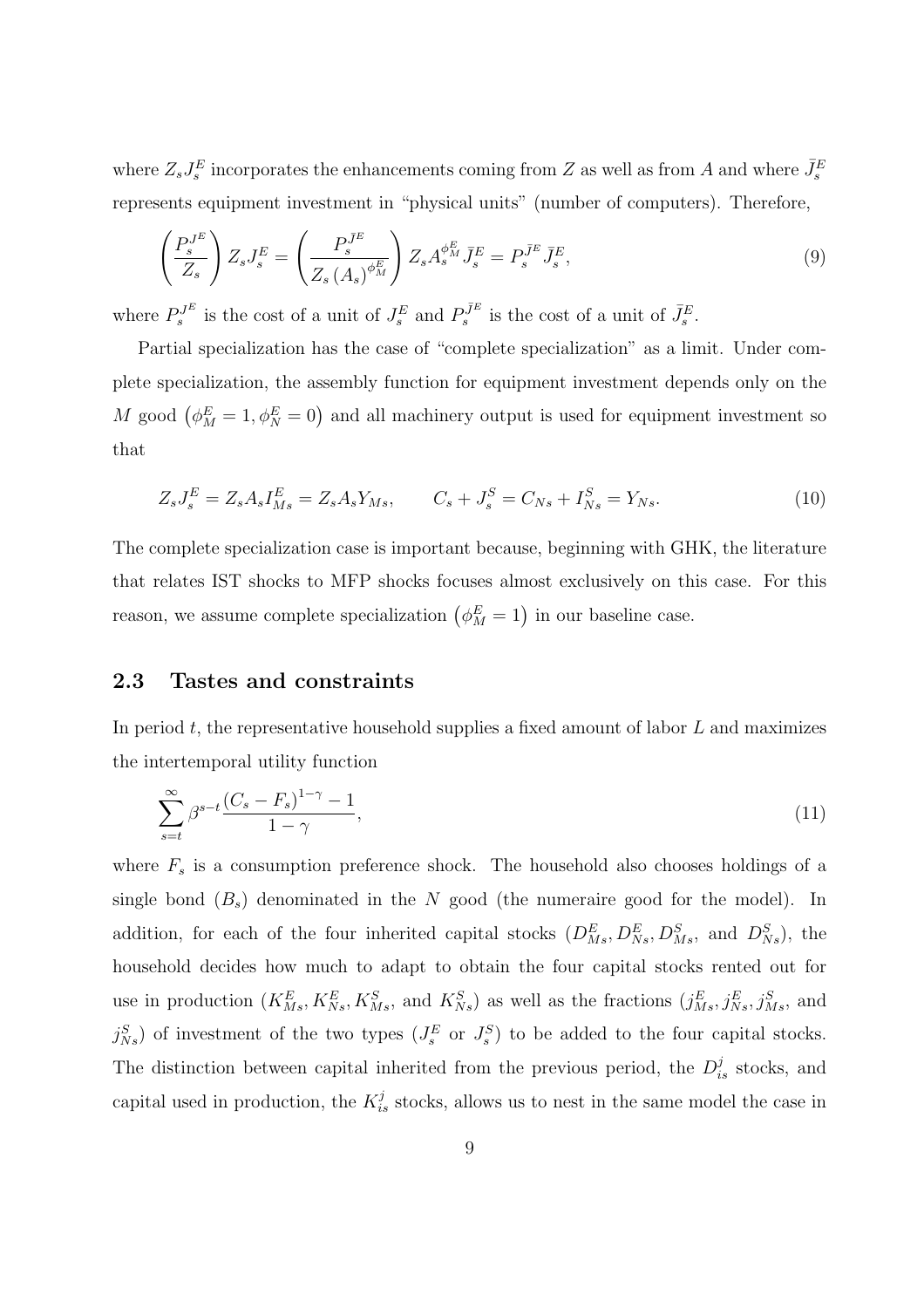which capital is predetermined only at the *aggregate* level and the case in which capital is predetermined also at the sectoral level.

The household is subject to period budget constraints. In each period, factor income plus income from bonds held in the previous period must be at least enough to cover purchases of final goods (consumption goods and the two types of investment goods), as well as bonds:

$$
W_s L + R_{Ms}^E K_{Ms}^E + R_{Ms}^S K_{Ms}^S + R_{Ns}^E K_{Ns}^E + R_{Ns}^S K_{Ns}^S + \rho_{s-1} B_{s-1}
$$
  
=  $P_s^C C_s + P_s^{J^E} J_s^E + P_s^{J^S} J_s^S + B_s,$  (12)

where  $R_{Ms}^E$ ,  $R_{Ms}^S$ ,  $R_{Ns}^E$ ,  $R_{Ns}^S$  are the rental rates for the capital stocks used in production. The term  $\rho_{s-1}$  is the gross return on bonds.

The household is subject to technological constraints when allocating capital. It inherits four capital stocks from the previous period. Inherited capital suited for one sector can be adapted for use in the other sector before being rented out, but only by incurring increasing marginal costs. For example, inherited equipment capital  $(D_{Ms}^E)$  suited for the M sector can be adapted for use in the N sector  $(K_{Ns}^E)$ . Therefore, the capital of type h actually available for production in sector  $i$  in period  $s$  depends on how much has been adapted for production in that sector:

$$
K_{Ms}^{h} + K_{Ns}^{h} = D_{Ms}^{h} \left[ 1 - \frac{\omega^{h}}{2} \left( \frac{K_{Ms}^{h}}{D_{Ms}^{h}} - 1 \right)^{2} \right] + D_{Ns}^{h} \left[ 1 - \frac{\omega^{h}}{2} \left( \frac{K_{Ns}^{h}}{D_{Ns}^{h}} - 1 \right)^{2} \right], \quad h \in \{E, S\}. \tag{13}
$$

Here, we restrict our attention to two special cases: the case in which capital can be adapted at no cost  $(\omega^h = 0)$  so that capital is predetermined only at the aggregate level, and the case in which the marginal cost of adapting capital becomes prohibitive  $(\omega^h \to \infty)$  so that capital is predetermined at the sectoral level as well.

The household is also subject to technological constraints when accumulating capital. The accumulation equations for structures capital are more straightforward, so we consider them first. Let  $D_{is}^S$  represent the amount of S capital available for production in sector i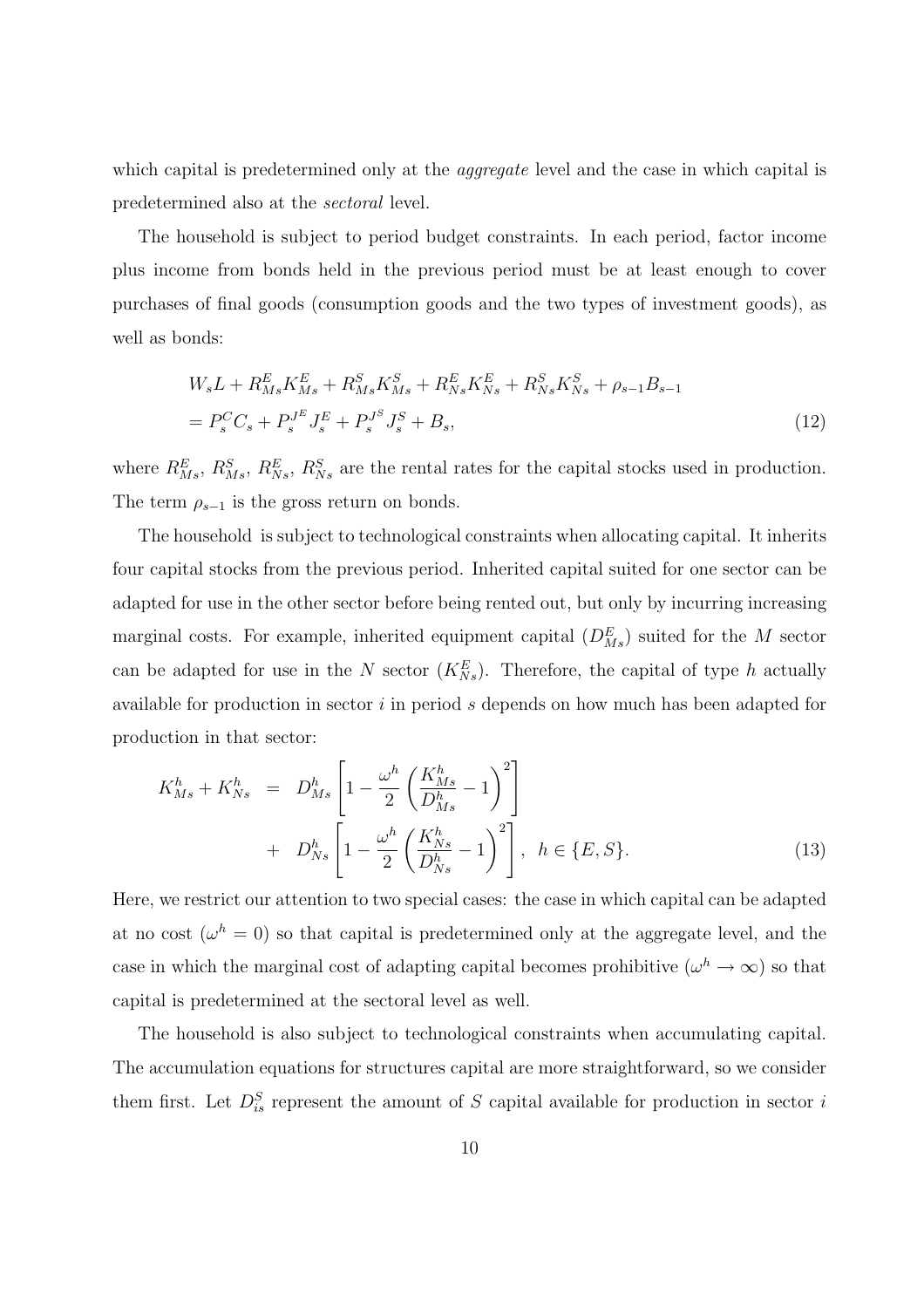in period s without incurring any costs of adaptation:

$$
D_{is}^{S} = (1 - \delta^{S}) K_{is-1}^{S} + j_{is-1}^{S} J_{s-1}^{S} - \frac{\nu_{0}^{S}}{2} j_{is-1}^{S} J_{s-1}^{S} \left( \frac{j_{is-1}^{S} J_{s-1}^{S}}{j_{is-2}^{S} J_{s-2}^{S}} - 1 \right)^{2}, \quad i \in \{M, N\}, \quad (14)
$$

where  $j_{is-1}^S$  is the proportion of total structures investment in period  $s-1$  that is added to the structures capital suitable for sector i in that period.  $D_{is}^S$  has three components represented by the three terms on the right hand side of equation (14). The first is the amount of S capital actually used in production in sector i in period  $s - 1$  remaining after depreciation. The second is the amount of  $S$  investment added to structures capital suitable for sector i in period  $s - 1$ . The third represents the adjustment costs incurred if the S investment in a given type of capital in period  $s - 1$  differs from that in period  $s - 2$ . It is important to note that while the IST shock  $Z_s$  does not enter the accumulation equations for structures capital by assumption, the MFP shock  $A_s$  does enter through  $J_s^S$  except in the case of complete specialization in assembly in which  $J_s^S = I_{Ns}^S$ .

The accumulation equations for equipment capital are less straightforward because of the distinction between physical units and efficiency units. Let  $D_{is}^E$  represent the amount of  $E$  capital available for production in sector  $i$  in period  $s$  without incurring any costs of adaptation:

$$
D_{is}^{E} = (1 - \delta^{E}) K_{is-1}^{E} + Z_{s-1} j_{is-1}^{E} J_{s-1}^{E}
$$
  
+ 
$$
\frac{\nu_{0}^{E}}{2} (Z_{s-1})^{\nu_{1}^{E}} j_{is-1}^{E} J_{s-1}^{E} \left[ \left( \frac{Z_{s-1}}{Z_{s-2}} \right)^{\nu_{2}^{E}} \frac{j_{is-1}^{E} J_{s-1}^{E}}{j_{is-2}^{E} J_{s-2}^{E}} - 1 \right]^{2}, \quad i \in \{M, N\},
$$
(15)

where  $j_{is-1}^E$  is the proportion of total equipment investment that is devoted to accumulation of structures capital suited for sector i in period  $s-1$ , and where the parameters  $\nu_1^E$  and  $\nu_2^E$  can take on the values of one or zero.<sup>10</sup> Like  $D_{is}^S, D_{is}^E$  has three components. The first components of  $D_{is}^S$  and  $D_{is}^E$  are completely analogous. The second component of  $D_{is}^E$  is the amount of investment in equipment capital suited for sector i measured in efficiency units. It reflects the increase in the efficiency of the machinery input resulting from the MFP shock  $A_s$  which is imbedded in  $J_s^E$  and the increase in efficiency resulting from the IST

<sup>&</sup>lt;sup>10</sup> For simplicity we assume that depreciation rates ( $\delta^E$  and  $\delta^S$ ) and investment adjustment-cost parameters ( $\nu_0^E$  and  $\nu_0^S$ ) may differ between types of capital but are the same across sectors of use.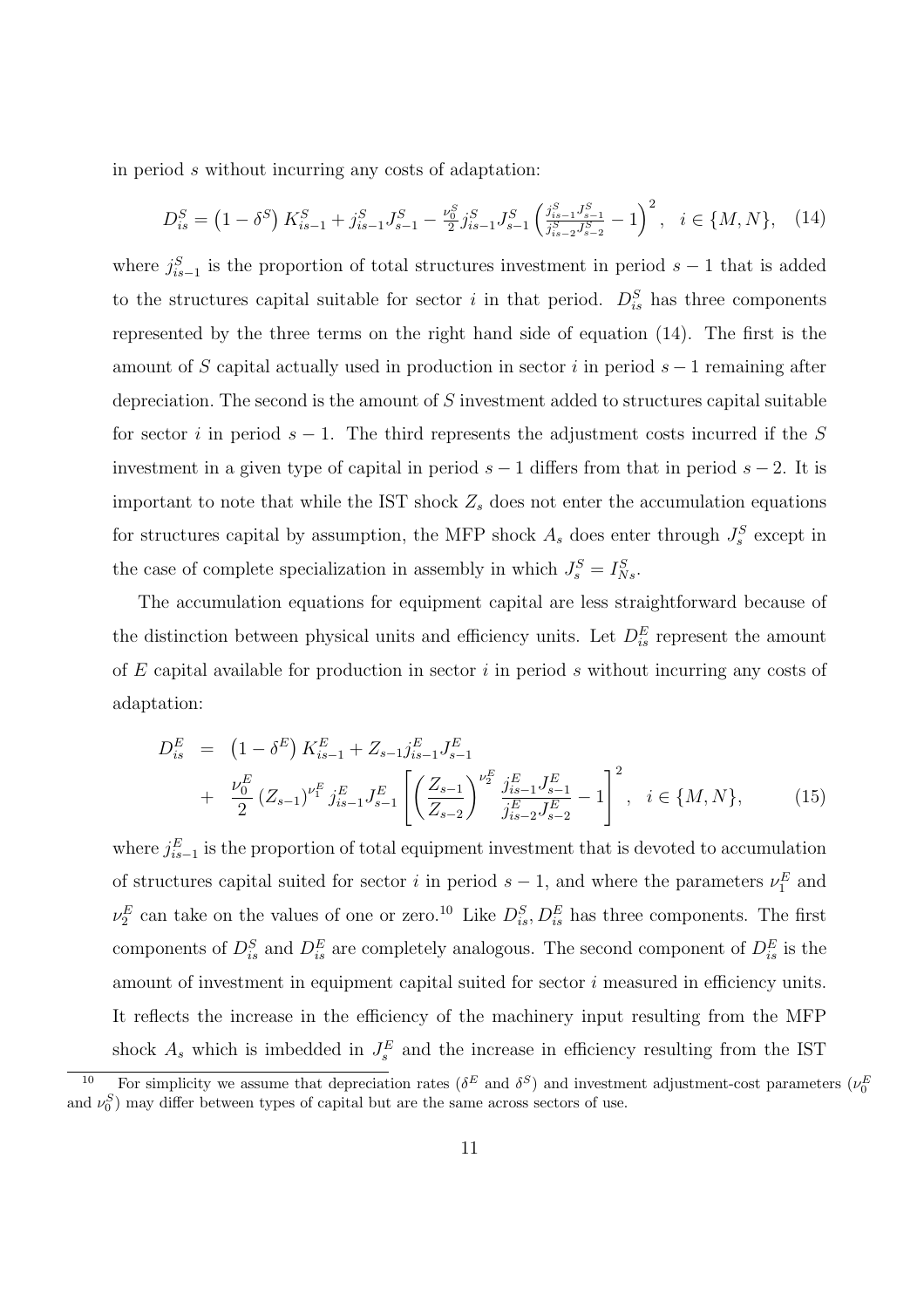shock  $Z_s$ . The third component represents investment adjustment costs. If  $\nu_1^E = \nu_2^E = 1$ , then adjustment costs apply to efficiency units no matter whether  $A_s$  or  $Z_s$  is the source of increased efficiency. We consider the implication of zero values for either  $\nu_1^E$  or  $\nu_2^E$  or both below.

It is instructive to consider the case of Cobb-Douglas assembly for equipment in which  $D_{is}^E$  is given by

$$
D_{is}^{E} = \left(1 - \delta^{E}\right) K_{is-1}^{E} + Z_{s-1} \left(A_{s-1}\right)^{\phi_{M}^{E}} j_{is-1}^{E} \bar{J}_{s-1}^{E} - \frac{\nu_{0}^{E}}{2} \left(Z_{s-1}\right)^{\nu_{1}^{E}} \left(A_{s-1}\right)^{\phi_{M}^{E} \nu_{3}^{E}} j_{is-1}^{E} \bar{J}_{s-1}^{E}
$$

$$
\times \left[ \left(\frac{Z_{s-1}}{Z_{s-2}}\right)^{\nu_{2}^{E}} \left(\frac{A_{s-1}}{A_{s-2}}\right)^{\phi_{M}^{E} \nu_{4}^{E}} j_{is-1}^{E} \bar{J}_{s-1}^{E} - 1 \right]^{2}, \quad i \in \{M, N\}, \tag{16}
$$

where we have introduced the parameter  $\nu_3^E$  and  $\nu_4^E$  for ease of exposition. The first component of  $D_{is}^E$  is the same as in the general case. The second component, investment in sector *i* measured in efficiency units (computing power), can be expressed as the product of two terms, an efficiency enhancement term  $Z_s$   $(A_s)^{\phi_M^E}$  and investment measured in "physical units"  $j_{is-1}^E \bar{J}_{s-1}^E$  (where  $\bar{J}^E$  is defined in Equation 8). For the third component, investment adjustment costs, there are two versions that are consistent in the sense that whenever A and Z appear in the accumulation equations, they appear together in the same function  $(Z_s(A_s)^{\phi_M^E})$ . First, if  $\nu_1^E = \nu_2^E = \nu_3^E = \nu_4^E = 1$ , then adjustment costs depend on efficiency units. Second, if  $\nu_1^E = \nu_2^E = \nu_3^E = \nu_4^E = 0$ , then adjustment costs depend on physical units. In a third version where  $\nu_1^E = \nu_3^E = \nu_4^E = 1$  but  $\nu_2^E = 0$ ., the two efficiency factors A and Z do not always appear together in the same function. This last version is of interest because papers that attempt to capture the importance of IST shocks for the business cycle routinely incorporate investment adjustment costs that include some efficiency enhancements but not others.<sup>11</sup> At least to us, it is not obvious how investment adjustment costs should be modeled.

The final household constraint is that for each type of investment good the proportions of the total amount added to the two capital stocks of the same type must sum to one:

$$
1 = j_{Ms}^E + j_{Ns}^E, \qquad 1 = j_{Ms}^S + j_{Ns}^S.
$$

<sup>11</sup> See, for example, Smets and Wouters (2007) and Christiano, Motto, and Rostagno (2007).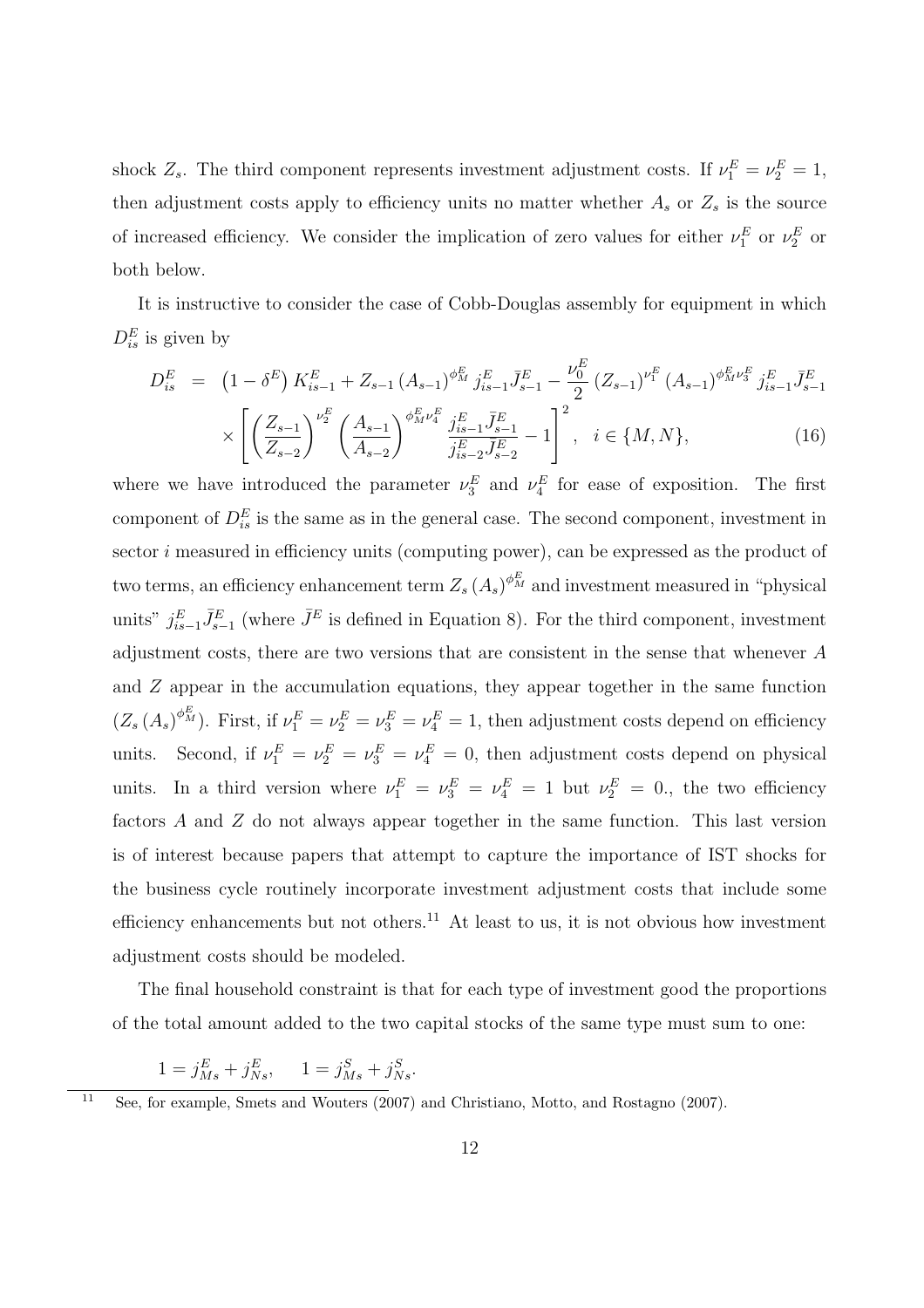#### 2.4 Market clearing

Market clearing requires that the outputs of the production sectors must be used up in the assembly of final goods:

$$
Y_{Ms} = C_{Ms} + I_{Ms}^E + I_{Ms}^S, \quad Y_{Ns} = C_{Ns} + I_{Ns}^E + I_{Ns}^S,
$$

that labor demand equal labor supply,

$$
L_{Ms} + L_{Ns} = L,\tag{17}
$$

and that the bond be in zero net supply

$$
B_s = 0.\t\t(18)
$$

The conditions that firms' demands for  $K_{Ms}^E, K_{Ns}^E, K_{Ms}^S$ , and  $K_{Ns}^S$  equal households' supplies are imposed implicitly by using the same symbol for both.

## 3 Equivalence

Under certain conditions, the aggregate effects of an MFP shock in the machinery sector of our model with two production sectors can be reproduced by an IST shock to equipment investment in a one-sector model. In this sense, the two shocks display "aggregate equivalence (AE)".<sup>12</sup> Table 1 defines some additional aggregate variables, and Table 2 describes the one-sector model.

In this section we interpret and extend the conditions for AE. We observe that the conditions can be divided into two distinct sets. Under one set, there is two-sector equivalence; that is, IST shocks and MFP shocks are equivalent in a two-sector model with

<sup>12</sup> Greenwood, Hercowitz, and Krusell (1997) and Greenwood, Hercowitz, and Krusell (2000) state sufficient conditions for AE in the case with Cobb-Douglas production functions, complete specialization in assembly, and no adjustment costs for investment. Oulton (2007) extends the GHK analysis to the case with general constant returns to scale (CRTS) production functions; Greenwood and Krusell (2007) provides further discussion.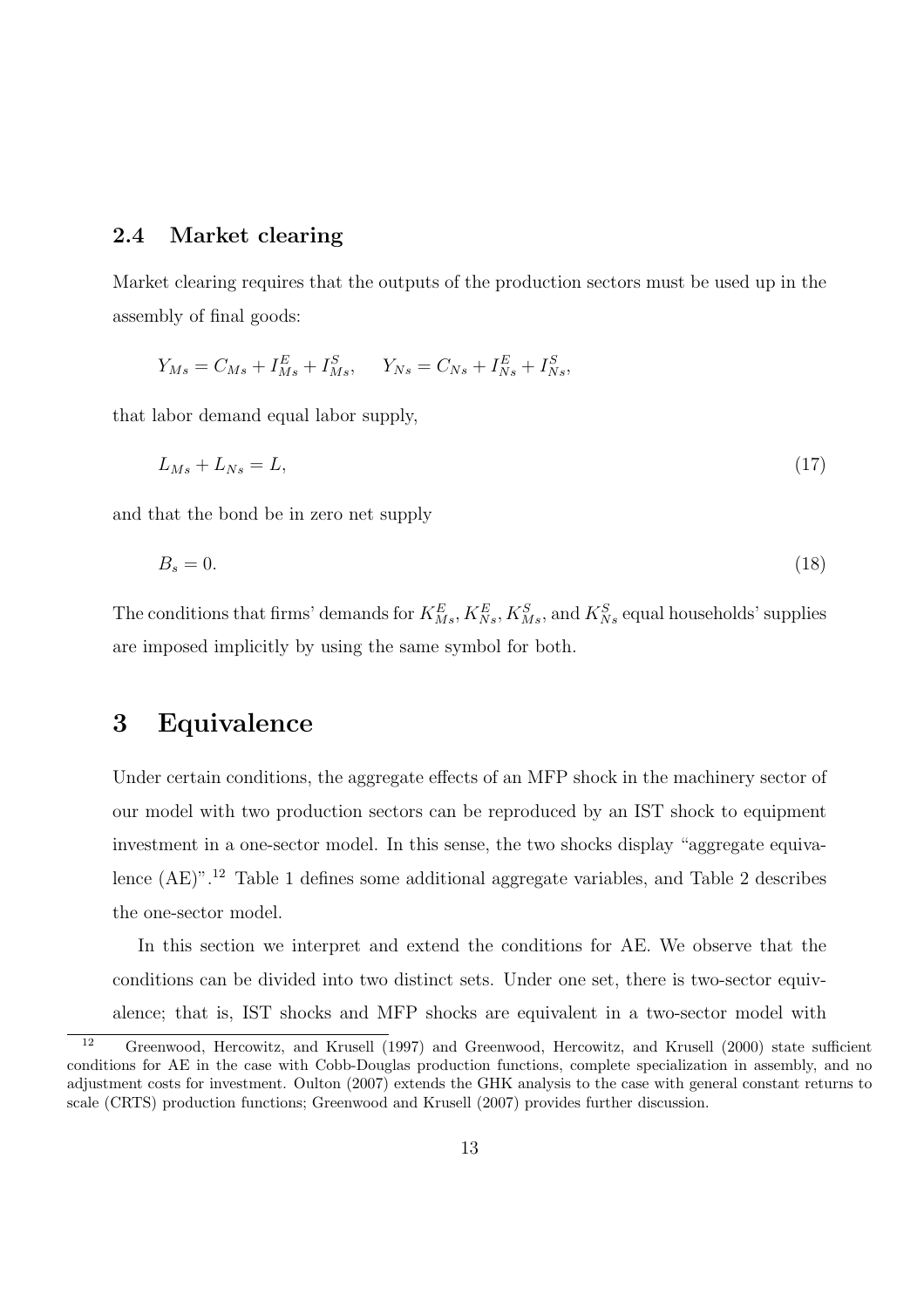different production functions in the two sectors. Under the other, aggregation is possible; that is, a two-sector model can be reduced to a one-sector model for the determination of aggregate variables. Previous discussions of AE assume that (using our terminology) assembly is completely specialized and that investment adjustment is costless. We extend the conditions for AE in two ways. First, we show that specialization in assembly of consumption and structures is necessary for AE but specialization of assembly of equipment is not. Second, we identify conditions under which there is AE when there are costs of adjusting investment.

This section also contains simulation results for a calibration that includes adjustment costs for investment and satisfies the extended conditions for AE. We use these results as a benchmark against which to compare results for calibrations that do not satisfy these conditions.

#### 3.1 Conditions for aggregate equivalence in the extended model

Here we state conditions for aggregate equivalence  $(AE)$  in our extended model.<sup>13</sup> Sketches of proofs of our assertions can be found in section A of the appendix. The conditions can be divided into two distinct sets denoted  $A$  and  $B$ . The conditions in set  $A$  are sufficient for "two-sector equivalence"(TE). By TE, we mean that in a model with two distinct production sectors  $M$  and  $N$ , possibly with different production functions, an MFP shock (A) that raises output in the M sector by a given percentage has the same sectoral and aggregate effects as a pair of IST shocks  $(Z)$  that push up the effectiveness of equipment investment in both sectors by that given percentage. These conditions are also *necessary* for TE to first-order. The set A conditions are

A-1. Assembly of both consumption and structures investment is specialized in non-machinery output.<sup>14</sup>

<sup>13</sup> Throughout our discussion we maintain two standard assumptions. Production functions exhibit constant returns to scale, and adjustment costs are homogeneous of degree zero in current and lagged investment.

<sup>14</sup> Even though it is standard to assume specialization in assembly in DSGE models, in fact the outputs of several sectors are often used in the assembly goods for final uses. In particular, the final-use equipment investment as it appears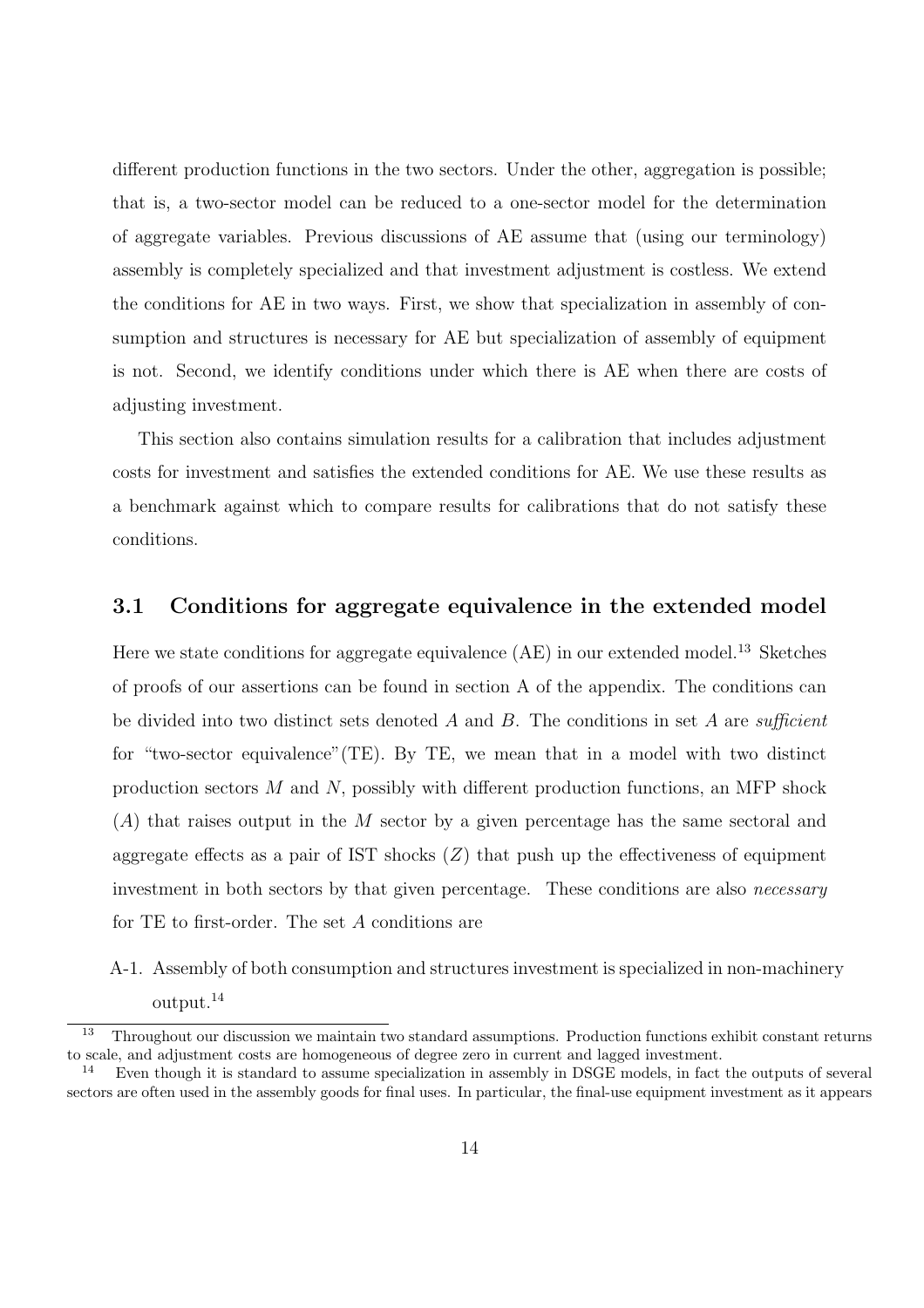- A-2. Assembly of equipment investment is a Cobb-Douglas function of machinery and nonmachinery outputs with a limiting case in which it is specialized in machinery output.
- A-3. If there are adjustment costs for equipment investment, MFP shocks and IST shocks enter the costs combined in the same function wherever they appear.

Greenwood, Hercowitz, and Krusell (1997) and Oulton (2007) assume that (using our terminology) assembly is completely specialized and that investment adjustment is costless. Under these assumptions, our conditions for TE are met, but the assumptions are unnecessarily restrictive.

The conditions in set B are *sufficient* for aggregation, that is, for the existence of a model with one production sector that yields the same values for aggregate variables as a model with distinct  $M$  and  $N$  production sectors:

- B-1. The production functions for  $M$  and  $N$  are identical up to a multiplicative factor.
- B-2. Inherited stocks of both equipment and structures capital are costlessly adaptable for renting out to either production sector.<sup>15</sup>
- B-3. Depreciation rates for equipment stocks are identical for the  $M$  and  $N$  sectors. The same is true for structures stocks.
- B-4. Any investment adjustment costs for equipment are identical in the M and N sectors. The same is true for structures stocks.

If the conditions for TE (set A) and for aggregation (set B) are met, then there is AE whether or not investment adjustment costs are present.<sup>16</sup> We have not found earlier statements of sufficient conditions for aggregation of capital accumulation equations when adjustment costs are present, our B-4.

We can draw conclusions about the *necessity* of some of the conditions in Set B:

in the NIPA is a combination of machinery with transportation and distribution services.

<sup>15</sup> Instead of assuming that is costlessly adaptable, Greenwood, Hercowitz, and Krusell (2000) assume that firms can move between sectors at will.

<sup>16</sup> Greenwood, Hercowitz, and Krusell (2000) and Oulton (2007) have shown that in the absence of investment adjustment costs, conditions B-1 through B-3 are sufficient for aggregation.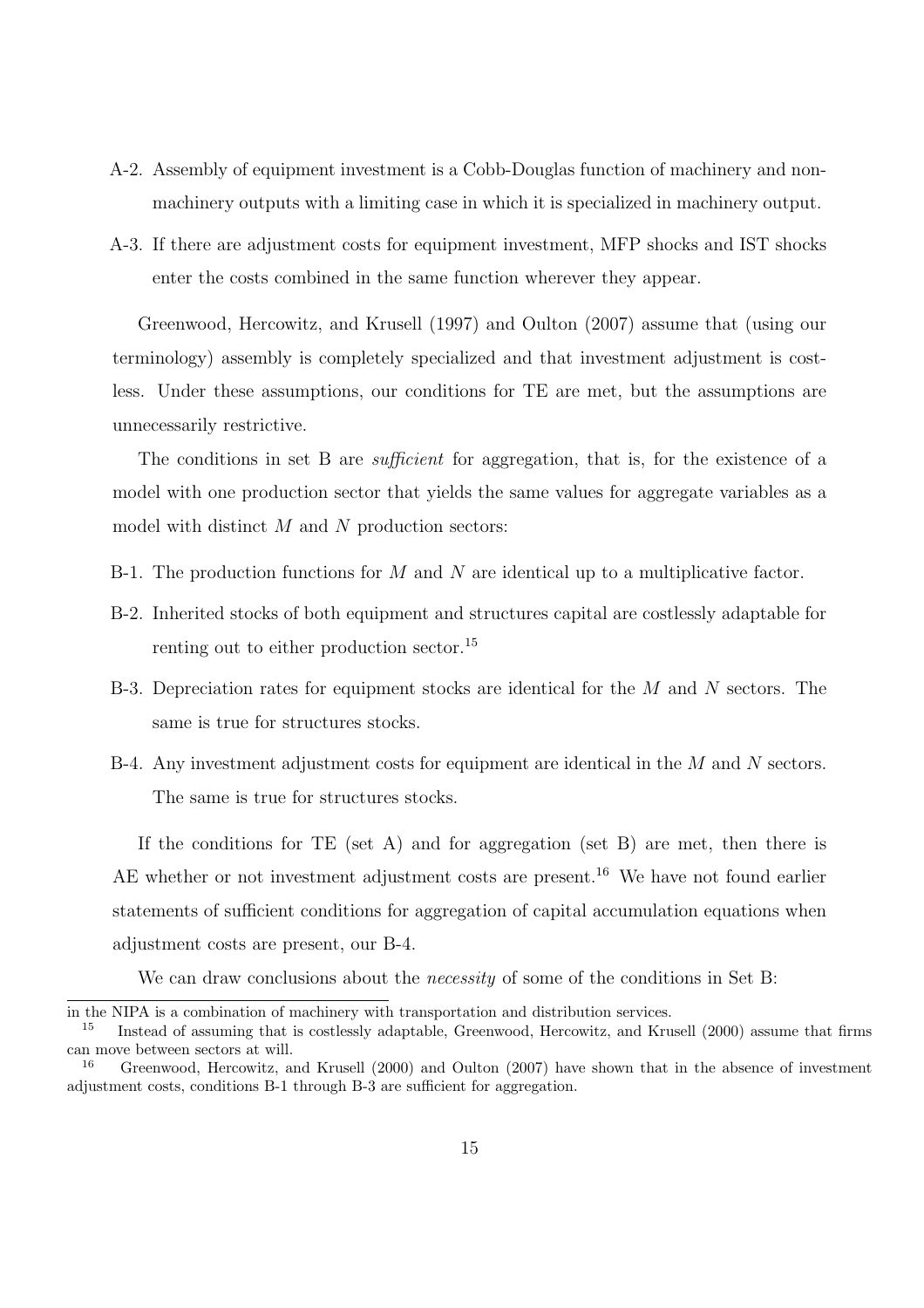- Depreciation rates must be identical.
- Investment adjustment costs must be identical.
- If capital is costlessly adaptable, production functions must be identical.
- If production functions are identical, capital must be costlessly adaptable.

In fact, we conjecture, but have not yet shown, that all of the conditions in set B are necessary for aggregation.

## 3.2 Calibration ensuring equivalence

Table 3 summarizes the parameter choices for the simulation that illustrates aggregate equivalence (AE) between IST and MFP shocks under our extended conditions for aggregation equivalence. To facilitate comparisons with previous work on IST shocks, we adhere to the parameter choices of Greenwood, Hercowitz, and Krusell (1997) whenever possible.<sup>17</sup> Accordingly, the output share of equipment in both the M and N sectors is 17% and the share of structures is 13%. The parameters governing the assembly functions are set so that there is complete specialization: consumption and structures investment are assembled using inputs from the  $N$  sector only, while equipment investment is assembled using inputs from the  $M$  sector only.<sup>18</sup> The depreciation rates for equipment and structures capital are 12.4% per quarter and 5.6% per quarter respectively. The discount factor is set at 0.99, consistent with an annualized real interest rate of 4%. The intertemporal substitution elasticity for consumption is taken to be 1.

There is one major departure from GHK: there are adjustment costs for investment in accord with recent common practice. The parameters governing adjustment costs for both types of investment  $(\nu_0^S \text{ and } \nu_0^E)$  are set to 0.5. Adjustment costs are assumed to depend on efficiency units  $(\nu_1^E = \nu_2^E = \nu_3^E = \nu_4^E = 1)$ .

<sup>&</sup>lt;sup>17</sup> For simplicity, we abstract from trend growth as well as capital and labor taxes, while Greenwood, Hercowitz, and Krusell (1997) incorporate them in their model.

<sup>18</sup> The substitution elasticities between inputs in assembly become irrelevant under complete specialization.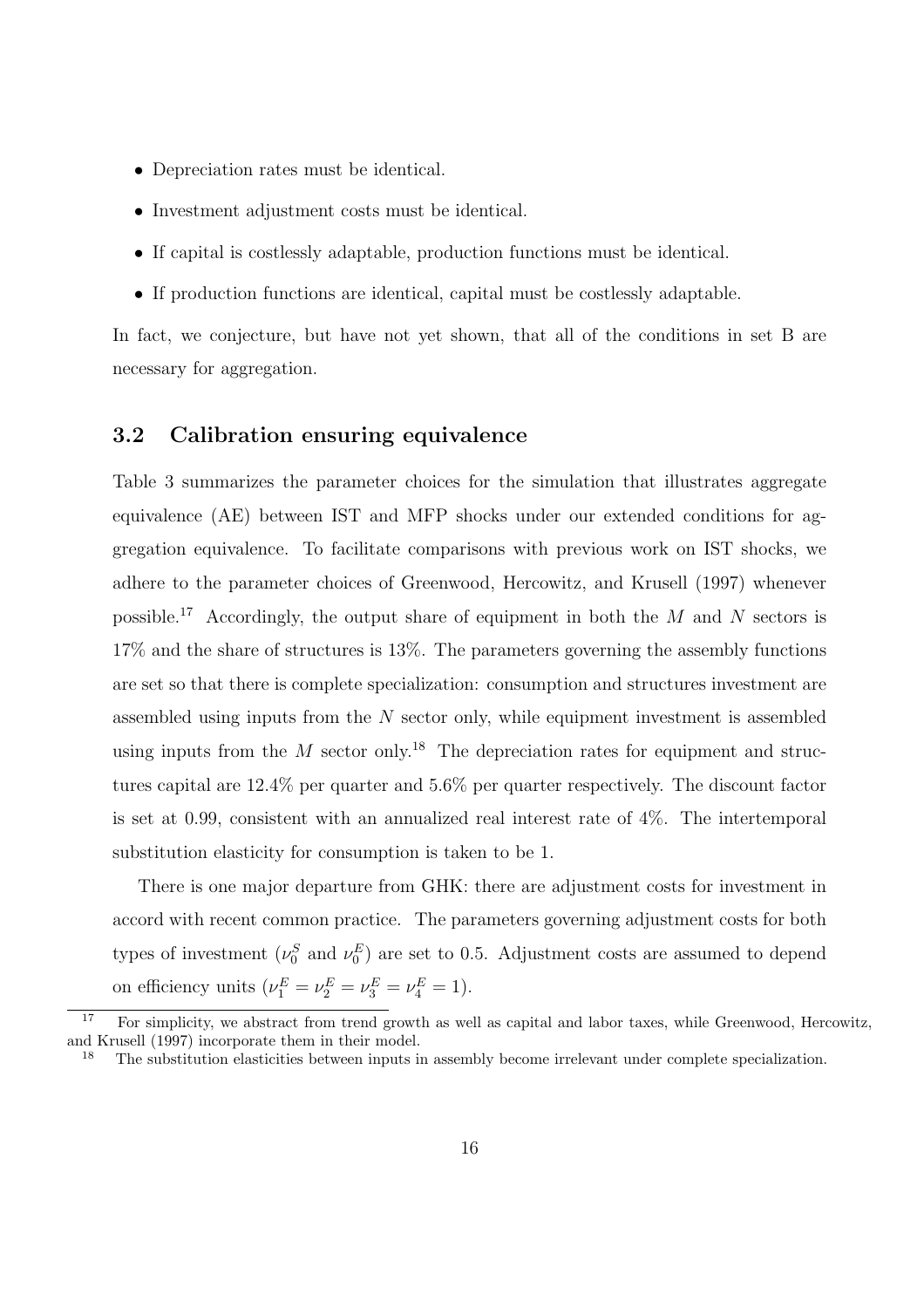#### 3.3 A numerical illustration

Figures 1 and 2 show the effects of two distinct shocks in the baseline model. The solid lines relate to a permanent shock to  $Z_s$ , the level of investment-specific technology. In this case, we could have cut off the model's sectoral details following Greenwood, Hercowitz, and Krusell (1997), and have simply obtained the aggregate responses from a canonical one-sector RBC model augmented with an IST shock in the capital accumulation equation as described in Table 2. The dashed lines relate instead to a permanent MFP shock in the M sector.

In all the figures presented, the sizes of the shocks are normalized so that aggregate output (in quality-adjusted units at constant prices) increases by 1 percent in the long run.<sup>19</sup> For this calibration, the (quality-adjusted) relative price of equipment investment  $(\frac{P_s^J^E}{Z_s})$  mirrors the path of the shocks, as shown in the bottom right panel of Figure 1.<sup>20</sup>

As implied by the calibration, M-sector goods are used to assemble equipment investment only. The baseline calibration also implies that these shocks will produce equal effects on the aggregate variables as shown in Figure 1 since the requirements for AE between IST shocks and MFP shocks in the machinery sector (discussed above) are satisfied.

The capital accumulation process adds persistence to the effects of the shocks so that output takes a considerable number of quarters to approach its new steady-state level. The top two panels in the figure show the output response, but focus on different horizons so as to depict both the medium- and long-run effects.

Both shocks make it possible to produce efficiency units of equipment investment with smaller amounts of factor inputs, regardless of which sector receives the investment. Taking account of investment adjustment costs has significant implications. Were it not for these costs, the substitution effect associated with the shocks would be so strong as to cause an

<sup>&</sup>lt;sup>19</sup> In multi-sector models there are multiple ways of aggregating sectoral outputs depending, for instance, on which good is chosen as the numeraire. We focus on a measure of aggregate output that sums sectoral outputs at constant prices after adjusting for quality. This measure is defined as  $Y_{CPs} = C_{Ms} + C_{Ns} + Z_{Ms}^E A_s \bar{J}_{Ms}^E + Z_{Ns}^E J_{Ns}^E + Z_{Ms}^S A_s \bar{J}_{Ms}^S + Z_{Ns}^S J_{Ns}^S$ . This approach can be shown to be first-order equivalent to a Tornqvist, chain-weighted index.

<sup>&</sup>lt;sup>20</sup> Growth accounting exercises that exploit the tight short-run relationship between the relative price of equipment investment and the size of technology shocks in constructing technology shock series might be intermingling technology shocks with demands shifts. For example, see Greenwood, Hercowitz, and Krusell (1997).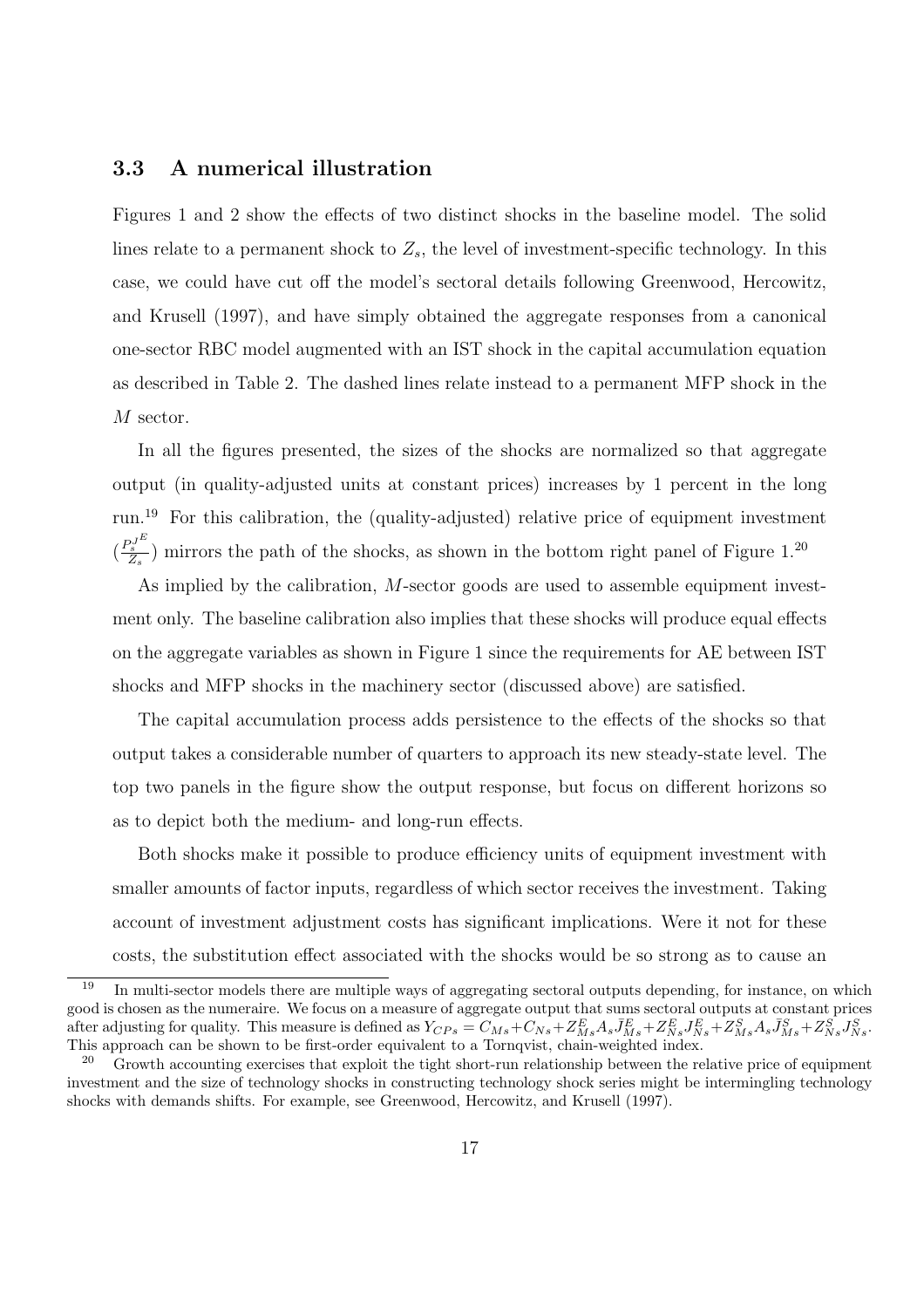immediate buildup of the equipment and structures capital stocks in the M sector. Recall that under the conditions for aggregate equivalence capital is costlessly adaptable for use in different sectors. Therefore, labor and both kinds of capital inputs would be transferred immediately away from the  $N$  sector and into the  $M$  sector. Without investment adjustment costs, consumption would drop on impact, and then increase as higher production in the  $M$  sector would push up the equipment capital stock in the  $N$  sector. However, with quadratic adjustment costs in investment, it becomes costly to ramp up equipment investment, reducing the incentive to transfer factor inputs across sectors. Instead of spiking up, aggregate investment follows a hump shape. Accordingly, consumption declines more gradually.

The consumption share of output takes a long time to recover as shown in Figure 2. According to the baseline calibration, N-sector goods are the sole input in the assembly of consumption. First, N-sector output goes down, as factor inputs are moved to the sector that received the shock. Then, part of  $N$ -sector output is devoted to pushing up the  $N$ sector's stock of structures.

# 4 Departures from aggregate equivalence

The simulations in Figure 3 illustrate that the effects of an IST shock in a one-sector model and those of an MFP shock in the machinery sector of a two-sector model can differ substantially when there are departures from the conditions for aggregate equivalence summarized in Section 3.1.

### 4.1 Adjustment costs and aggregate equivalence

The first comparison shown in Figure 3 involves the solid and dotted lines. As in Figure 1, the solid lines show the effects on aggregate variables of an IST (or a machinery-sector MFP) shock when the conditions for aggregate equivalence are met. One of the conditions for aggregate equivalence in Section 3.1 is that adjustment costs depend on either efficiency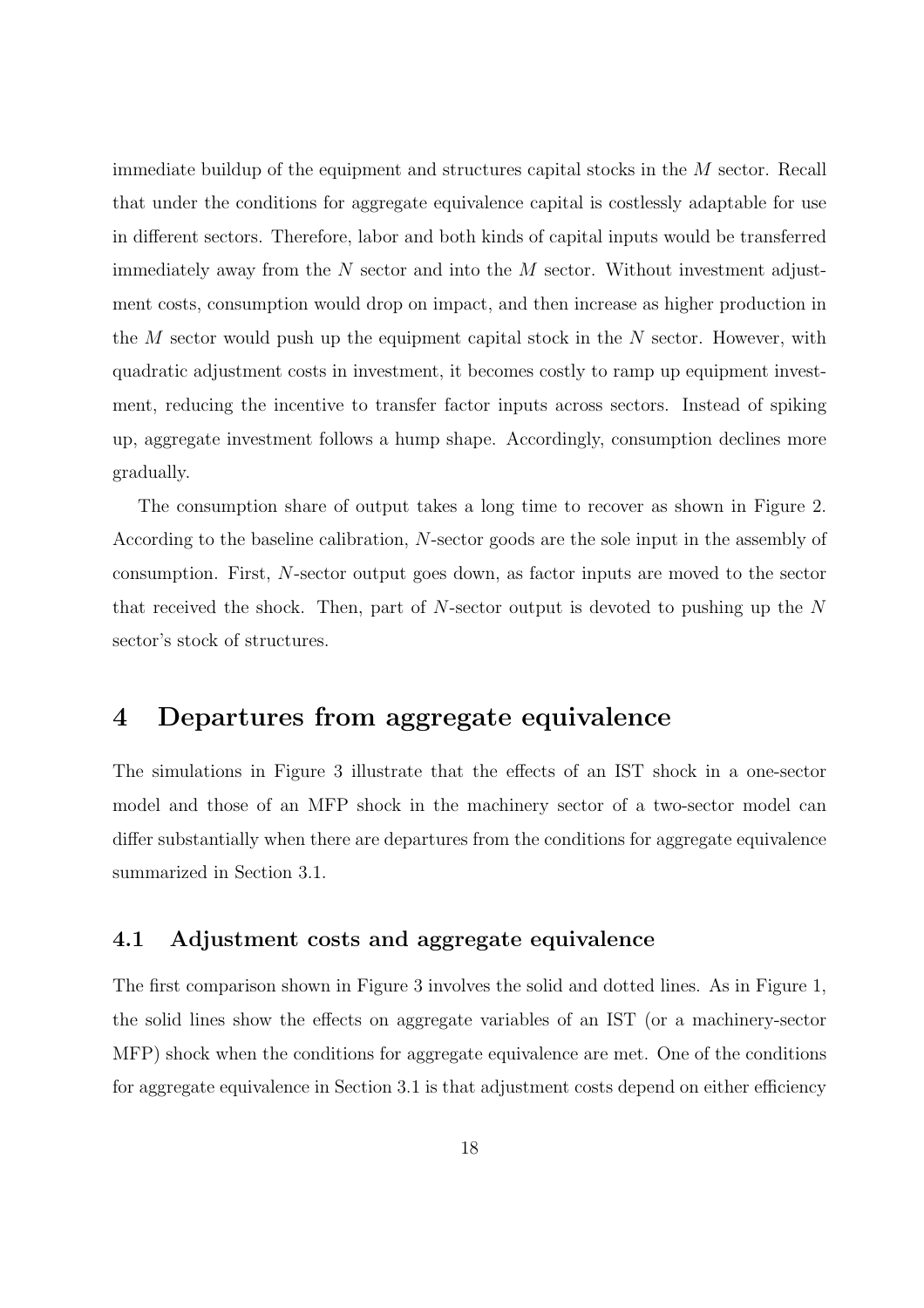units only (as is the case with the solid line) or physical units only. The dotted lines show the effects of a machinery-sector MFP shock when all of the conditions for aggregate equivalence are met except that adjustment costs depend on a mixture of units as in some recent formulations.<sup>21</sup> In particular,  $\nu_2^E$  is set equal to 0 but  $\nu_1^E$ ,  $\nu_3^E$ , and  $\nu_4^E$  are left equal to 1. Specifying adjustment costs in this alternative way temporarily lowers the cost of adjustment relative to the specification that reflects only efficiency units. The difference is largest in the first period. The first comparison confirms that the specification of investment adjustment costs can, by itself, break aggregate equivalence.

## 4.2 Alternative calibration

The second comparison in Figure 3 involves the solid and dashed lines. The dashed lines show results for a machinery-sector MFP shock under the alternative calibration reported in Table 2. The alternative calibration departs from the baseline calibration in three essential ways as described below. In order to highlight the importance of these departures, aggregate factor shares are kept the same as in the baseline calibration.

1. Predetermined capital stocks

By setting  $\omega^E = \omega^S = 100$  capital stocks become predetermined in each sector as well as at the aggregate level.

2. Sector-specific production functions

Following Greenwood, Hercowitz, and Krusell (1997), the baseline calibration implies identical production functions across sectors. However, for the three factor inputs in the model, U.S. data imply different input intensities across the machinery and non-machinery sectors (the M and N sectors in the model).

To differentiate the intensities of factor inputs across sectors, we used the following restrictions: a) while allowing variation across sectors, we kept the aggregate factor input intensities the same as in Greenwood, Hercowitz, and Krusell (1997); b) factor

<sup>21</sup> See, for example, Smets and Wouters (2007) and Christiano, Motto, and Rostagno (2007).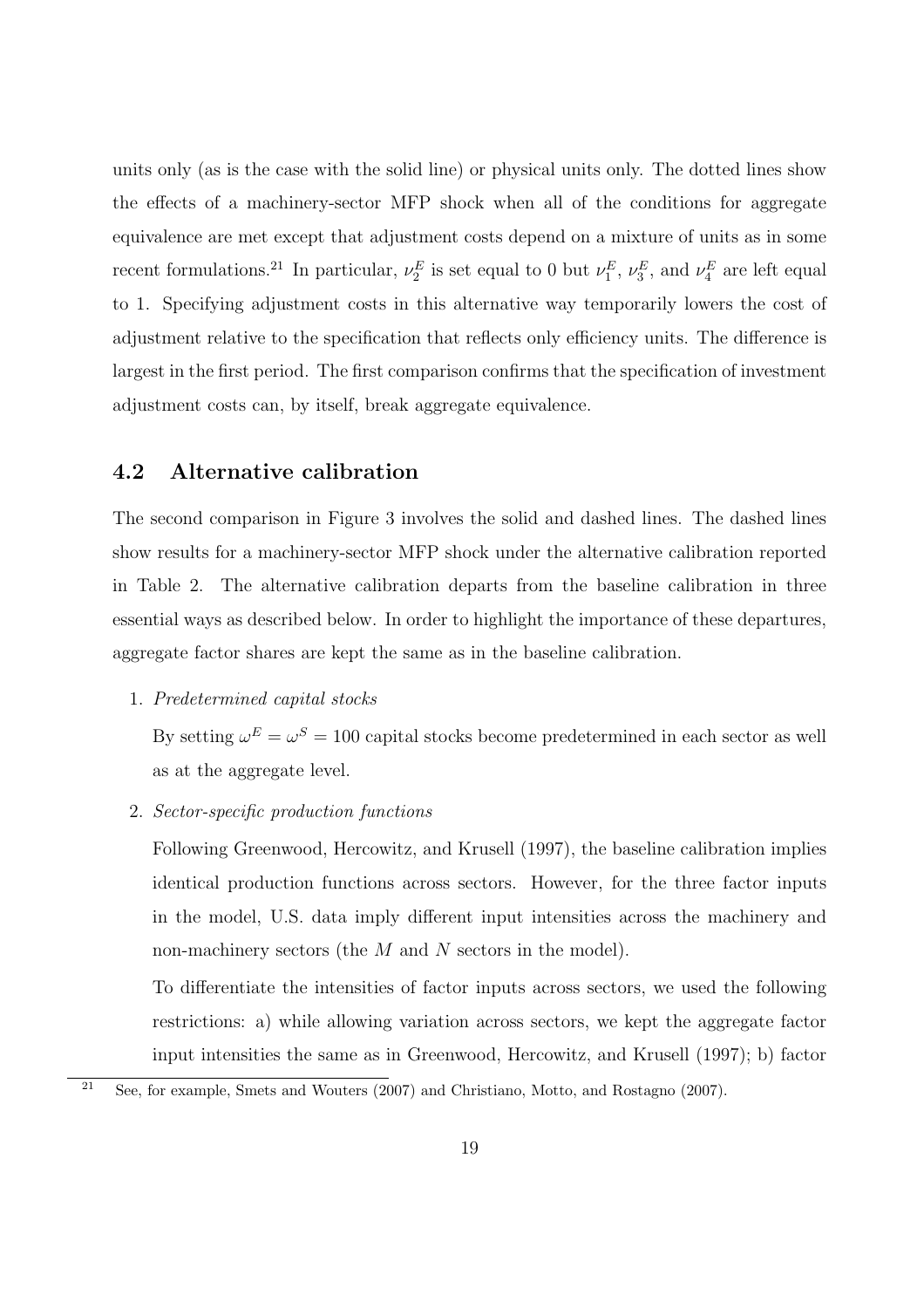payments are equalized across sectors, making the factors' shares of sectoral output proportional to the sectoral stocks of capital (since production functions are Cobb-Douglas); c) factor input intensities are equal regardless of where the output of a sector is used.

We combined data for the net capital stock of private nonresidential fixed assets from the U.S. Bureau of Economic Analysis, with data from the Input-Output Bridge Table for Private Equipment and Software. The first data set contains data on the size of equipment and non-equipment capital stocks by sector. The second data set allowed us to ascertain the commodity composition of private equipment and software. Finally, we used BEA data to establish a sector's value added output. We focused on the year 2004, the latest available at the time of writing, but similar sector-specific production functions would be implied by older vintages of data.

Our calculations show that the machinery-producing sector is less intensive in structures and labor than the aggregate economy, but more intensive in equipment capital. For the machinery sector, the share of structures is 11 percent, the labor share 46 percent, and the share of equipment capital the remaining 43 percent (thus,  $\alpha_M^S = 0.11, \alpha_M^N = 0.46, \alpha_M^E = 0.43$ . For the non-machinery sector the share of structures is 13 percent, the share of labor 72 percent, and the share of equipment capital 15 percent.

#### 3. Incomplete specialization

The baseline calibration assumes complete specialization in the assembly of investment and consumption goods. Equipment investment is assembled using output from the M sector only. In contrast, structures investment and consumption goods are assembled using output from the N sector only. This complete specialization does not reflect the composition of final goods revealed in the Input-Output Bridge Tables that link final uses in the NIPA to sectors (industries) in the U.S. Input-Output Tables. For example, according to the data for 2004, wholesale and retail services (part of our non-machinery sector) are important inputs not only for consumption but also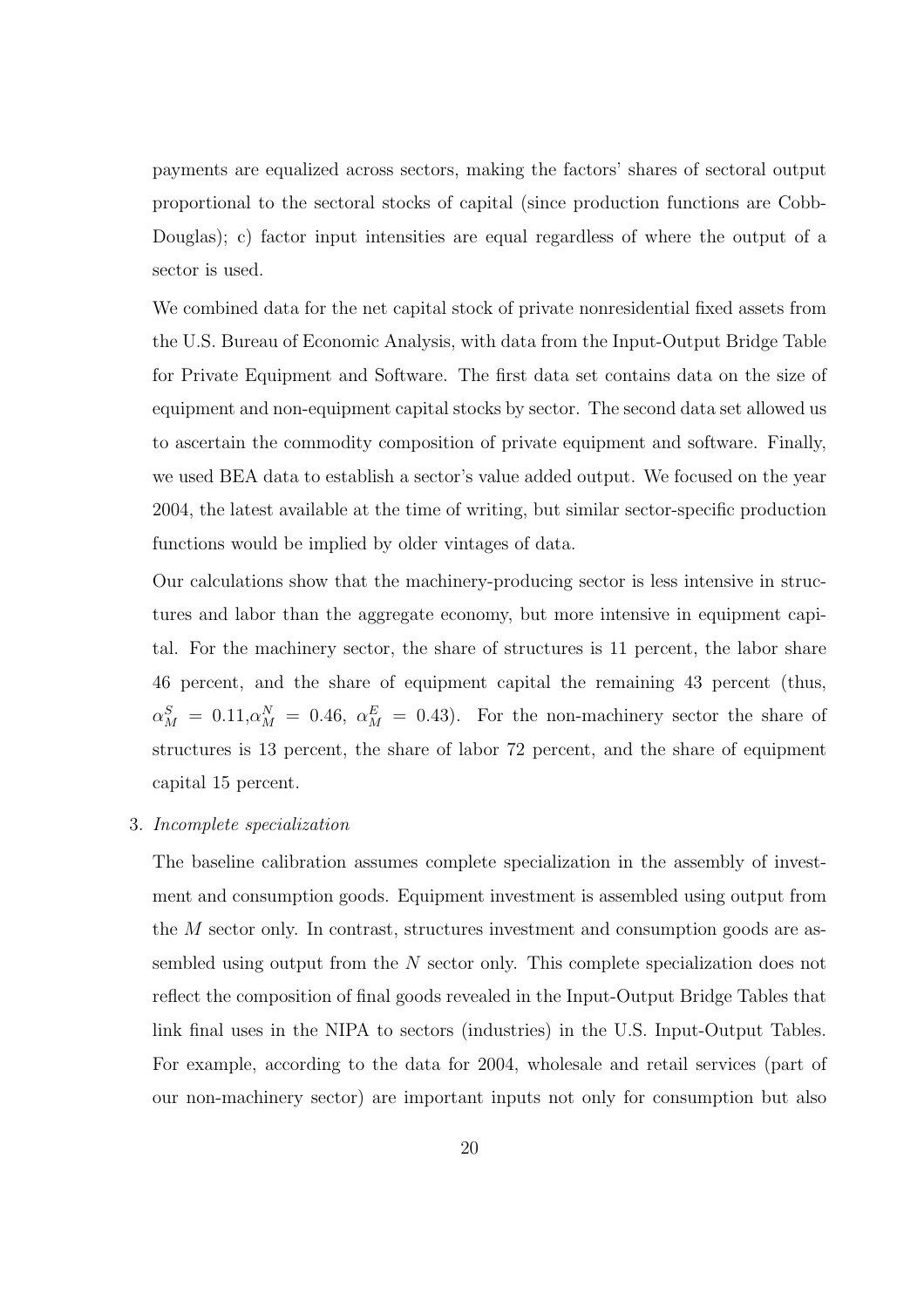for equipment investment, accounting for 15 percent of the total output of private equipment and software.<sup>22</sup> Furthermore, electric and electronic products are used in the assembly of consumption, accounting for 4 percent of the total.<sup>23</sup>

The model captures the commingling implied by the bridge tables through assembly functions that specify how inputs from the  $M$  and  $N$  sectors are combined to obtain consumption, structures investment, and equipment investment. In the alternative calibration used to generate the dashed lines in Figure 3, the share parameters for the assembly functions are set as follows: the shares for equipment investment are  $\phi_M^E = 0.85, \phi_N^E = 0.15$  and the shares for consumption and structures investment are  $\phi_M^C = \phi_M^S = 0.04, \phi_N^C = \phi_N^S = 0.96$ . We assume that in each of the final-good assembly functions the elasticity of substitution between inputs from the  $M$  and  $N$  sectors is 0.5 (i.e.,  $\sigma_C = \sigma_E = \sigma_S = 0.5$ ). This relatively low substitution elasticity seems appropriate given that the assembly functions capture the commingling of inputs as different as electronic equipment on one side and wholesale, retail, and transportation services on the other.

### 4.3 The effects of MFP shocks under the alternative calibration

The size of the MFP shock hitting the  $M$  sector shown in Figure 3 was chosen again to bring about a permanent 1 percent increase in aggregate output.

Some key differences between the IST and MFP shocks can be captured by decomposing the responses of consumption into substitution and wealth effects. The bottom left panels of the figure show the Hicksian decomposition laid out by King (1991) for general equilibrium

 $\frac{22}{2}$  There are bridge tables for consumption as well as equipment and software investment but not for structures investment. We assume that the sectoral composition of structures investment is the same as that of consumption.

<sup>&</sup>lt;sup>23</sup> The machinery sector encompasses two components. The first component is the BEA definition of "Equipment" and Software" Investment, after excluding the Transportation, Wholesale, and Retail Margins. The second component is the inputs from the following five BEA "industries" that are used in consumption: (334) Computer and Electronic Products; (335) Electrical equipment, appliances, and components; (513) Broadcasting and telecommunications; (514) Information and data processing services; and (5412OP) Miscellaneous professional, scientific and technical services.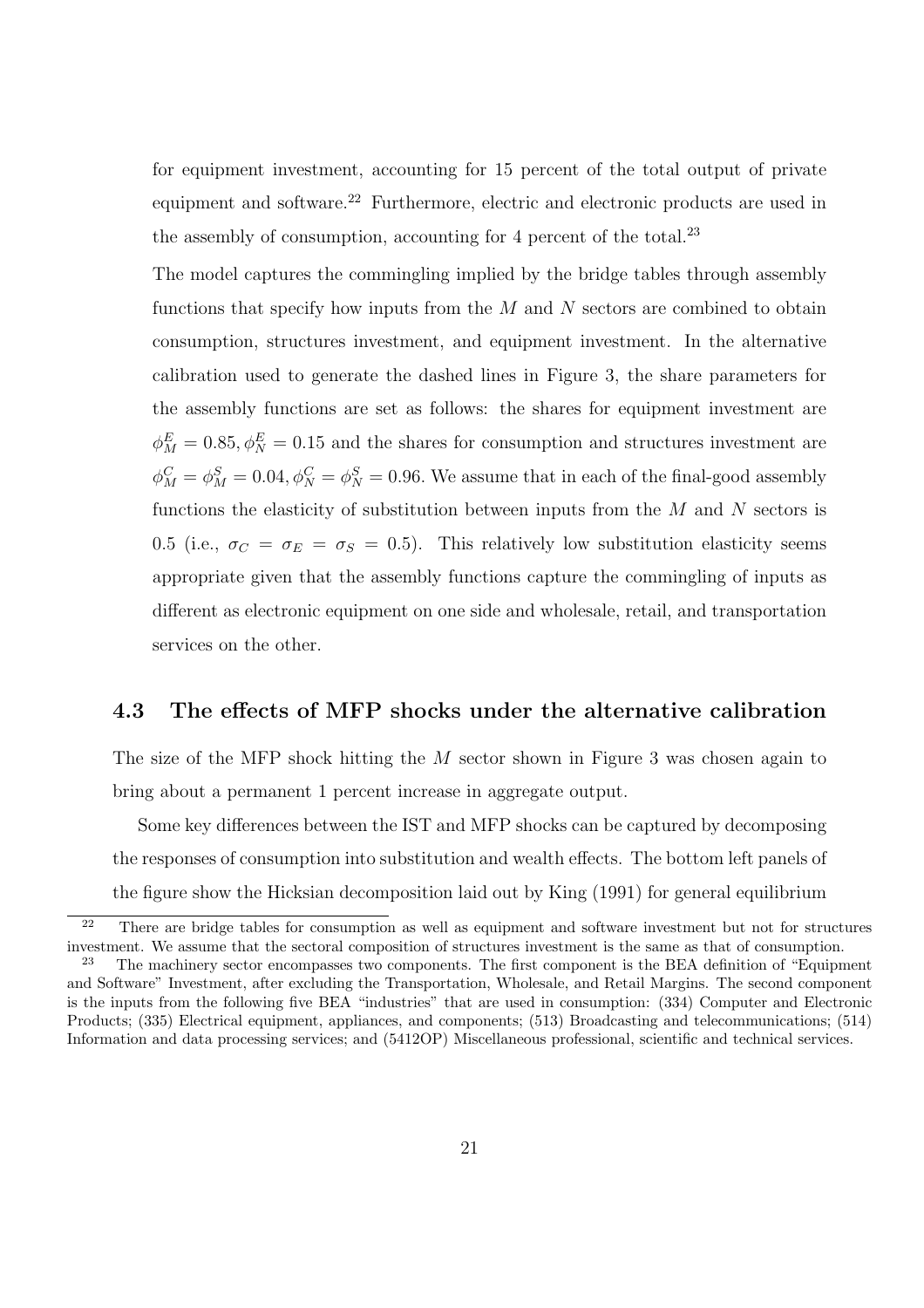models. For this decomposition the change in utility  $\Delta U$  is computed in the following way:

$$
\Delta U = E_t \sum_{t=0}^{\infty} \beta^t C^{1-\gamma} \hat{C}_t,
$$
\n(19)

where a caret symbol denotes a variable in log deviation from its steady state. The wealth effect on consumption is given by the change in consumption that would yield the same change in utility as that generated by the shock, while the real interest rate is kept constant at its steady state value. Accordingly, the Euler equation for consumption for the model implies that the wealth effect on consumption  $\tilde{C}_t$  is constant over time and equal to:

$$
\tilde{C}_t = (1 - \beta) \frac{\Delta U}{C^{1 - \gamma}}.
$$
\n(20)

The substitution effect is the path of consumption that would induce no change in utility in reaction to the interest rate changes induced by the shock. Accordingly, the substitution effect on consumption,  $\tilde{C}_t$ , is the path of that solves the system:

$$
0 = E_t \sum_{t=0}^{\infty} \beta^t C^{1-\gamma} \tilde{\tilde{C}}_t,
$$
\n(21)

$$
E_t \tilde{\tilde{C}}_{t+1} = \tilde{\tilde{C}}_t + \frac{1}{\gamma} \hat{R}_t,\tag{22}
$$

where  $\hat{R}_t$  is expressed as the difference of the interest rate from its steady state value. Simple algebraic manipulations yield the result that  $\tilde{C}_0 = -\frac{\beta}{\gamma}$ γ  $\Gamma^{\infty}$  $\sum_{t=0}^{\infty} \beta^t \hat{R}_t$ , which allows one to solve for the full path of the substitution effect by combining knowledge of  $\tilde{C}_0$  with Equation (22) above.

A common feature among changes implied by the alternative calibration is a reduction in the magnitude of the substitution effect on consumption associated with the MFP shock. With capital predetermined at the sectoral level, more of the factor inputs remain temporarily locked up in the N sector, reducing the substitution effect associated with the MFP shock.<sup>24</sup> This reduction dampens the response of consumption, as its composition is intensive in the output of the  $N$  sector. Similarly, structures and equipment capital take

<sup>&</sup>lt;sup>24</sup> Only with much higher input substitution elasticities would there be an incentive to shift so much labor to the M sector as to lower the output of the N sector.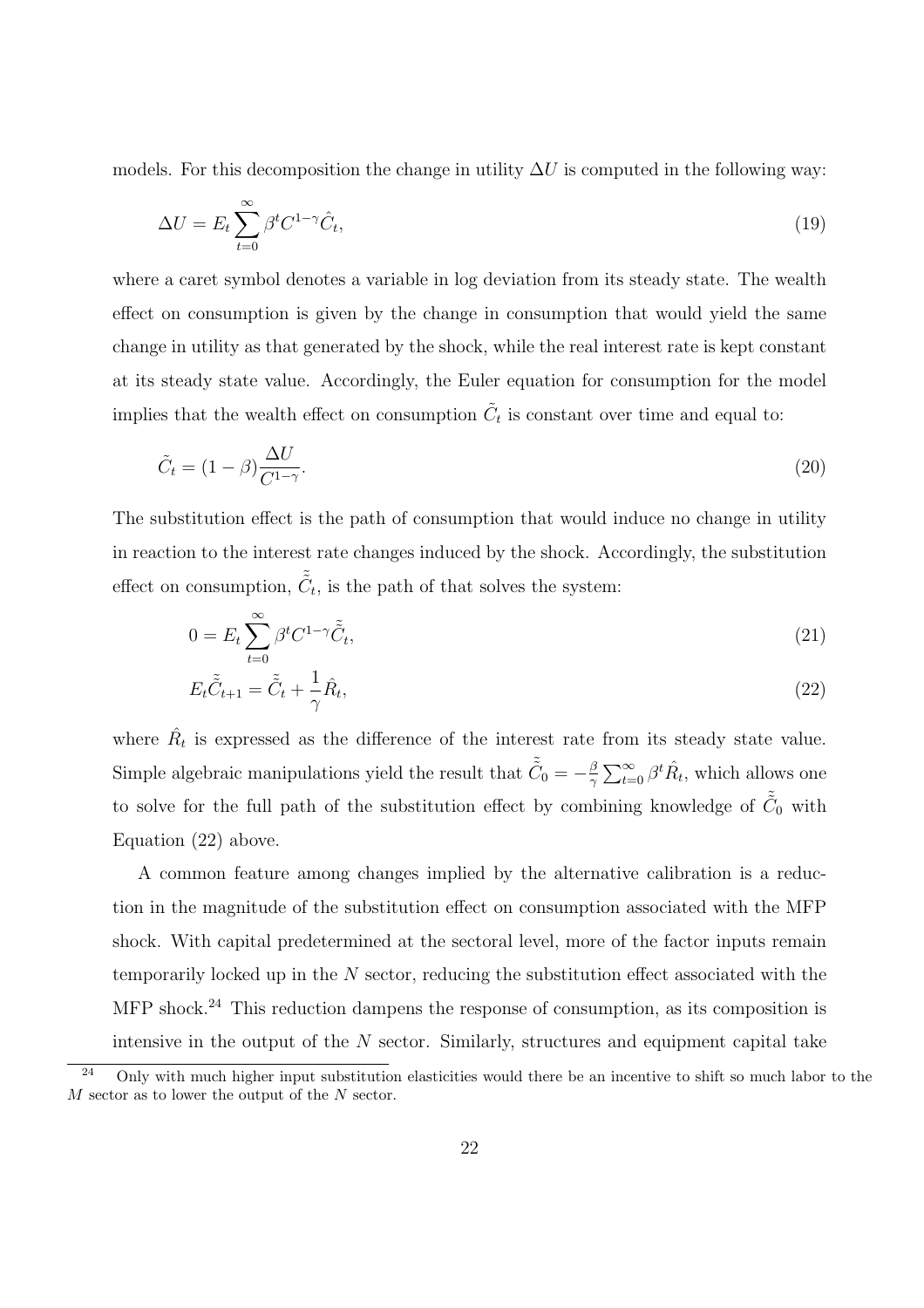longer to shift back and forth across sectors, making the response of aggregate investment more subdued.

Under the alternative calibration, with sector-specific production functions, the making of M-sector goods used in equipment investment is more intensive in equipment capital relative to the aggregate. This feature contributes to the reduction in the substitution effect on consumption coming from the MFP shock relative to the IST shock. Accordingly, M-sector output and investment increase by less at first.

Finally, the incomplete specialization in the assembly of equipment investment not only reduces the magnitude of the substitution effect but also boosts the wealth effect. Relaxing the assumption of complete sectoral specialization implies that the MFP shock in the M sector acquires a direct effect on consumption through the assembly function.

Altogether, the weaker substitution effect and stronger wealth effect lead to a uniform rise in consumption in reaction to the MFP shock (while consumption temporarily falls for the IST shock) and a corresponding reduction in the rise of investment relative to the effects of the IST shock. The cumulative effect of the departures from the baseline calibration is to generate qualitative differences between the responses to IST and MFP shocks as can be seen by comparing the dashed and dotted lines in Figure 3. While in the case of an IST shock in the one-sector model, consumption falls initially, the response of the two-sector model to the MFP shock in the machinery sector is such that consumption never falls. Similarly, aggregate investment shows protracted differences, with the response to the IST shock in the one-sector model being persistently more pronounced than the response to the MFP shock in the two-sector model.

Finally, this alternative calibration also causes a decoupling of the responses of the relative price of investment and the size of the MFP shock. As can be seen in the bottom right panel of Figure 3, the relative price of investment ceases to be the mirror image of the unit-root process for the MFP shock in the two-sector model. The initial drop in the relative price of investment is not as pronounced as the long-run drop due to elevated demand for equipment investment. Under this scenario, using the relative price of investment to back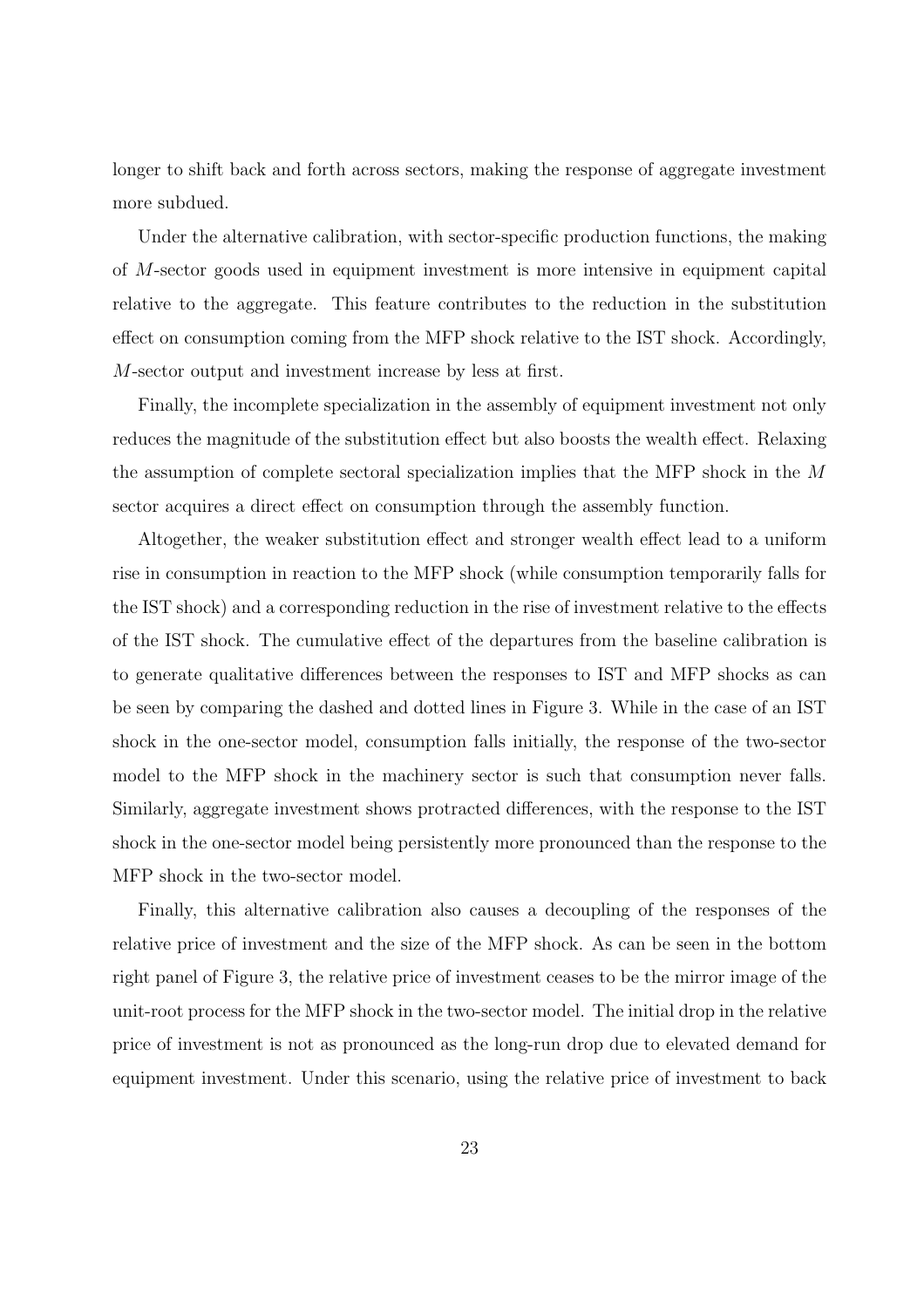out the size of IST shocks would be inappropriate.

### 4.4 Isolating the role of incomplete specialization

While all of the departures from the baseline aggregate calibration are important in reversing the conditional correlation between consumption and investment implied by MFP shocks in the machinery sector, a key role is played by incomplete sectoral specialization in the production of final goods.<sup>25</sup> Figure 4 compares again the effects of an IST shock in a one-sector model with an MFP shock in a two-sector model. The solid lines denoting the effects of the IST shock replicate what is also shown in Figure 1. The calibration used in constructing the effects of the MFP shock in the  $M$  sector departs from the aggregate equivalence calibration summarized in Table 3 only insofar as it allows for incomplete sectoral specialization in the production of final goods, as described in Section 4.2. With the baseline calibration for investment adjustment costs, this change alone is sufficient to reverse the short-term correlation between investment and consumption.

## 5 Sensitivity analysis: investment adjustment costs

High adjustment costs for investment, by slowing adjustment, have the potential to dampen the negative correlation between consumption and investment following IST and sectorspecific MFP shocks. To investigate the importance of investment adjustment costs in preventing consumption from falling after a sector-specific MFP shock, Figure 5 presents simulations that abstract from such costs.

The solid line shows again the effects of an IST shock in a one-sector model as in Figure 1. We depart from the calibration described in Table 3 only insofar as we eliminate the investment adjustment costs by setting  $\nu_0^E = \nu_0^S = 0$ . As investment can now jump on impact, the negative correlation between consumption and investment becomes stronger.

<sup>&</sup>lt;sup>25</sup> Appendix B isolates the role of capital being predetermined at the sectoral level and of sector-specific production functions in distancing the effects of MFP shocks in the machinery sector from those of IST shocks in a one-sector model.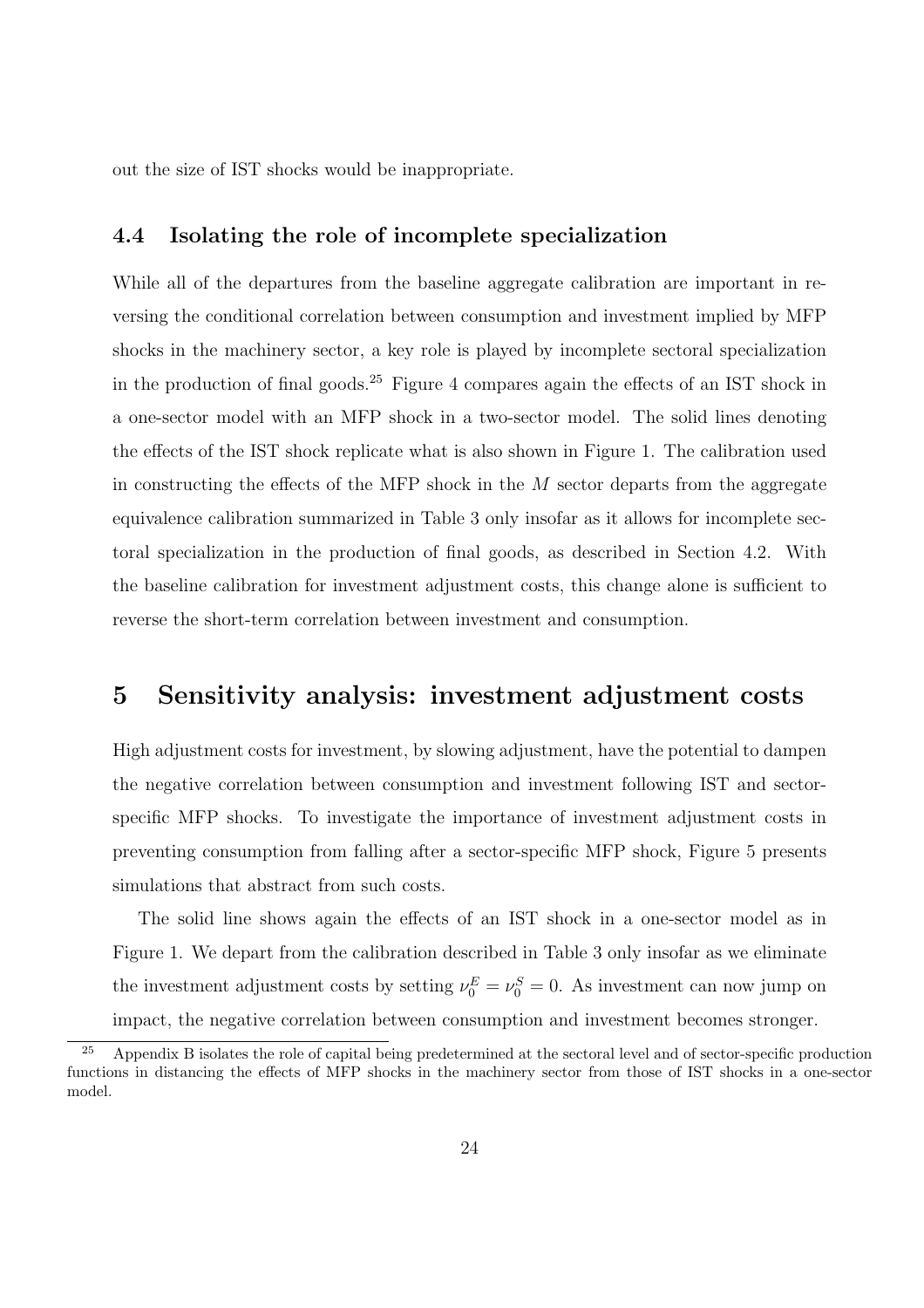The dashed lines show the effects of an MFP shock. The only departure from the calibration used in Figure 3 and summarized in Table 4 is again the elimination of investment adjustment costs. Even without investment adjustment costs, consumption never falls in reaction to an MFP shock in the equipment-producing sector.

The dotted line in the figure reproduces the effects of the MFP shock shown in Figure 4 in that the calibration departs from the one shown in Table 3 by allowing for incomplete specialization. Furthermore, investment adjustment costs are turned off. The dotted line shows that consumption turns negative on impact. This simulation substantiates that incomplete specialization plays an important quantitative role in reducing the negative correlation between consumption and investment following shocks to the equipment-producing sector. However, incomplete specialization alone cannot reverse the initial negative correlation between consumption and investment without adjustment costs. Furthermore, the simulation confirms that no single departure from the conditions for aggregate equivalence—by itself can account for the positive comovement between investment and consumption conditional on sector-specific MFP shocks.

# 6 Investigating the correlation between consumption and investment

As illustrated above, in a one-sector model a permanent increase in the level of the IST shock,  $Z_s$ , would initially boost investment while compressing consumption. Conversely, in a two-sector model with our alternative calibration, the corresponding increase in the MFP shock specific to the machinery sector,  $A_s$ , would imply positive conditional comovement between consumption and investment. Economy-wide MFP shocks imply positive conditional comovement of consumption and investment in both the one-sector and two-sector models. Thus, such MFP shocks, if important enough, could account for the unconditional positive correlation between consumption and investment observed for the United States.

We investigate this possibility using the empirical evidence provided by Fisher (2006),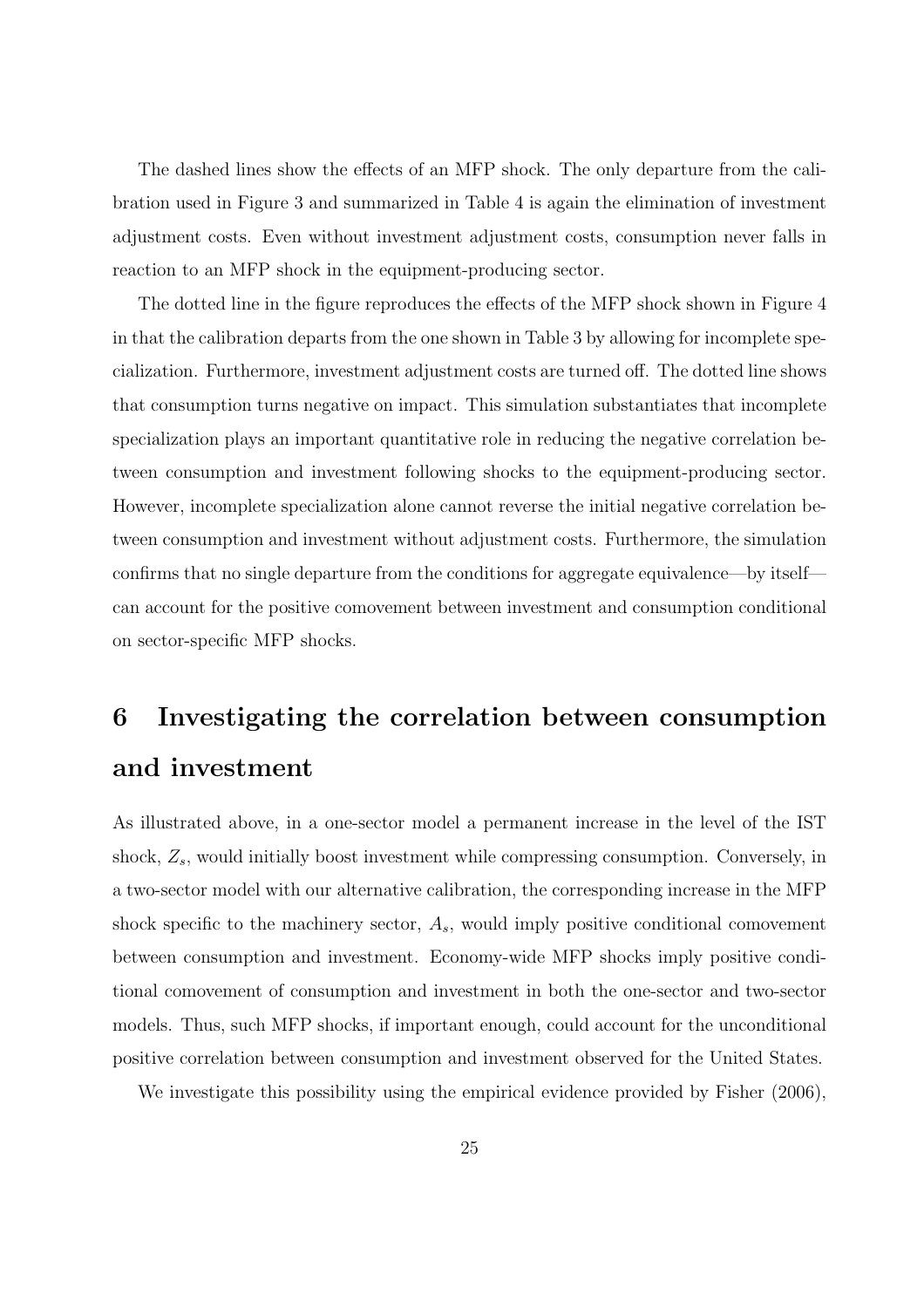who separately identified economy-wide MFP shocks, productivity shocks specific to the machinery sector (equipment in Fisher's terminology), and other shocks. Fisher (2006) augmented the long-run identification scheme of Gali (1999) so as two distinguish between two kinds of productivity shocks. All productivity shocks are identified by the assumption that they are the only ones to affect the level of labor productivity in the long run. Technology shocks that are specific to the machinery sector are separated out from aggregate MFP shocks by the assumption that they are the only ones to affect the relative price of machinery in the long run. As noted by Fisher (2006), the sector-specific productivity shocks could be interpreted either as IST shocks in a one-sector model, or MFP shocks specific to the machinery sector in a two-sector model such as ours.

We calibrate the relative importance of the two types of productivity shocks by matching the variance decomposition for output at business cycle frequencies estimated by Fisher (2006). Accordingly, overall MFP shocks account for 35 percent of the variation of output, and machinery-specific MFP (or IST shocks in the one-sector model) the remaining 65 percent. When we match these statistics, the unconditional correlation between consumption and investment at business-cycle frequencies is -0.19 for the one-sector model and 0.16 for the two-sector model. Similar correlations obtain in the model for the unfiltered quarterly growth rates of consumption and investment: -0.17 for the one-sector model and 0.17 for the two-sector model. Using U.S. data, we estimate the level correlation between consumption and investment at  $0.68$  and the correlation between the growth rates at  $0.20^{26}$  The two-sector model matches the sign of the level correlation and is strikingly close to the data for the correlation of the growth rates.

While the one-sector model is not able to deliver a positive correlation between consumption and investment with plausibly calibrated machinery-sector shocks and aggregate MFP shocks, it is still possible that the one-sector misspecification bias might imply a different shock decomposition that could reproduce the correlations observed in the data. To investigate this possibility we performed a Monte Carlo exercise. In the exercise, the

<sup>&</sup>lt;sup>26</sup> Both correlations reported were constructed with data from Table 1.1.6 of the National Income and Product Accounts for the period between 1947:q1 and 2009:q2.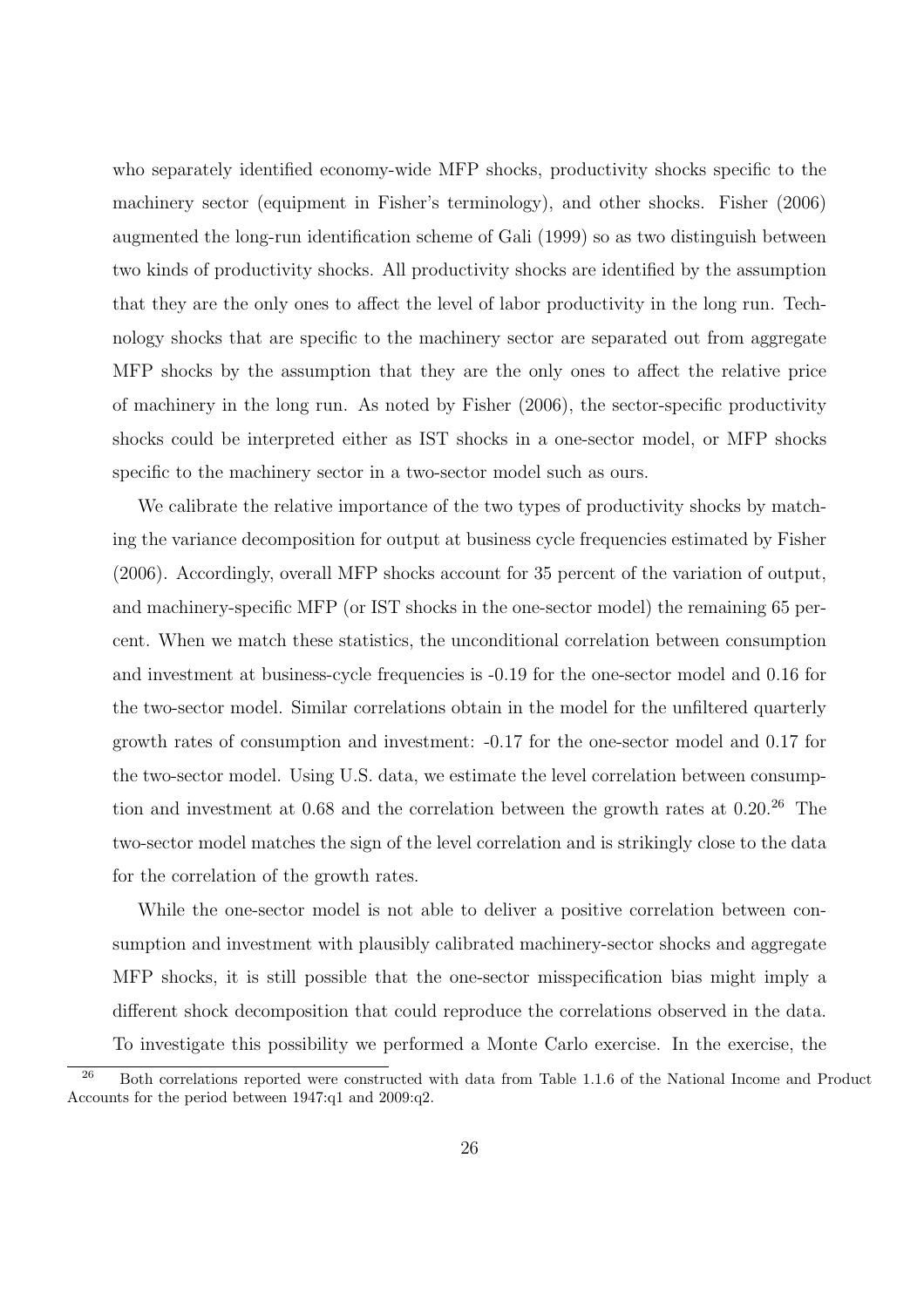two-sector model is the data-generating process. The model was used to generate 100 replications of a sample containing 200 observations, the typical size of an estimation sample using aggregate time-series data for the United States. The data-generating process was calibrated to match Fisher's estimates for the relative importance of the two technology shocks. Even though the data-generating process excluded consumption shocks, we considered them at the estimation stage as a way for the one-sector model to reconcile the positive correlation between consumption and investment implied by data-generating process. For each sample we used a maximum likelihood estimator to estimate the standard deviations for both the overall MFP shock and the IST (or sector-specific MFP) shock as well as the standard deviation and AR(1) persistence parameter for the consumption shock. We performed the estimation for both the one-sector model and the two-sector model keeping all other parameters as set in tables 1 and 2 respectively. The levels of consumption and investment were the two observed variables.

Figure 6 shows the sampling distributions for the correlation between consumption and investment at business cycle frequencies implied by the Monte Carlo experiment. As is evident from the figures, even allowing for misspecification bias in the relative importance of the sector-specific technology shock and the consumption shock, the one-sector model still implies a negative correlation between consumption and investment. The distribution of correlations between consumption and investment for the two-sector model serves for comparison. Interestingly, the correlations are tightly clustered around the pseudo-true value (denoted by the vertical line in the figure) implied by the data-generating process. Such tight clustering confirms that the two-sector model and one-sector model have observationally different implications for the correlation between consumption and investment.<sup>27</sup>

 $\frac{27}{27}$  Similar results apply for the sampling distribution of the correlation between the *growth rate* of consumption and investment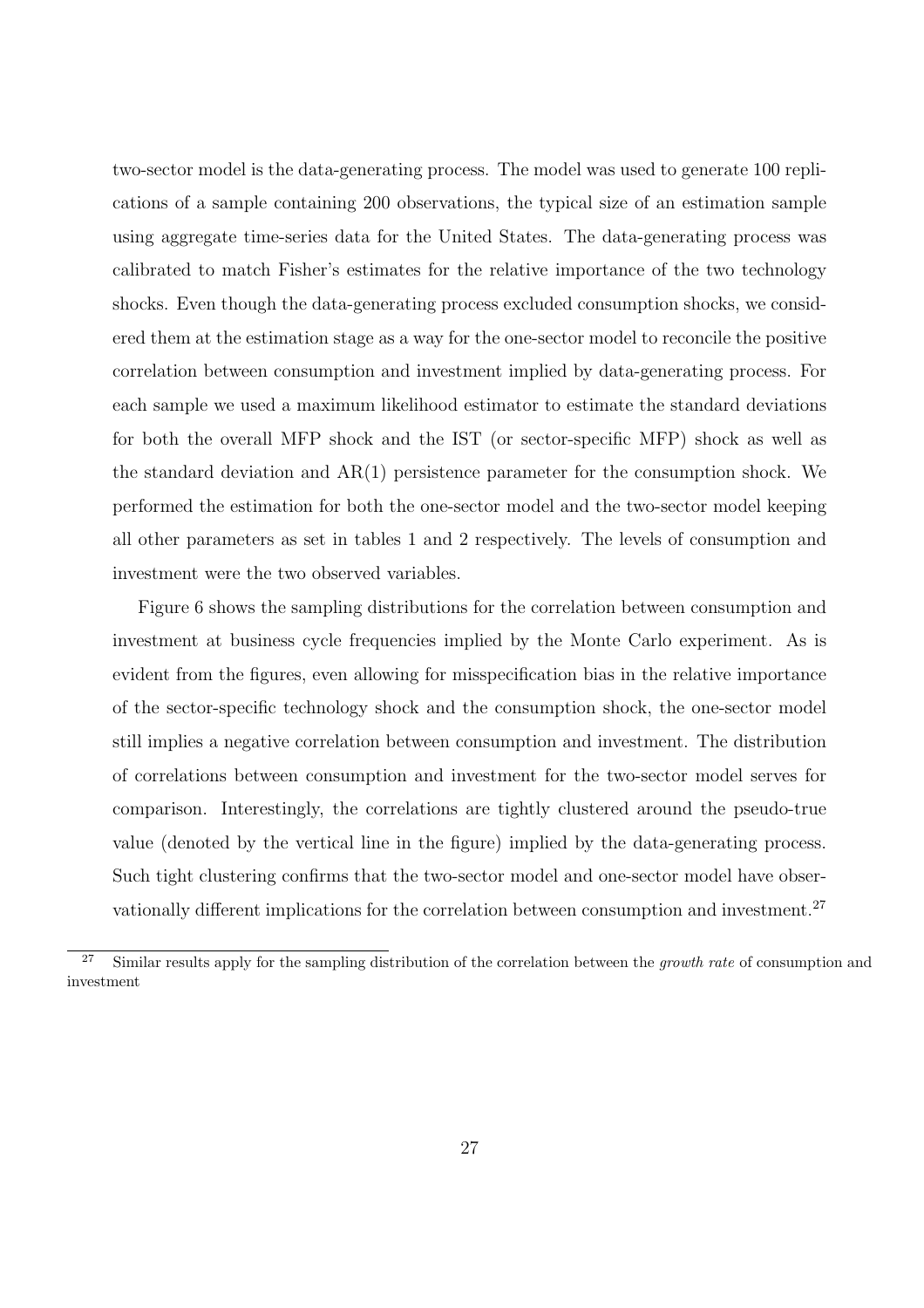## 7 Conclusion

In post-WWII U.S. data, the relative price of equipment investment trends downward and varies over the cycle. As a parsimonious way of allowing for these regularities, Greenwood, Hercowitz, and Krusell (1997) add an investment-specific technology shock to an otherwise standard one-sector model. Increases in this shock enhance the efficiency of the single homogeneous output when it is used for equipment investment but not otherwise. Greenwood, Hercowitz, and Krusell (2000) and several others provide empirical support for the view that IST shocks are important for explaining the cyclical behavior of aggregate variables.

The conventional interpretation of IST shocks is based on "aggregate equivalence" results. Under stringent conditions, IST shocks in a one-sector model have the same effects on aggregate variables as MFP shocks in a two-sector model. Revisiting these conditions, we extend them to take account of adjustment costs for investment and the sectoral composition of final goods.

We present impulse responses for two calibrations of our two-sector model. One is a "baseline calibration" with adjustment costs for investment that satisfies our extended conditions for aggregate equivalence. The other is an "alternative calibration" with three important departures. The first is that capital stocks are predetermined at the sectoral level. The second and third departures reflect the input-output data: sectoral production functions have different factor intensities, and assembly functions reflect incomplete specialization. We compare the effects of a positive IST shock under the baseline calibration with those of a positive machinery-sector MFP shock under the alternative calibration. There is a striking qualitative difference between the results: in the first several periods, investment rises and consumption falls with the IST shock, but investment and consumption both rise with the MFP shock. If investment adjustment costs are present, incomplete specialization in assembly is sufficient by itself to generate the difference in results.

In sum, our results have at least two important implications. First, a two-sector model seems better suited than a one-sector model for distinguishing empirically among alterna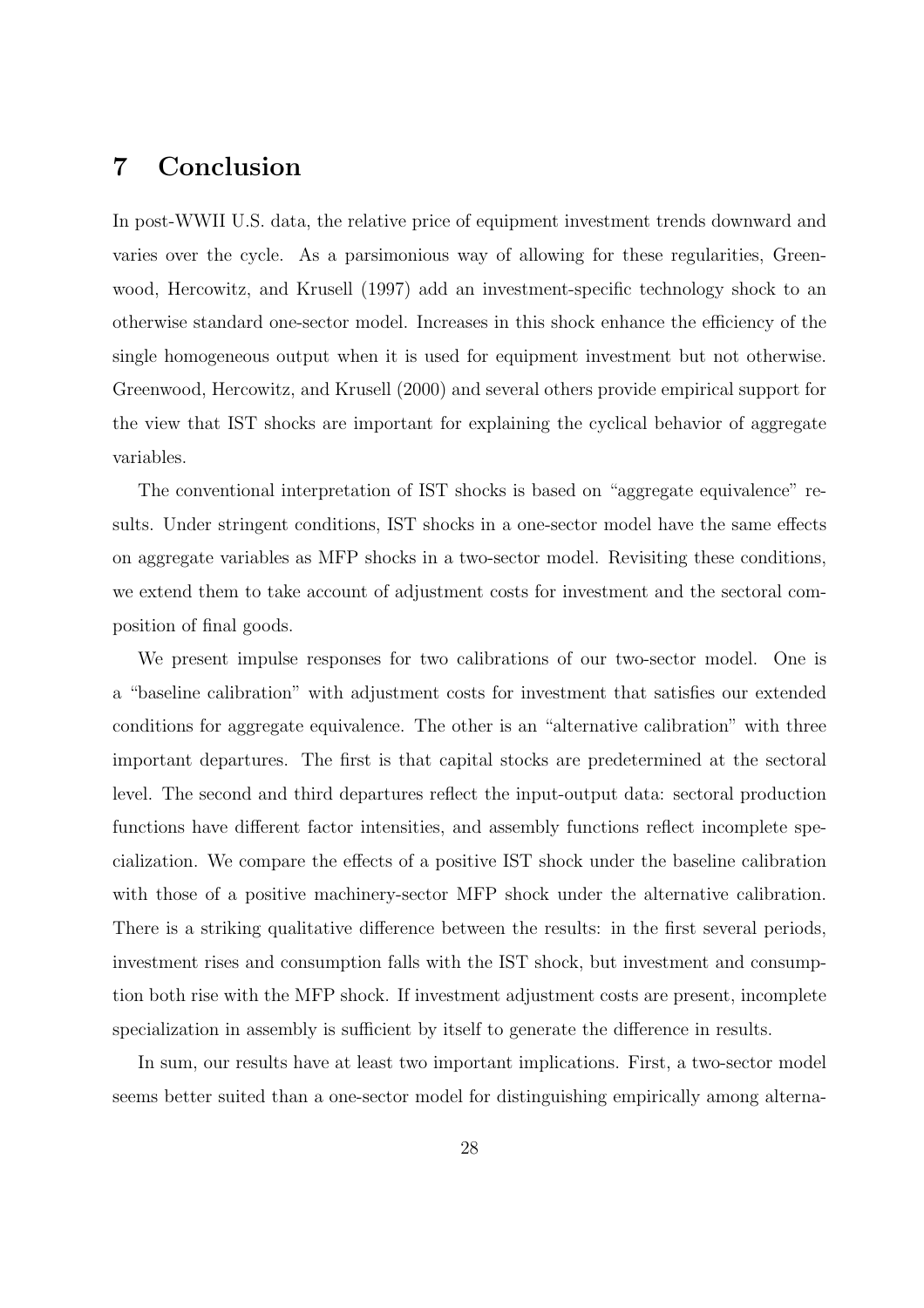tive sources of economic fluctuations, even if the focus is on aggregate time series. Second, while IST shocks may be of interest in their own right, the structure of the U.S. economy seems to be such that interpreting them as stand-ins for sector-specific MFP shocks can be misleading.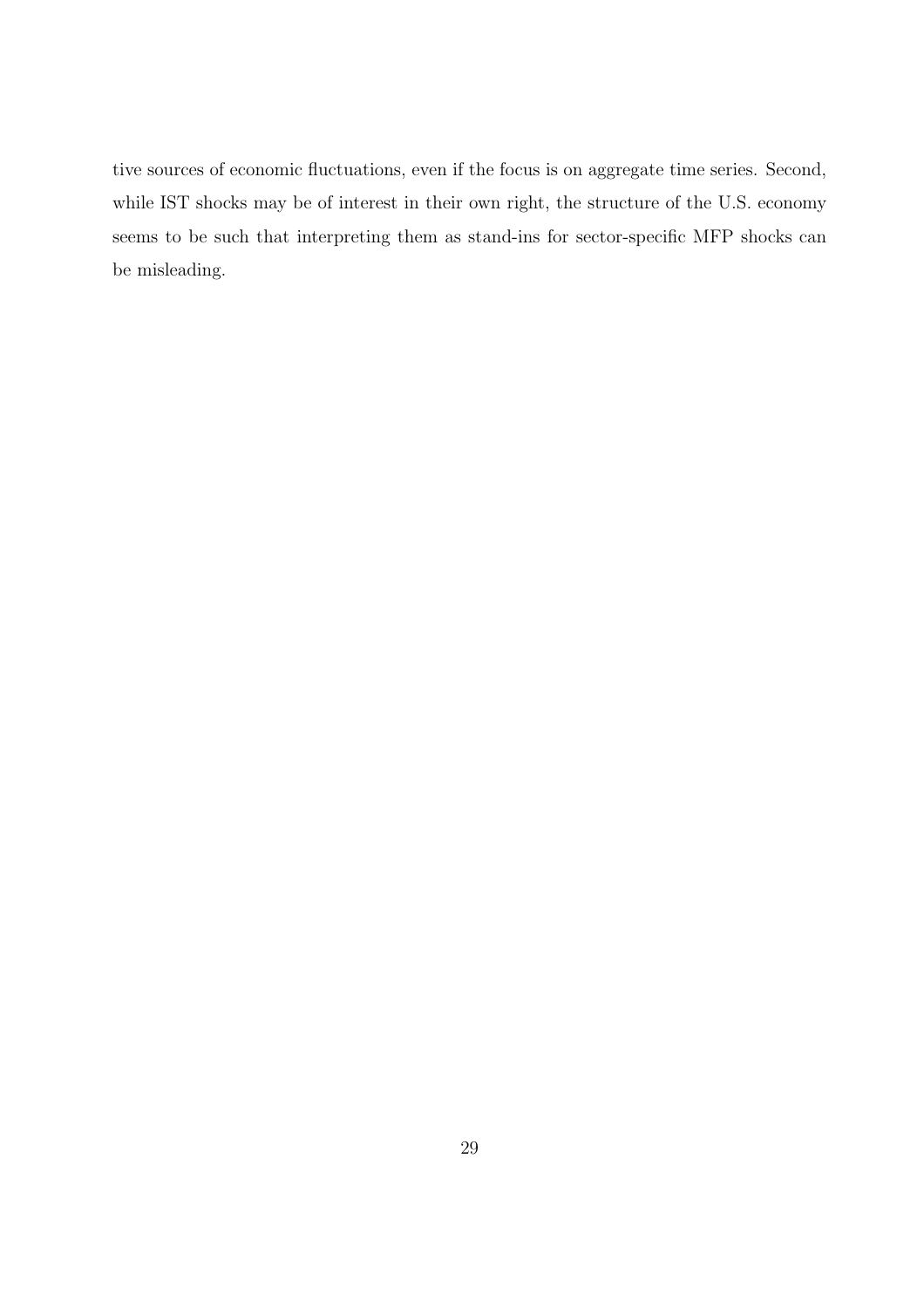# References

- Christiano, L. J. and T. J. Fitzgerald (1998). The business cycle: It's still a puzzle. Economic Perspectives, Federal Reserve Bank of Chicago, 56–83. Federal Reserve Bank of Minneapolis: Staff Report 200.
- Christiano, L. J., C. Ilut, R. Motto, and M. Rostagno (2008). Monetary policy and stock market boom-bust cycle. European Central Bank, Working Paper Series 955.
- Christiano, L. J., R. Motto, and M. Rostagno (2007). Shocks, structures or monetary policies? the euro area and us after 2001. Journal of Economic Dynamics and Control  $32(8)$ , 2476–2506.
- Edge, R., M. T. Kiley, and J.-P. Laforte (2008). Natural rate measures in an estimated dsge model of the u.s. economy. Journal of Economic Dynamics and Control 32, 2512–2535.
- Fisher, J. (2006). The dynamic effects of neutral and investment-specific technology shocks. Journal of Political Economy 114(3), 413-452.
- Gali, J. (1999). Technology, employment, and the business cycle: Do technology shocks explain aggregate fluctuations? American Economic Review 89, 249–271.
- Greenwood, J., Z. Hercowitz, and P. Krusell (1997). Long-run implications of investmentspecific technological change. American Economic Review 87, 342–362.
- Greenwood, J., Z. Hercowitz, and P. Krusell (2000). The role of investment-specific technological change in the business cycle. European Economic Review 44, 91–115.
- Greenwood, J. and P. Krusell (2007). Growth accounting with investment-specific technological progress: A discussion of two approaches. Journal of Monetary Economics  $54(4)$ , 1300–1310.
- Griliches, Z. and D. W. Jorgenson (1966). Sources of measured productivity change: Capital input. The American Economic Review  $56(1/2)$ , 50–61.
- Hornstein, A. and J. Praschnik (1997). Intermediate inputs and sectoral comovement in the business cycle. Journal of Monetary Economics  $40(3)$ , 573–595.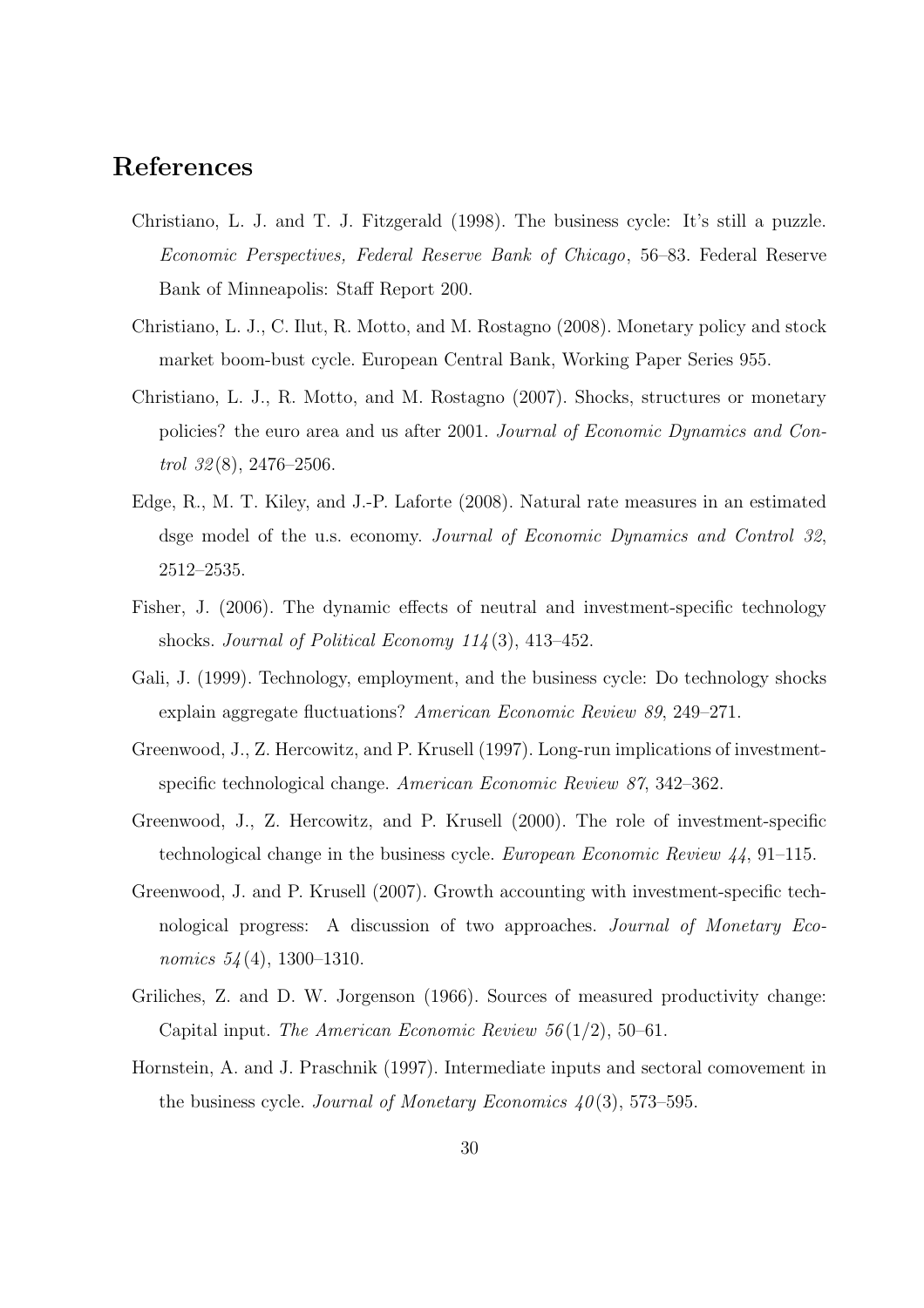- Jaimovich, N. and S. Rebelo (2009). Can news about the future drive the business cycle? American Economic Review 99 (4), 1097–1118.
- Justiniano, A. and G. Primiceri (2008). The time varying volatility of macroeconomic fluctuations. American Economic Review 98(3), 604–641.
- King, R. (1991). Value and capital in the equilibrium business cycle program. In L. McKenzie and S. Zamagni (Eds.), Value and Capital Fifty Years Later. London: MacMillan Limited Press.
- Long, J. B. and C. Plosser (1983). Real business cycles. Journal of Political Econ $omy \; 91(1), 179-197.$
- Oulton, N. (2007). Investment-specific technological change and growth accounting. Journal of Monetary Economics 54, 1290–99.
- Smets, F. and R. Wouters (2007). Shocks and frictions in us business cycles: A bayesian dsge approach. American Economic Review 97(3), 586–606.
- Solow, R. (1957). Technical change and the aggregate production function. Review of Economics and Statistics  $39(3)$ , 312-320.
- Swanson, E. T. (2006). The relative price and relative productivity channels for aggregate fluctuations. Contributions to Macroeconomics  $6(1)$ .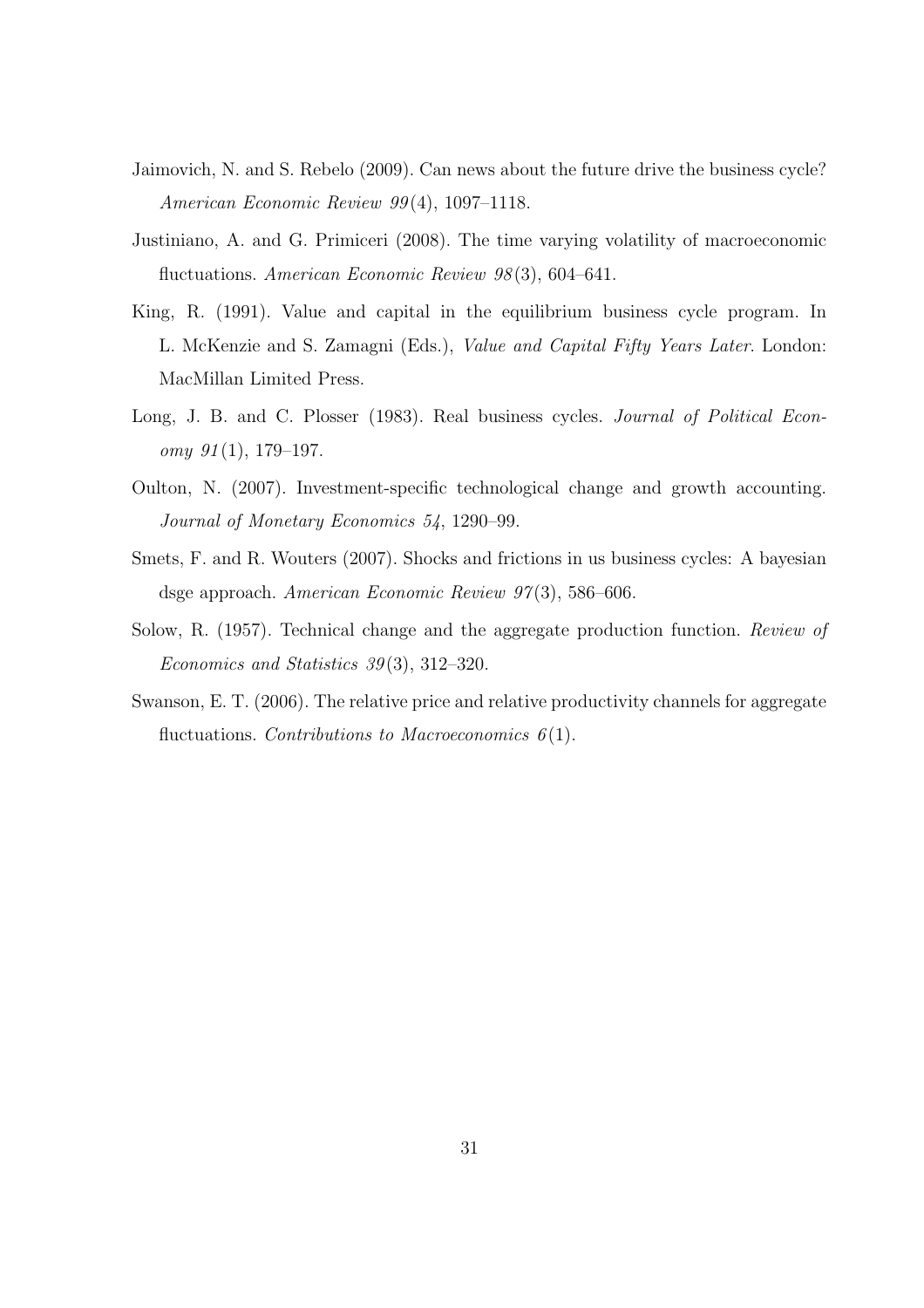Table 1: Aggregation Equations

| $\bar{J}^E_s = \bar{J}^E_{Ms} + \bar{J}^E_{Ns}$                | $J_s^S = J_{Ms}^S + J_{Ns}^S$ |  |  |  |
|----------------------------------------------------------------|-------------------------------|--|--|--|
| $K_s^E = K_{Ms}^E + K_{Ns}^E \mid K_s^S = K_{Ms}^S + K_{Ns}^S$ |                               |  |  |  |
| $Y_s = Y_{Ms} + Y_{Ns}$                                        |                               |  |  |  |

Table 2: One-Sector Model under Assumptions for Aggregate Equivalence

| Utility maximization problem of households                                                                                                                                                                                                                                                               |
|----------------------------------------------------------------------------------------------------------------------------------------------------------------------------------------------------------------------------------------------------------------------------------------------------------|
| $\max_{C_s, J_s^E, J_s^S, K_s^E, K_s^S, B_s}\mathcal{L}=\sum_{s=t}^{\infty}\beta^{s-t}\frac{(C_s-F_s)^{1-\gamma}-1}{1-\gamma}$                                                                                                                                                                           |
| subject to the constraints:                                                                                                                                                                                                                                                                              |
| $K_s^E = \left(1-\delta^E\right)K_{s-1}^E + Z_{s-1}A_{s-1}^{\phi_{M}^E}\bar{J}_{s-1}^E - \frac{\nu_0^E}{2}Z_{s-1}A_{s-1}^{\phi_{M}^E}\bar{J}_{s-1}^E \left[\left(\frac{Z_{s-1}}{Z_{s-2}}\right)\left(\frac{A_{s-1}}{A_{s-2}}\right)^{\phi_{M}^E}\frac{\bar{J}_{s-1}^E}{\bar{J}_{s-2}^E} - 1\right]^{-1}$ |
| $K_s^S = (1-\delta^S) K_{s-1}^S + J_{s-1}^S - \frac{\nu_0^S}{2} J_{s-1}^S \left( \frac{J_{s-1}^S}{J_{s-1}^S} - 1 \right)^2$                                                                                                                                                                              |
| $W_s\bar{L} + R_s^E K_s^E + R_s^S K_s^S + \rho_{s-1}B_{s-1} = C_s + \bar{J}_s^E + J_s^S + B_s$                                                                                                                                                                                                           |
| Cost minimization problem of firms                                                                                                                                                                                                                                                                       |
| min $W_s\bar{L} + R_s^E K_s^E + R_s^S K_s^S$<br>$K_s^E$ . $K_s^S$                                                                                                                                                                                                                                        |
| subject to the constraint:                                                                                                                                                                                                                                                                               |
| $Y_s = f(L, K_s^E, K_s^S)$                                                                                                                                                                                                                                                                               |
| Equilibrium Conditions                                                                                                                                                                                                                                                                                   |
| $Y_{s} = C_{s} + \bar{J}_{s}^{E} + J_{s}^{S}$                                                                                                                                                                                                                                                            |
| $B_s=0$                                                                                                                                                                                                                                                                                                  |

All markets are assumed to be competitive. Recall that  $\bar{J}_s^E$  represents equipment investment in physical units. We left both shocks  $Z_s$  and  $A_s$  in the description of the model to underscore their equivalence for aggregate variables.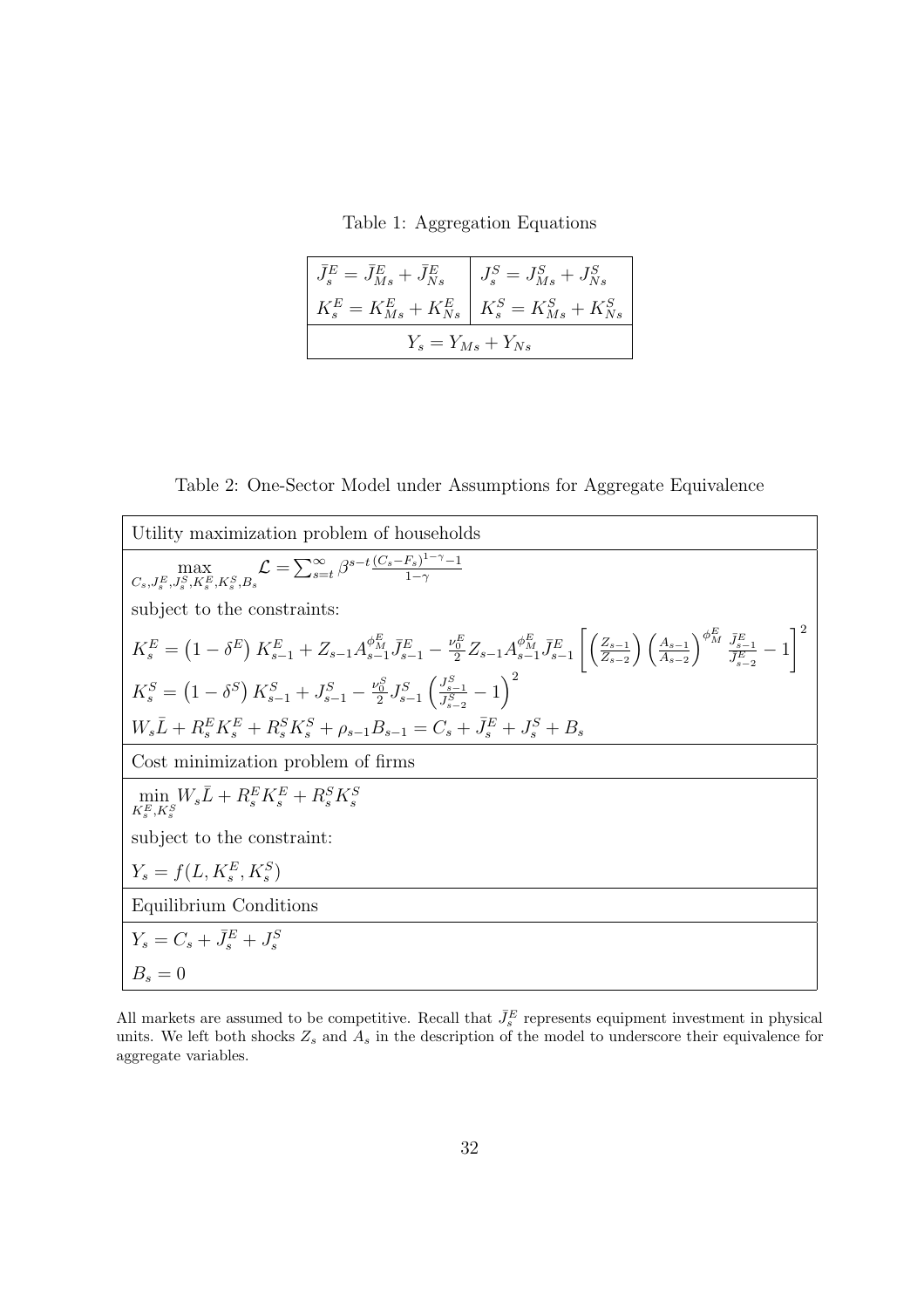| Parameter                                   | Determines                                    | Parameter           | Determines                 |  |  |  |
|---------------------------------------------|-----------------------------------------------|---------------------|----------------------------|--|--|--|
| Utility Function                            |                                               |                     |                            |  |  |  |
| $\gamma=1$                                  | Intertemporal consumption elast. $= 1/\gamma$ | $\beta = 0.99$      | Discount factor            |  |  |  |
| Depreciation Rates                          |                                               |                     |                            |  |  |  |
| $\delta^E = 0.124$                          | Equipment capital                             | $\delta^S=0.056$    | Structures capital         |  |  |  |
| Adjustment Costs                            |                                               |                     |                            |  |  |  |
| $\omega^E=0$                                | M, N Equipment Capital                        | $\omega^S=0$        | M, N Structures Capital    |  |  |  |
| $\nu_0^E = 0.5$                             | M, N Equipment Investment                     | $\nu_0^S = 0.5$     | M, N Structures Investment |  |  |  |
| $\nu_1^E = \nu_2^E = \nu_3^E = \nu_4^E = 1$ | M, N Equipment Investment                     |                     |                            |  |  |  |
| M Goods Production                          |                                               |                     |                            |  |  |  |
| $\alpha_M^N=0.7$                            | Labor share                                   | $\alpha_M^E=0.17$   | Equipment share            |  |  |  |
| $\alpha_M^S = .13$                          | Structures share                              |                     |                            |  |  |  |
| N Goods Production                          |                                               |                     |                            |  |  |  |
| $\alpha_N^N=0.7$                            | Labor share                                   | $\alpha_N^E = 0.17$ | Equipment share            |  |  |  |
| $\alpha_N^S=0.13$                           | Structures share                              |                     |                            |  |  |  |
| Consumption Assembly                        |                                               |                     |                            |  |  |  |
| $\phi_M^C=0$                                | M goods intensity                             | $\phi_N^C=1$        | N goods intensity          |  |  |  |
| Assembly of Equipment Investment            |                                               |                     |                            |  |  |  |
| $\phi_M^E=1$                                | M goods intensity                             | $\phi_N^E=0$        | N goods intensity          |  |  |  |
| Assembly of Structures Investment           |                                               |                     |                            |  |  |  |
| $\phi_M^S=0$                                | M goods intensity                             | $\phi_N^S=1$        | N goods intensity          |  |  |  |

Table 3: Model Calibration for Baseline Experiment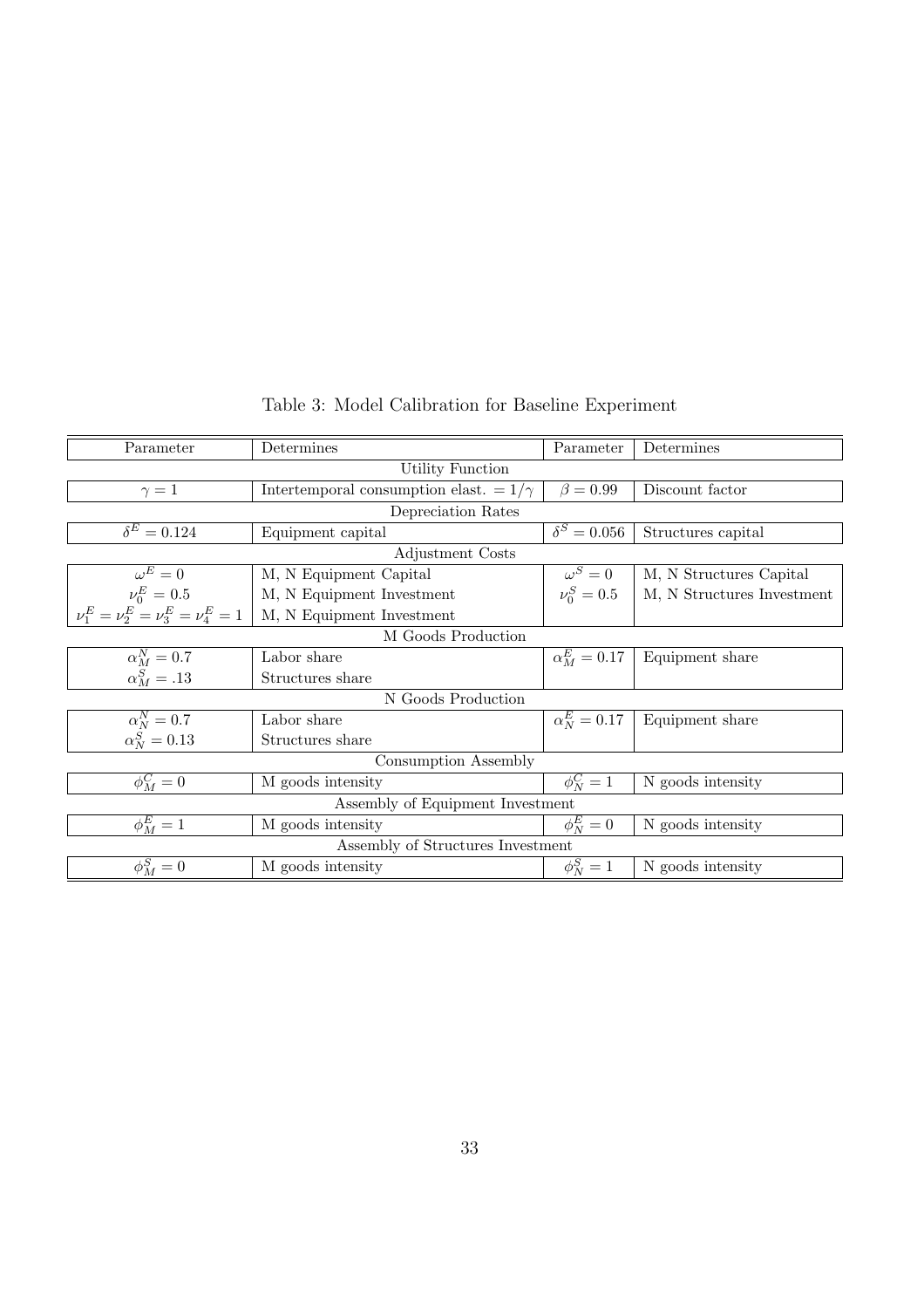| Parameter                         | Determines                            | Parameter                 | Determines              |  |  |
|-----------------------------------|---------------------------------------|---------------------------|-------------------------|--|--|
| Adjustment Costs                  |                                       |                           |                         |  |  |
| $\overline{\omega^E} = 100$       | M, N Equipment Capital                | $\overline{\omega}^S=100$ | M, N Structures Capital |  |  |
| M Goods Production                |                                       |                           |                         |  |  |
| $\alpha_M^N=0.46$                 | Labor share                           | $\alpha_M^E=0.43$         | Equipment share         |  |  |
| $\alpha_M^S = .11$                | Structures share                      |                           |                         |  |  |
| N Goods Production                |                                       |                           |                         |  |  |
| $\alpha_N^N=0.72$                 | Labor share                           | $\alpha_N^E=0.15$         | Equipment share         |  |  |
| $\alpha_N^S=0.13$                 | Structures share                      |                           |                         |  |  |
| Consumption Assembly              |                                       |                           |                         |  |  |
| $\phi_{M}^{C} = 0.04$             | M goods intensity                     | $\phi^C_N = .96$          | N goods intensity       |  |  |
| $\sigma_C=0.5$                    | Substitution elast. for M and N goods |                           |                         |  |  |
| Assembly of Equipment Investment  |                                       |                           |                         |  |  |
| $\phi_M^E = .85$                  | M goods intensity                     | $\phi_N^E = .15$          | N goods intensity       |  |  |
| $\sigma_E = 0.5$                  | Substitution elast. for M and N goods |                           |                         |  |  |
| Assembly of Structures Investment |                                       |                           |                         |  |  |
| $\phi^S_M = 0.04$                 | M goods intensity                     | $\phi^S_{N} = .96$        | N goods intensity       |  |  |
| $\sigma_S=0.5$                    | Substitution elast. for M and N goods |                           |                         |  |  |

Table 4: Alternative Calibration: changes relative to baseline<sup>∗</sup>

<sup>∗</sup> For ease of comparison with Table 3, this table only reports the parameters that vary from the baseline calibration.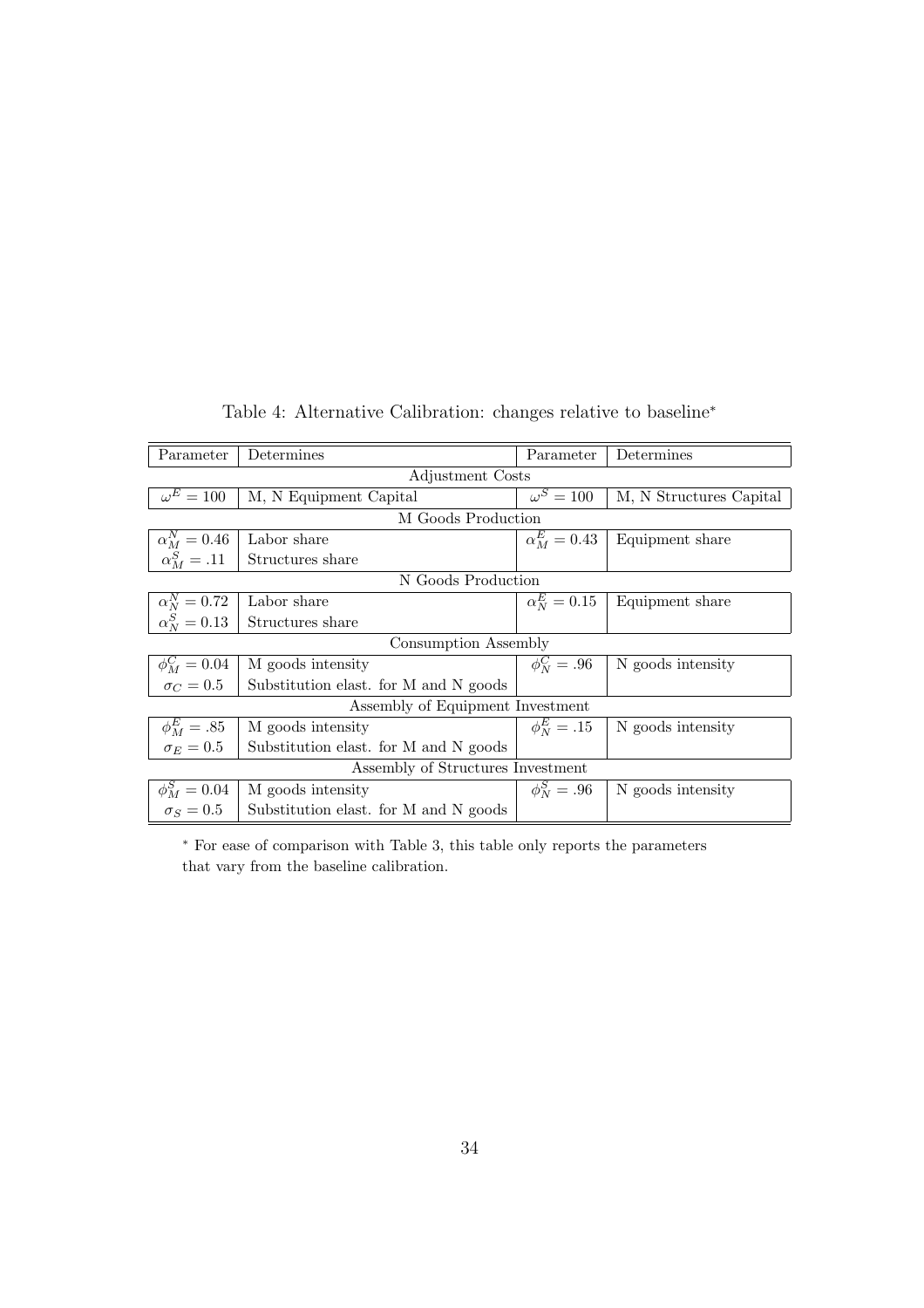

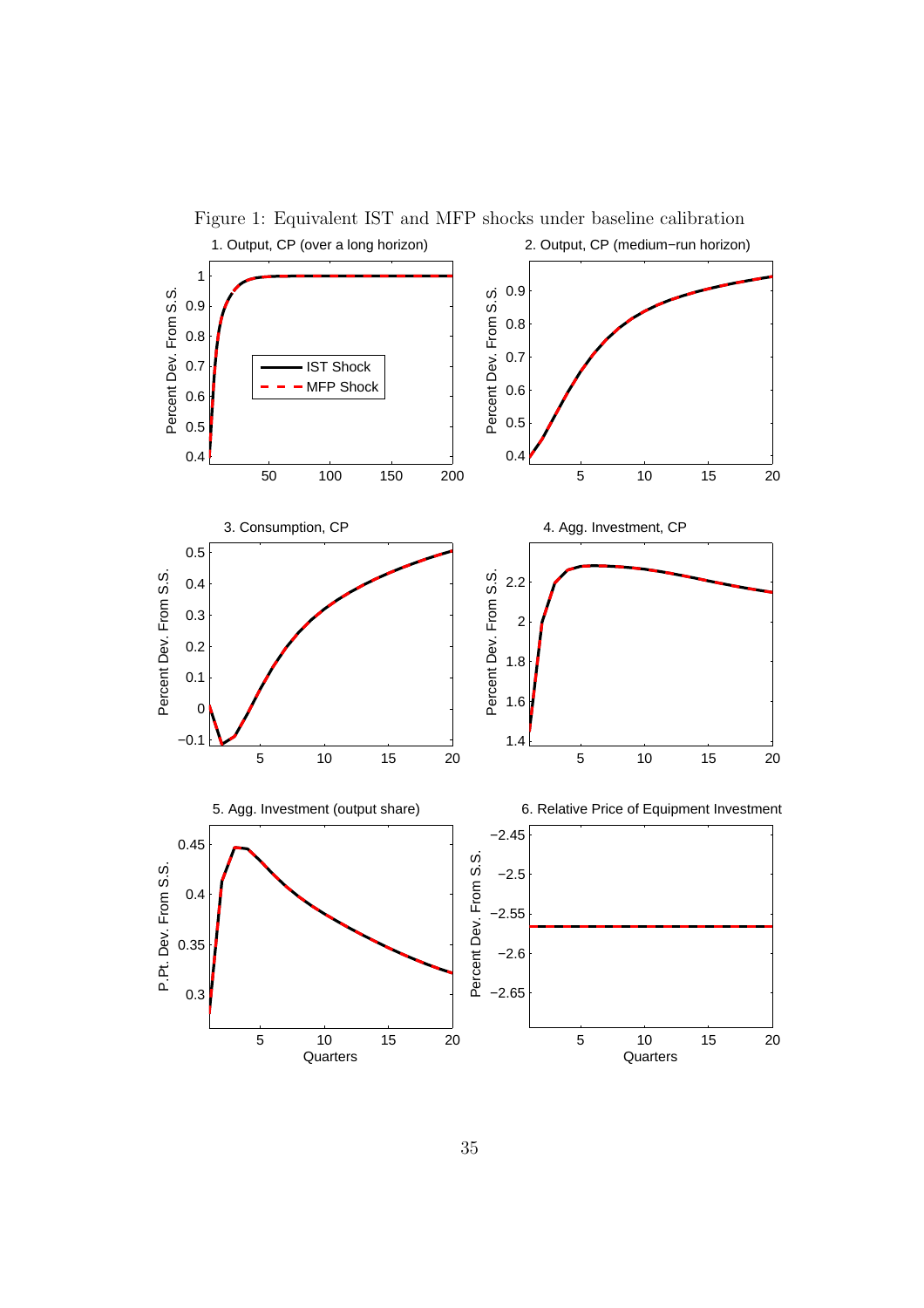

Figure 2: Equivalent IST and MFP shocks under baseline calibration (sectoral details)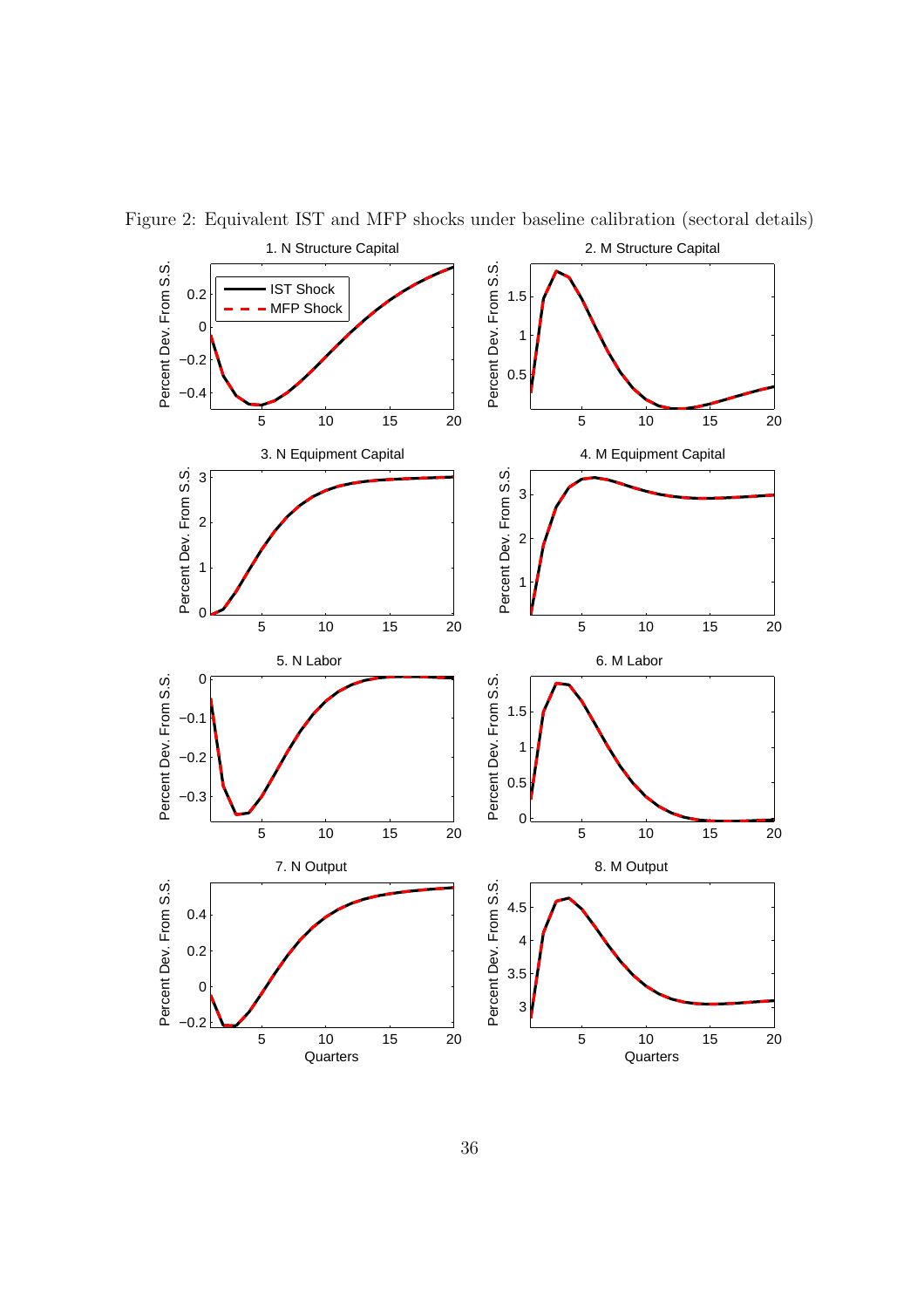![](_page_37_Figure_0.jpeg)

Figure 3: Cumulative effects of departures from baseline calibration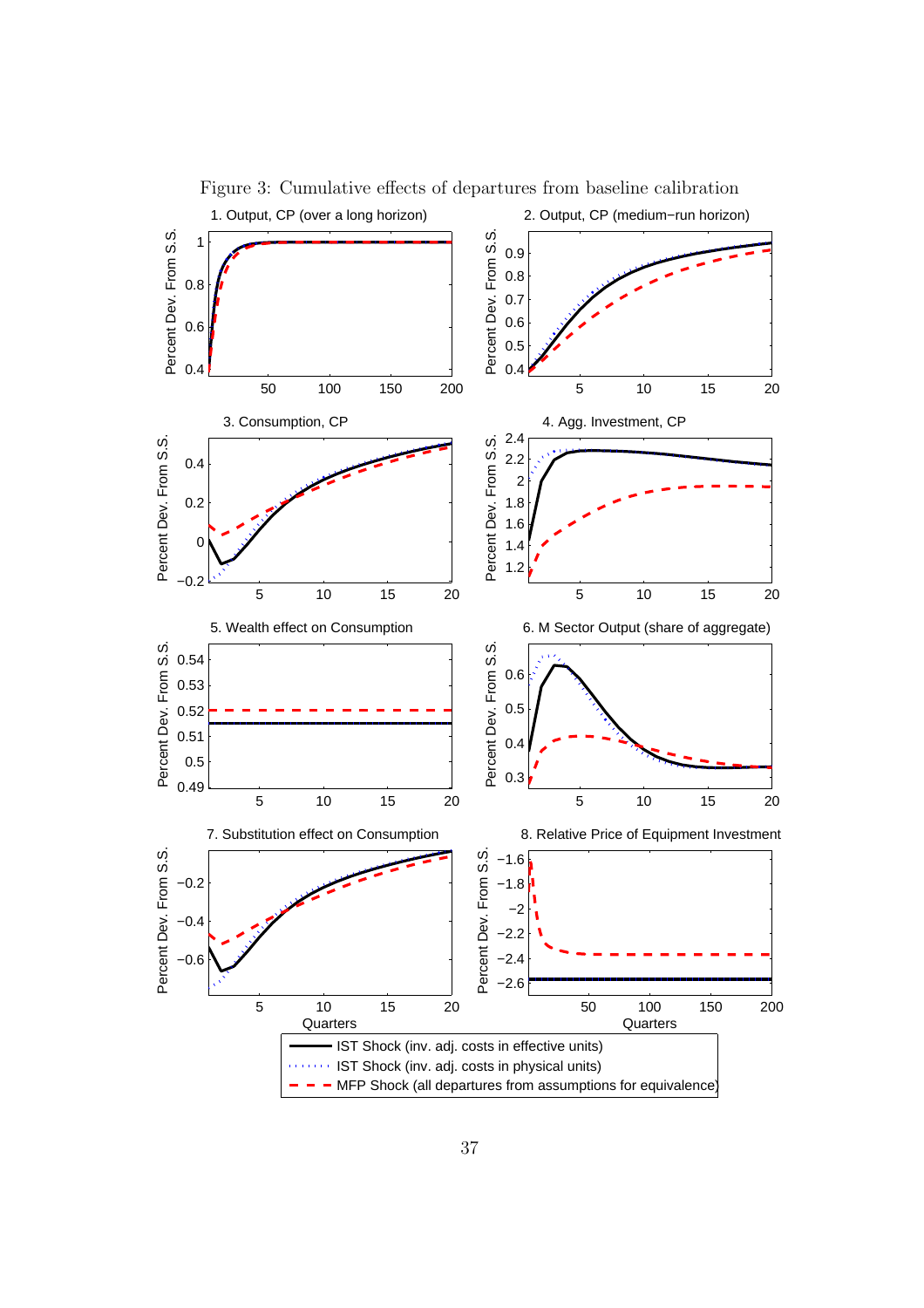![](_page_38_Figure_0.jpeg)

Figure 4: IST under baseline calibration and MFP shocks with incomplete specialization in assembly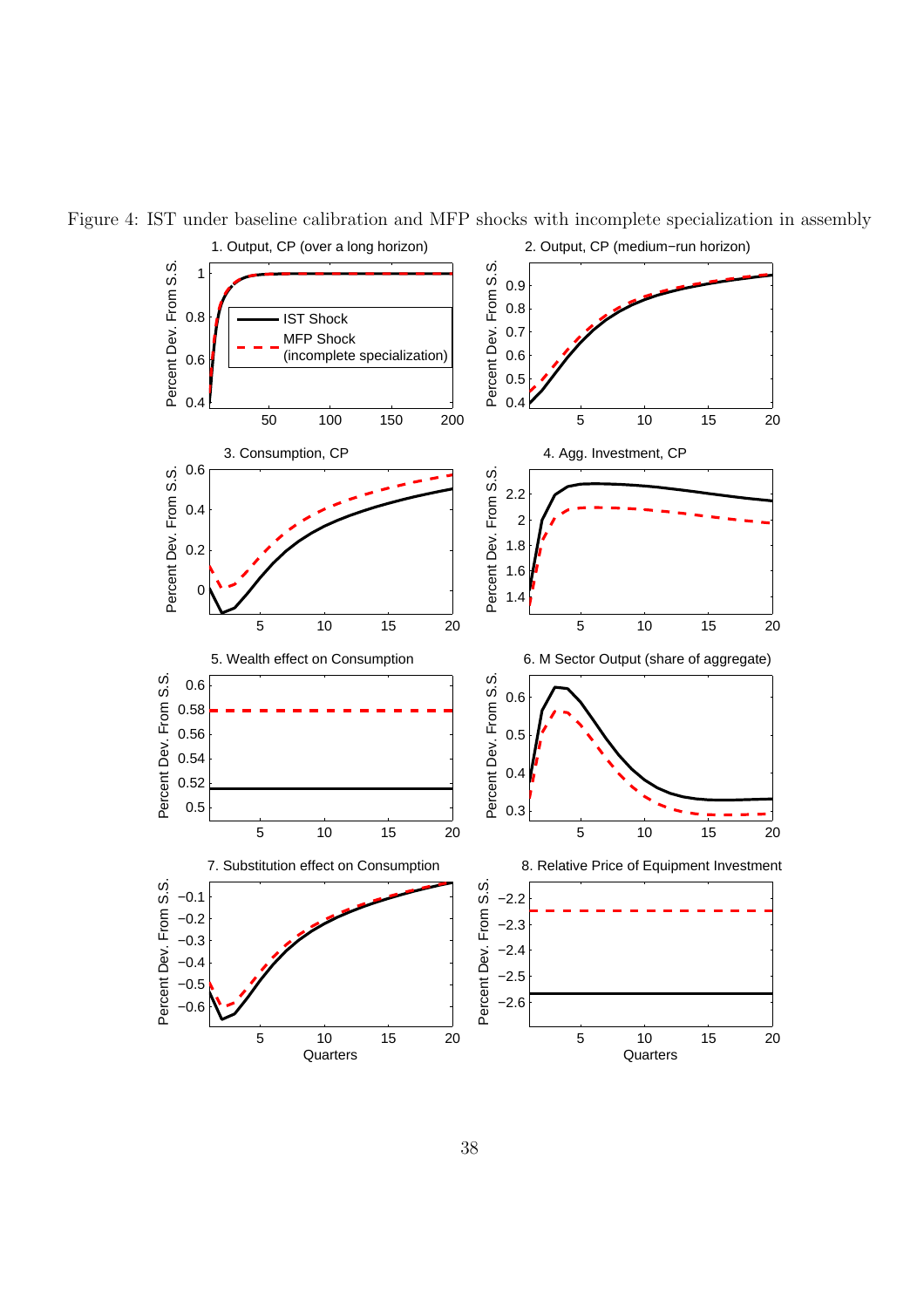![](_page_39_Figure_0.jpeg)

Figure 5: Sensitivity analysis: no investment adjustment costs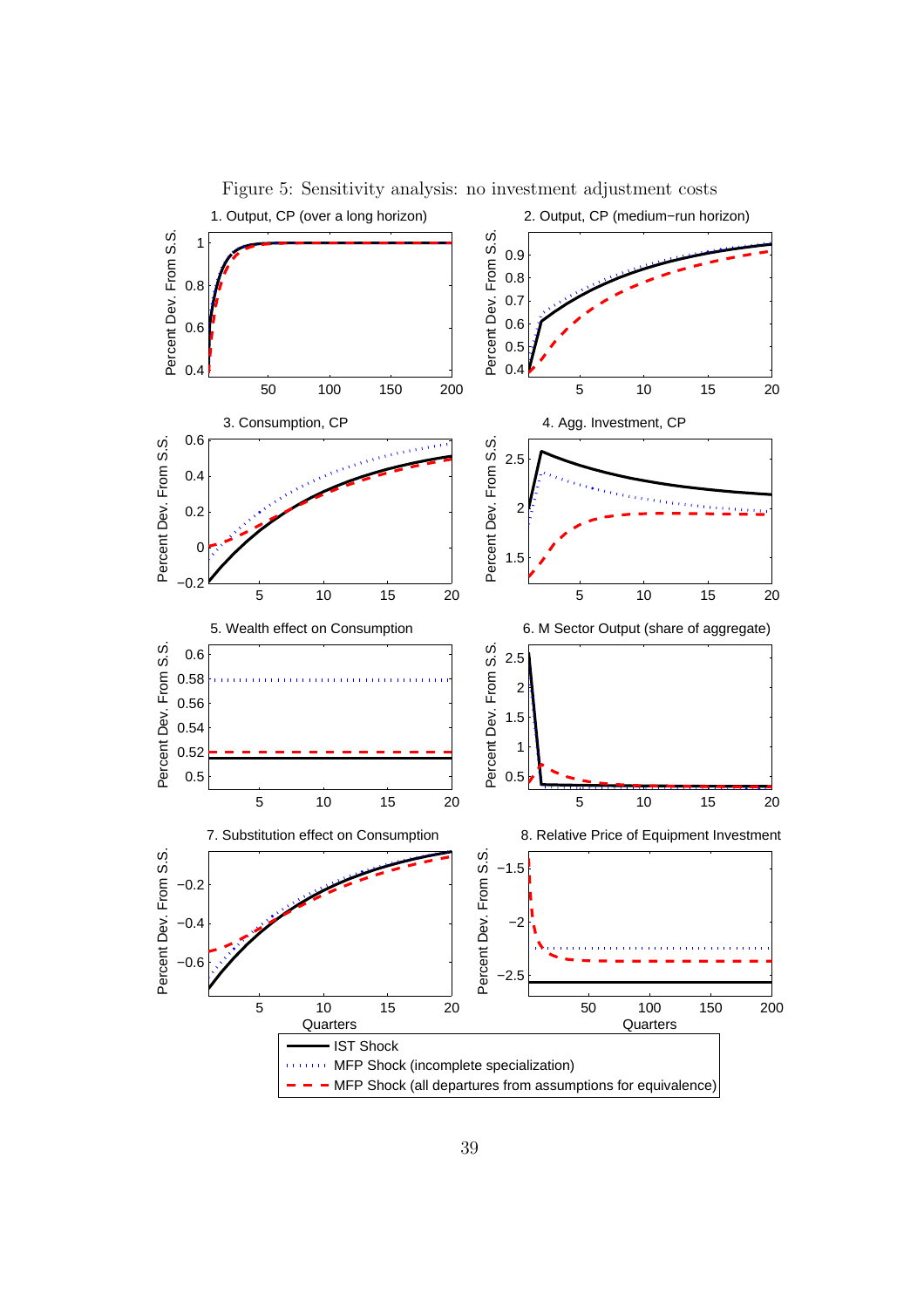Figure 6: Probability Density Functions: Correlation Between Consumption and Investment at Business Cycle Frequencies

![](_page_40_Figure_1.jpeg)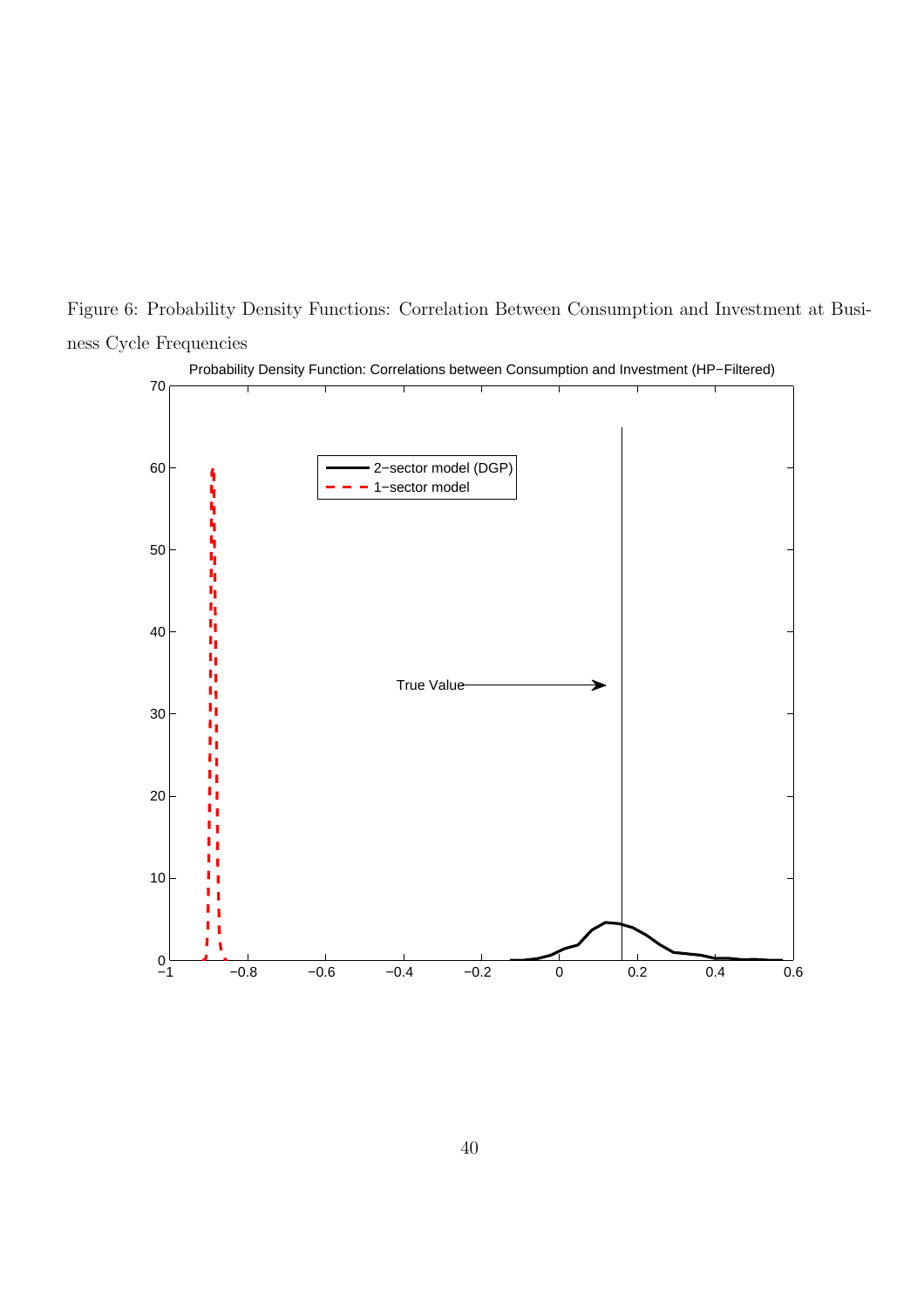# A Equivalence between MFP shocks in the M sector of a two-sector model and IST shocks in a one-sector model

In this section of the appendix, we sketch proofs of some of the assertions in section 3.1.

# A.1 Aggregate equivalence of IST and MFP shocks in a twosector model (TE)

#### A.1.1 Sufficiency of the set A conditions for TE

The equations of the model can be written in a form such that when the set A conditions are imposed Z and A always enter together in the form  $Z_s(A_s)^{\phi_M^E}$ . For example, Equation 16 repeated here for convenience

$$
D_{is}^{E} = (1 - \delta^{E}) K_{is-1}^{E} + Z_{s-1} (A_{s-1})^{\phi_{M}^{E}} j_{is-1}^{E} \overline{J}_{s-1}^{E} - \frac{\nu_{0}^{E}}{2} (Z_{s-1})^{\nu_{1}^{E}} (A_{s-1})^{\phi_{M}^{E} \nu_{3}^{E}} j_{is-1}^{E} \overline{J}_{s-1}^{E}
$$
  
 
$$
\times \left[ \left( \frac{Z_{s-1}}{Z_{s-2}} \right)^{\nu_{2}^{E}} \left( \frac{A_{s-1}}{A_{s-2}} \right)^{\phi_{M}^{E} \nu_{4}^{E}} j_{is-1}^{E} \overline{J}_{s-1}^{E} - 1 \right]^{2}, \quad i \in \{M, N\},
$$

satisfies the set A conditions either when  $\nu_1^E = \nu_2^E = \nu_3^E = \nu_4^E = 1$ , or when  $\nu_1^E = \nu_2^E = 1$  $\nu_3^E = \nu_4^E = 0$ . Conclude that for any change in A there is an offsetting change in Z that leaves the equilibrium values of all variables unchanged.

#### A.1.2 Necessity of set A conditions for TE to first order

Linearize the unrestricted equations of the model around a steady state. The combinations of shocks that yield equivalent outcomes are obtained by setting the changes for all the endogenous variables equal to zero for all periods. Consider an arbitrary sequence of changes in the MFP shock  $A_s$ ,  $s \in \{0, \infty\}$ . Confirm that the zero-change equilibrium conditions can be satisfied only if terms in changes in  $A_s$  and terms in changes in  $Z_s$ always appear together in the same linear combination. The necessity of condition A-1 is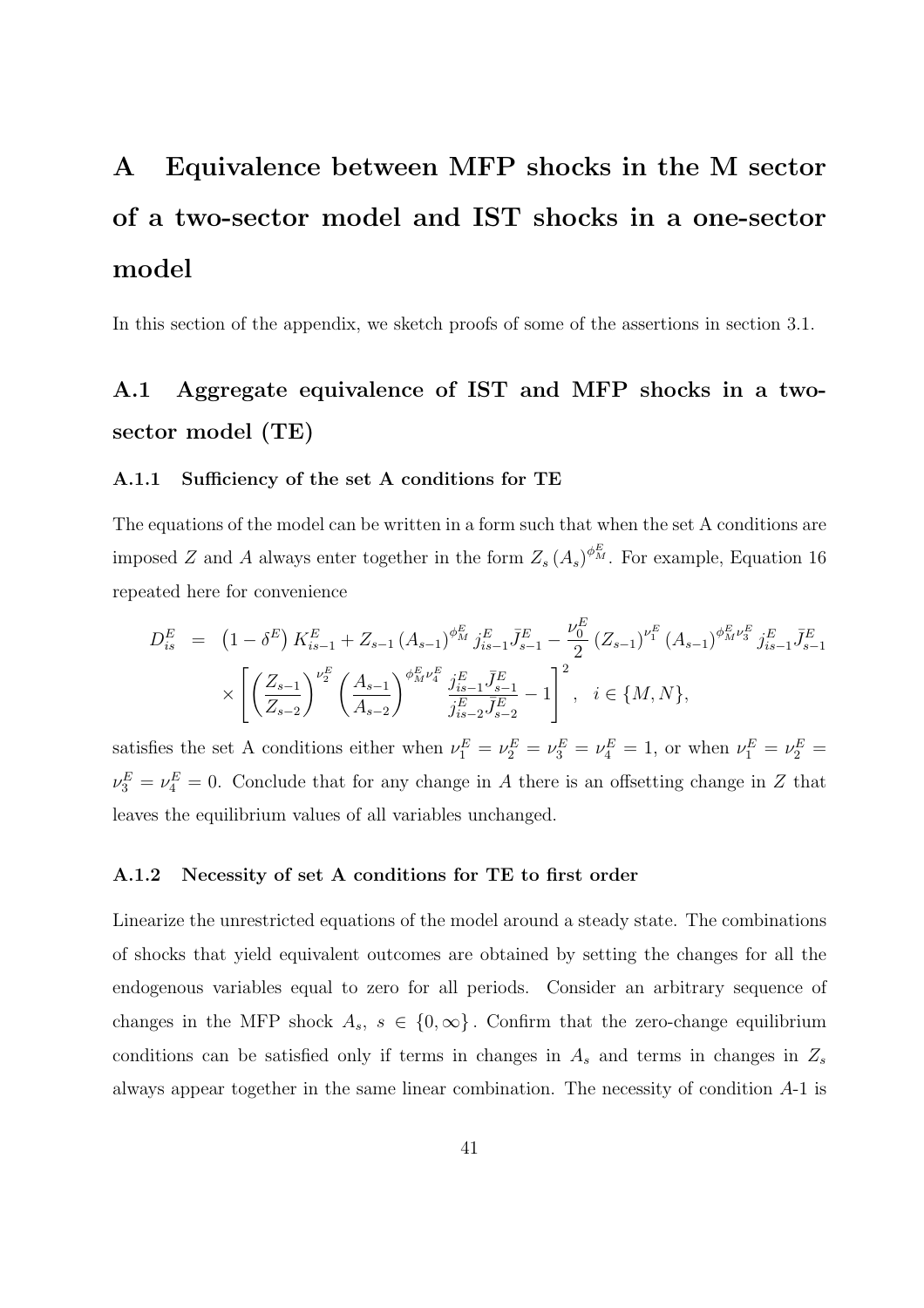established by noting that if A-1 is not met, A enters the assembly function for at least consumption or structures investment but Z does not enter either. That A-2 and A-3 are necessary is established by showing that a single linear combination of changes in  $Z_s$ and changes in  $A_s$  would not satisfy some set of equations. For  $A-2$ , the set comprises the equipment assembly function and the first-order conditions for cost minimization in equipment assembly (not included in paper). For  $A-3$ , the set comprises the equipment assembly function and the accumulation equations for equipment capital stocks.

# A.2 Equivalent aggregate outcomes in two-Sector and one-sector models

#### A.2.1 Sufficiency of set B conditions for aggregation

As stated in the text, GHK and Oulten have shown that conditions B-1 through B-3 are sufficient for aggregation in models without investment adjustment costs. If condition B-4 is imposed, sectoral capital stocks, investment flows, and capital accumulation equations can be aggregated to yield

$$
K_{s}^{j} = K_{Ms}^{j} + K_{Ns}^{j},
$$
  
\n
$$
J_{s}^{j} = J_{Ms}^{j} + J_{Ns}^{j},
$$
  
\n
$$
D_{s}^{S} = (1 - \delta^{S}) K_{s-1}^{S} + J_{s-1}^{S} - \frac{\nu^{S}}{2} J_{s-1}^{S} \left(\frac{J_{s-1}^{S}}{J_{s-2}^{S}} - 1\right)^{2},
$$
  
\n
$$
D_{s}^{E} = (1 - \delta^{E}) K_{s-1}^{E} + Z_{s-1} (A_{s-1})^{\phi_{M}^{E}} J_{is-1}^{E}
$$
  
\n
$$
-\frac{\nu_{0}^{E}}{2} \left[Z_{s-1} (A_{s-1})^{\phi_{M}^{E}}\right]^{\nu^{E}} J_{s-1}^{E} \left[\left(\frac{Z_{s-1} (A_{s-1})^{\phi_{M}^{E}}}{Z_{s-2} (A_{s-2})^{\phi_{M}^{E}}}\right)^{\nu^{E}} \frac{J_{s-1}^{E}}{J_{s-2}^{E}} - 1\right]^{2},
$$
\n(23)

where  $j \in \{E, S\}$  and  $\nu^E$  is equal to either zero or one.

#### A.2.2 Necessity of set B conditions for aggregation

It is evident that aggregation is not possible if depreciation rates and adjustment costs are not identical. For aggregation to be possible the production possibility curve (PPC) for the two production sectors must be a straight line. It is well known that in the standard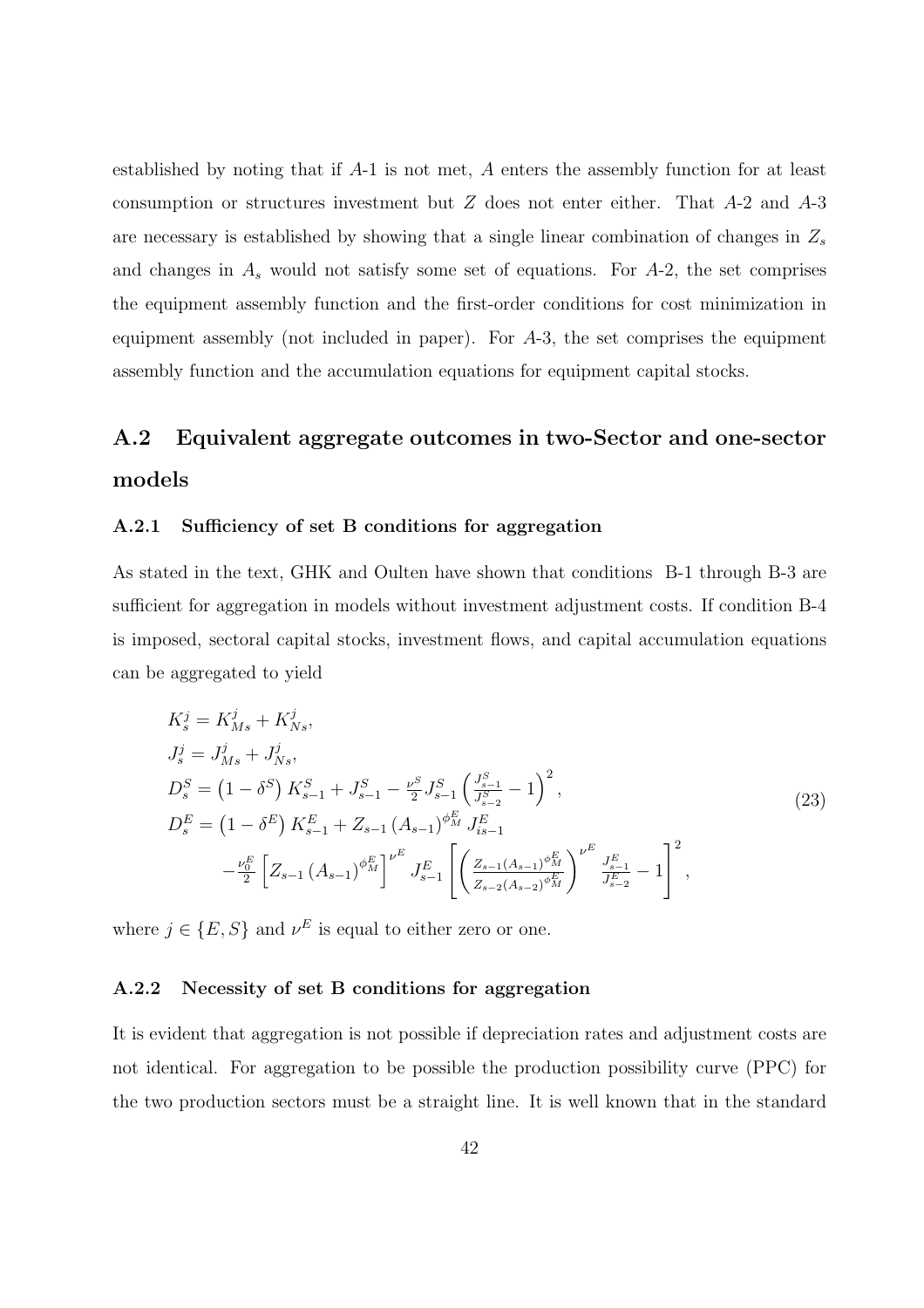two-sector model if capital is costlessly adaptable the PPC is concave to the origin unless production functions are identical. Also, if production functions are identical, the PPC is concave to the origin unless capital is costlessly adaptable.

## B Additional simulation results

The discussion in the main body of the paper omitted to consider in isolation two departures from our baseline calibration. The effects of relaxing perfect capital mobility across sectors and of varying the factor intensities across sectors are illustrated below.

In Figure 7, the solid lines reproduce the responses to the IST shock from Figure 1. Instead, the dashed lines show the economy's response to an MFP shock in the M sector when relaxing only the assumption of perfect capital mobility across sectors in every period. Perfect capital mobility, as argued before, is necessary to represent our two-sector model as an aggregate one-sector model. To produce the responses shown by the dashed lines, we set the parameters governing the capital adjustment costs  $\omega^E$  and  $\omega^S$  both equal to 100. This parametrization implies that sectoral capital allocations only move with a delay of one period. Thus capital stocks are not only predetermined at the aggregate level, but also at the sectoral level.

The size of the MFP shock hitting the M sector was again chosen to bring about a permanent 1 percent increase in aggregate output. While the wealth effect on consumption is identical for the two shocks in Figure 7, the negative substitution effect is reduced in magnitude when the sectoral capital stocks are predetermined.

Figure 8 shows the responses to an IST shock in the aggregate model (replicating, for ease of comparison, what is also shown in figures 1 and 7), as well as the responses to an MFP shock in the machinery sector of a two-sector model that allows for sector-specific production functions (the only difference relative to the baseline calibration). Again, the magnitude of the MFP shock is chosen to match the 1 percent long-run increase in aggregate output for the IST shock.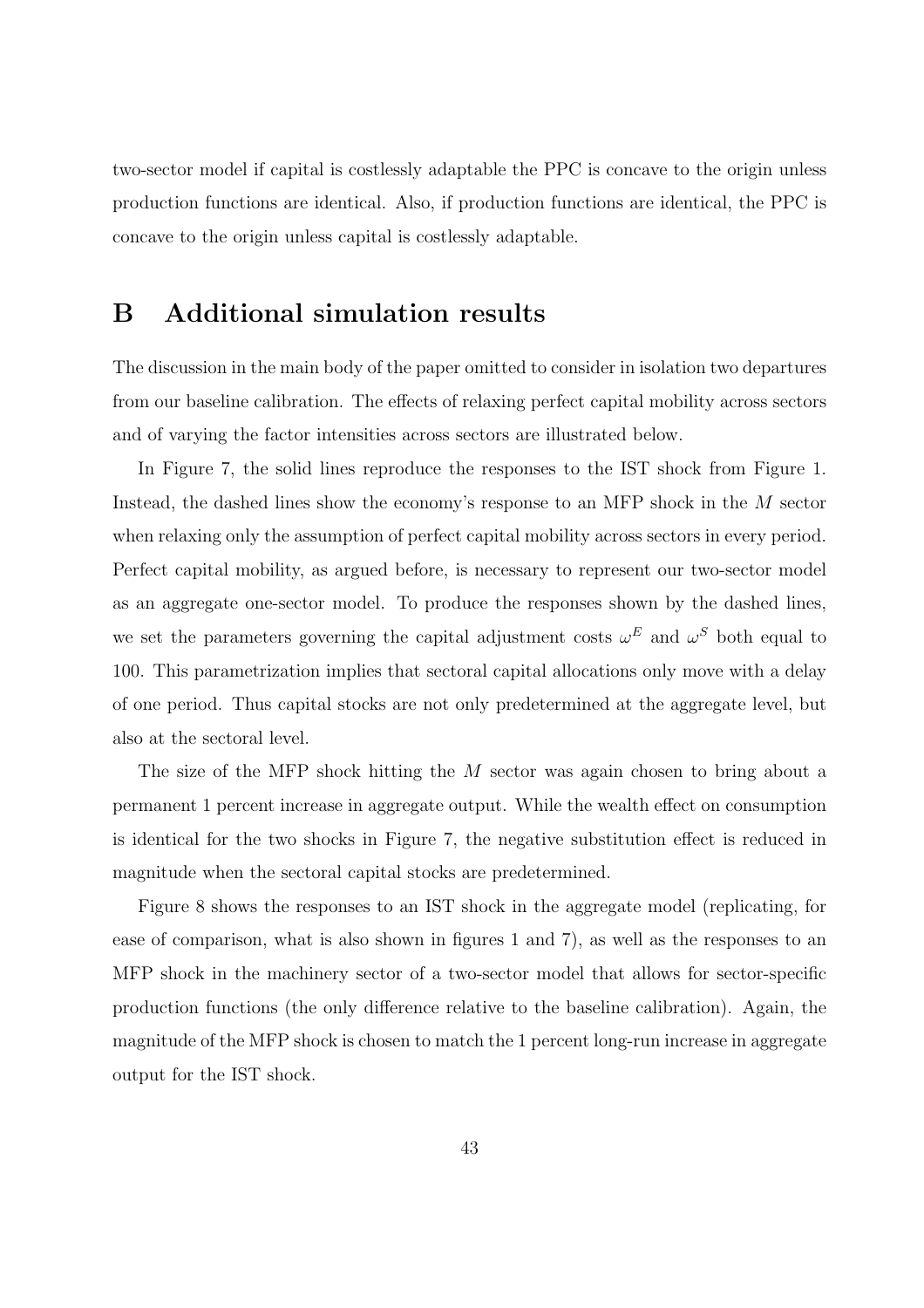The figure shows persistent differences in the responses of consumption and investment. As under the alternative calibration the making of M-sector goods used in equipment investment is more intensive in equipment capital relative to the aggregate, the substitution effect on consumption coming from the MFP shock is not as strong initially relative to the IST shock. Accordingly, M-sector output increases by less, at first. However, eventually more resources need to be devoted to the  $M$  sector to maintain the larger stock of equipment capital implied by the alternative calibration, and the MFP shock in the investment sector leads to a larger long-run increase in equipment investment and a smaller long-run increase in consumption. Consequently, the wealth effect on consumption is smaller for the MFP shock than for the IST shock.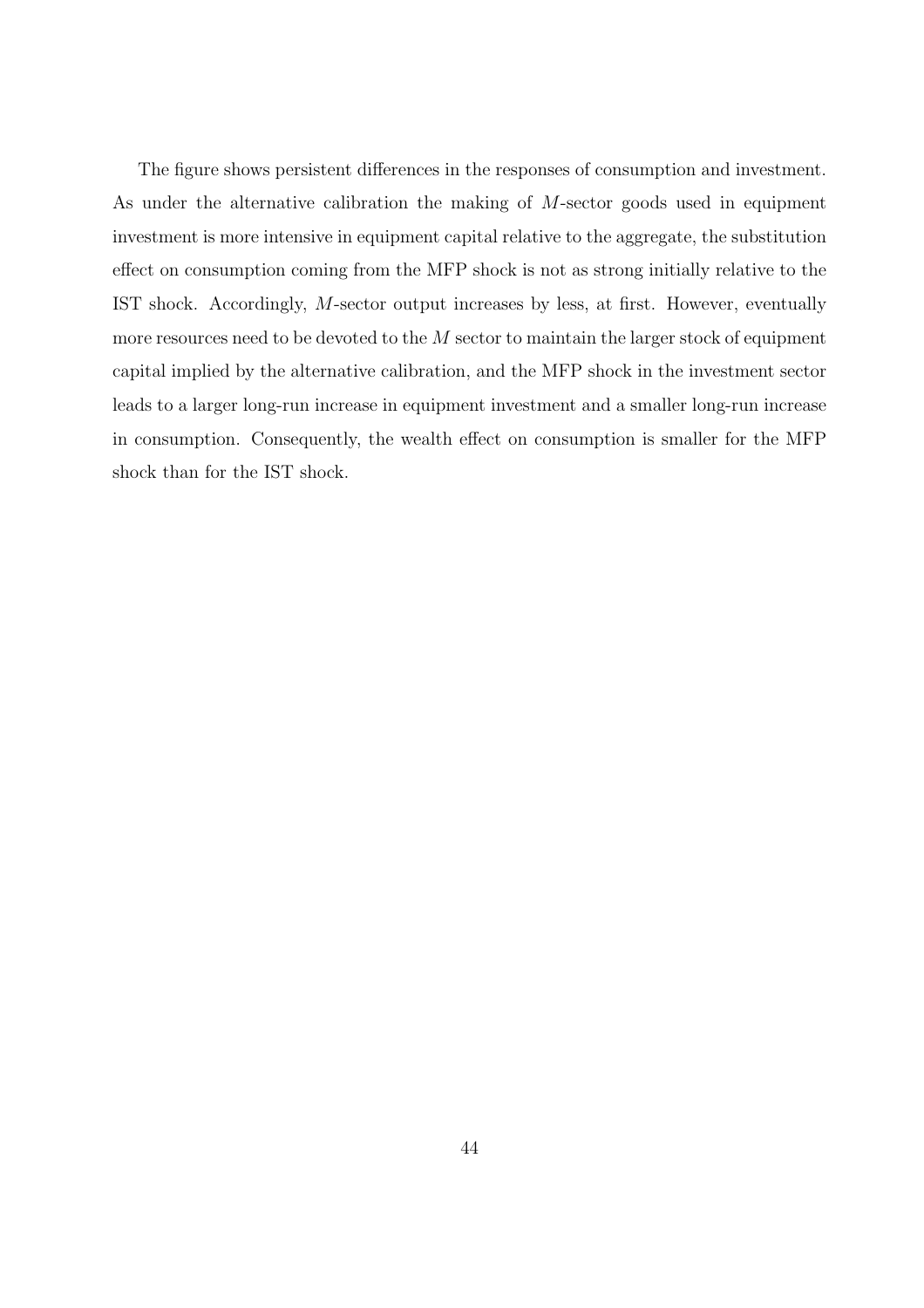![](_page_45_Figure_0.jpeg)

Figure 7: IST under baseline calibration and MFP shock with capital stocks predetermined in each sector